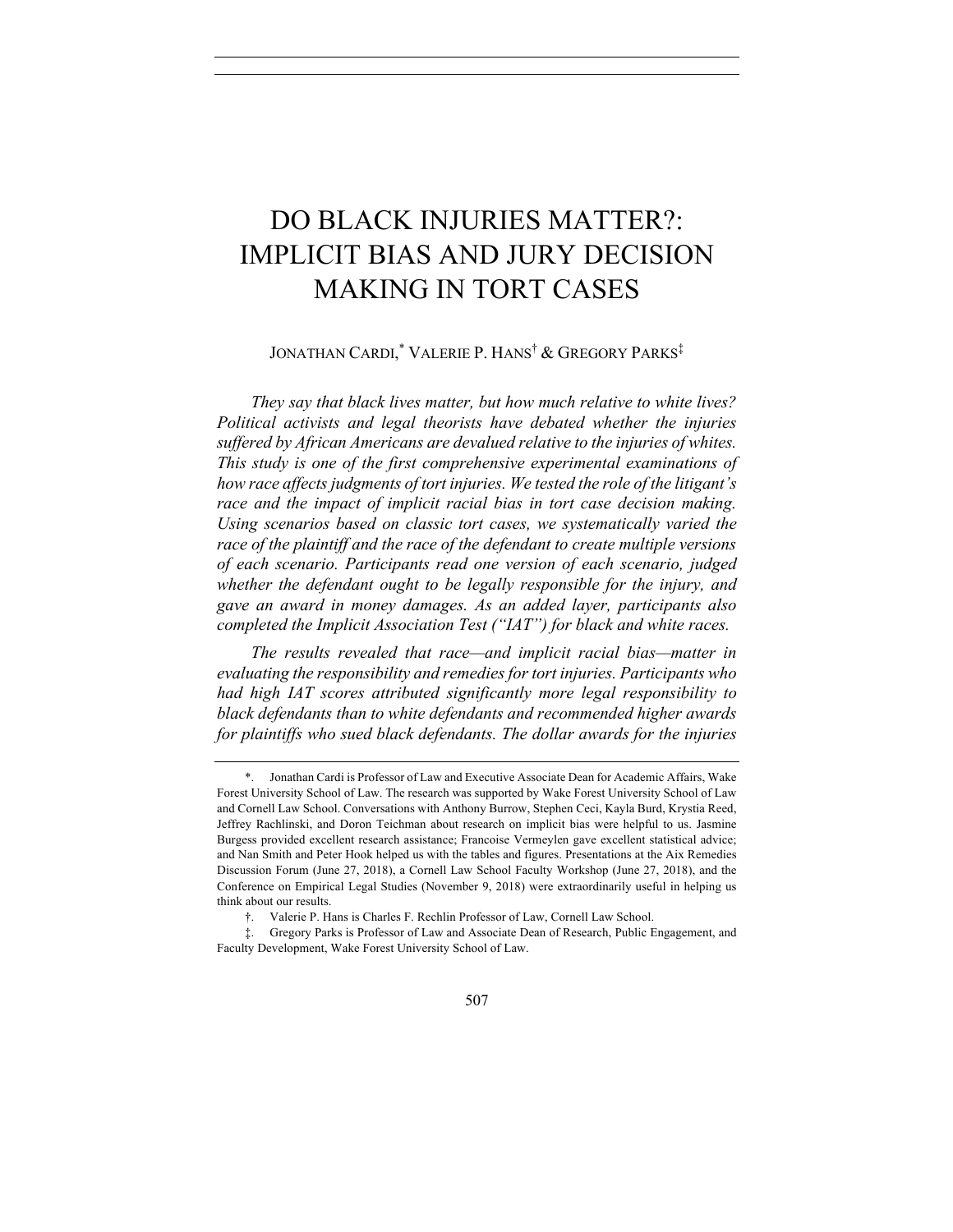*suffered by black plaintiffs were lower than awards for the same injuries experienced by white plaintiffs. These results offer troubling new evidence of how race, responsibility, and injury are intertwined. The results are complex and nuanced, revealing once again that the role of implicit bias in legal decision making—particularly in the torts arena—is ripe for further study.*

### TABLE OF CONTENTS

| I. RESEARCH BACKGROUND: RACE AND TORT CASES 510                |  |
|----------------------------------------------------------------|--|
| A. PREVIOUS RESEARCH ON THE RACE OF THE PARTIES IN TORT        |  |
|                                                                |  |
| B. PREVIOUS RESEARCH ON THE RACE OF THE FACT FINDERS IN TORT   |  |
|                                                                |  |
| II. RESEARCH BACKGROUND: RACIAL BIAS AND IMPLICIT              |  |
|                                                                |  |
| A. IMPLICIT SOCIAL COGNITION AND IMPLICIT RACIAL BIAS  517     |  |
|                                                                |  |
|                                                                |  |
|                                                                |  |
|                                                                |  |
|                                                                |  |
|                                                                |  |
|                                                                |  |
|                                                                |  |
| 2. Plaintiff Race and Defendant Race Scenarios 534             |  |
| D. CHARACTERISTICS OF THE NATIONAL SAMPLE 535                  |  |
|                                                                |  |
|                                                                |  |
|                                                                |  |
|                                                                |  |
|                                                                |  |
|                                                                |  |
|                                                                |  |
| C. SUMMARY OF FINDINGS TIED TO STUDY HYPOTHESES 550            |  |
|                                                                |  |
| A. INTERPRETATIONS, IMPLICATIONS, AND OPPORTUNITIES FOR FUTURE |  |
|                                                                |  |
|                                                                |  |
|                                                                |  |
|                                                                |  |
|                                                                |  |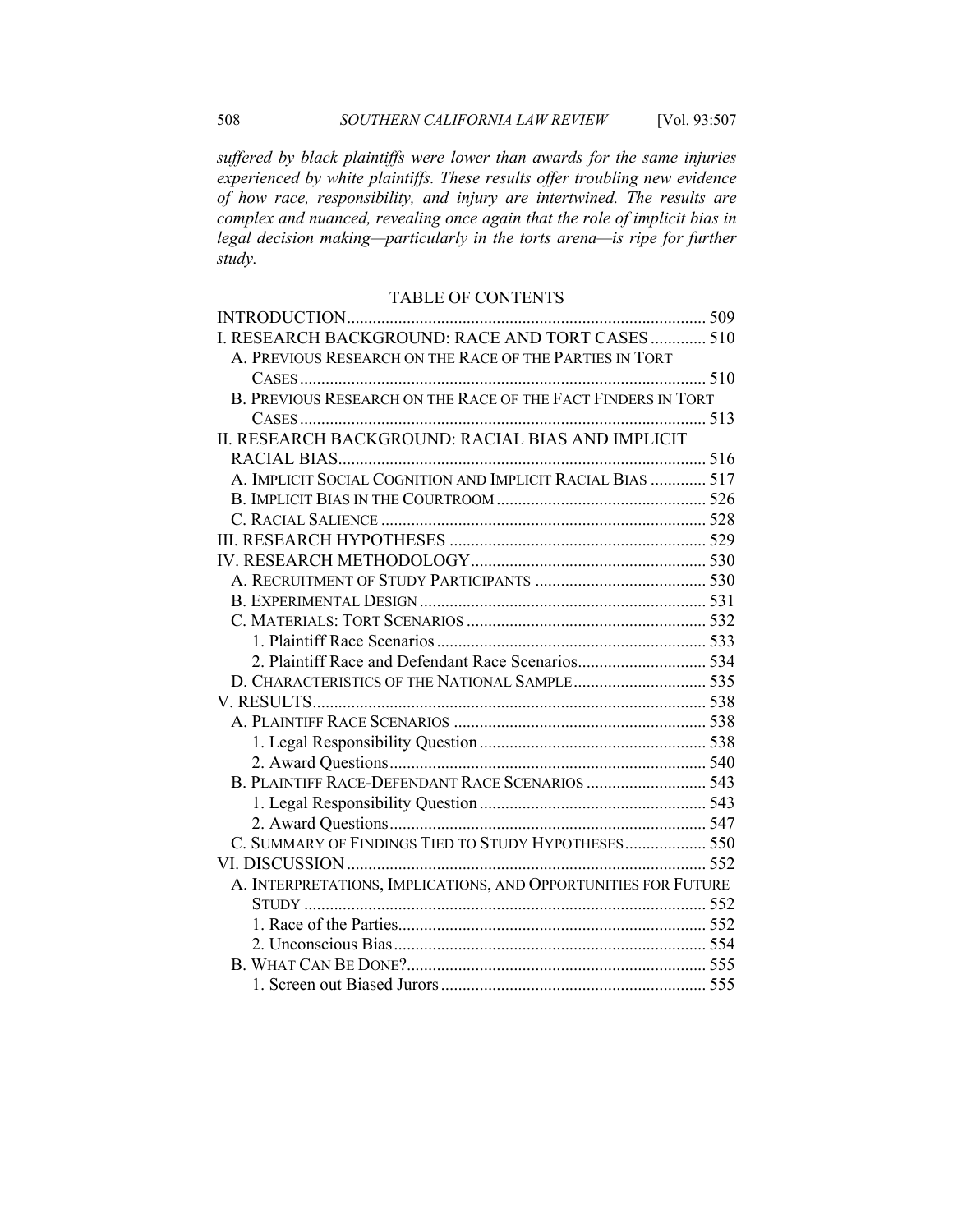#### 2020] DO BLACK INJURIES MATTER? 509

| 3. Reduce the Effects of Bias in Tort Decision Making 558 |  |
|-----------------------------------------------------------|--|
|                                                           |  |
|                                                           |  |
|                                                           |  |
| B. PLAINTIFF RACE-DEFENDANT RACE SCENARIOS  563           |  |
| APPENDIX B. CHARACTERISTICS OF SCENARIOS 567              |  |

#### INTRODUCTION

What do we know about the impact of a litigant's race in a tort case and about the effects of the decision maker's race and racial attitudes on tort case outcomes? A decade ago, one of the authors of this Article surveyed the existing literature in law and social science and concluded that systematic examination into such questions was a "relatively open field."1 A decade later, the body of research on race and racism in tort cases remains surprisingly thin. Much of the previous work on race and the law, including implicit racial bias, has focused on criminal law and trials.<sup>2</sup> Work in the areas of civil law and litigation has largely focused on exploring various forms of race discrimination in employment, voting, and housing.<sup>3</sup> In these domains, research has documented the pervasive influence of race in decision making.<sup>4</sup> By comparison, tort law has received much less attention.<sup>5</sup>

Motivated by insights from prior research on the strong influence of the race of the parties and racial bias in criminal law and in other civil law contexts, our objective in the present study is to examine the role of a

4. BERREY ET AL., *supra* note 3, at 30–34 (employment discrimination); Hanjal et al., *supra* note 3 (voting discrimination); Yinger, *supra* note 3 (housing discrimination).

<sup>1.</sup> W. Jonathan Cardi, *The Search for Racial Justice in Tort Law*, *in* CRITICAL RACE REALISM 115, 124 (Gregory S. Parks et al. eds., 2008).

<sup>2.</sup> *Id*. at 115; *see also, e.g.*, Justin D. Levinson et al., *Devaluing Death: An Empirical Study of Implicit Racial Bias on Jury-Eligible Citizens in Six Death Penalty States*, 89 N.Y.U. L. REV. 513, 545– 53 (2014); Justin D. Levinson et al., *Guilty by Implicit Racial Bias: The Guilty/Not Guilty Implicit Association Test*, 8 OHIO ST. J. CRIM. L. 187, 189–90 (2010).

<sup>3.</sup> *See, e.g*., ELLEN BERREY ET AL., RIGHTS ON TRIAL 32–33 (2017) (discussing employment discrimination); Zoltan Hajnal et al., *Voter Identification Laws and the Suppression of Minority Votes*, 79 J. POL. 363, 376–77 (2017) (discussing differential racial impact of strict voter identification laws on voting); Jerry Kang, *Trojan Horses of Race*, 118 HARV. L. REV. 1489, 1515–17 (2005) (showing links between implicit bias and employment). As for housing, see John Yinger, *Measuring Racial Discrimination with Fair Housing Audits: Caught in the Act*, 76 AM. ECON. REV. 881, 892 (1986) (concluding that the use of housing audits, which involves sending white and black individuals to real estate or rental agents and observing their treatment, demonstrated substantial discrimination).

<sup>5.</sup> *See* Jennifer S. Hunt, *Race, Ethnicity, and Culture in Jury Decision Making*, 11 ANN. REV. L. & SOC. SCI. 269, 282 (2015). As Hunt observed, "more research should examine how race and ethnicity influence judgments in civil cases." *Id*. She noted that racial stereotypes could affect judgments of harm, negligence, and damages. *Id*.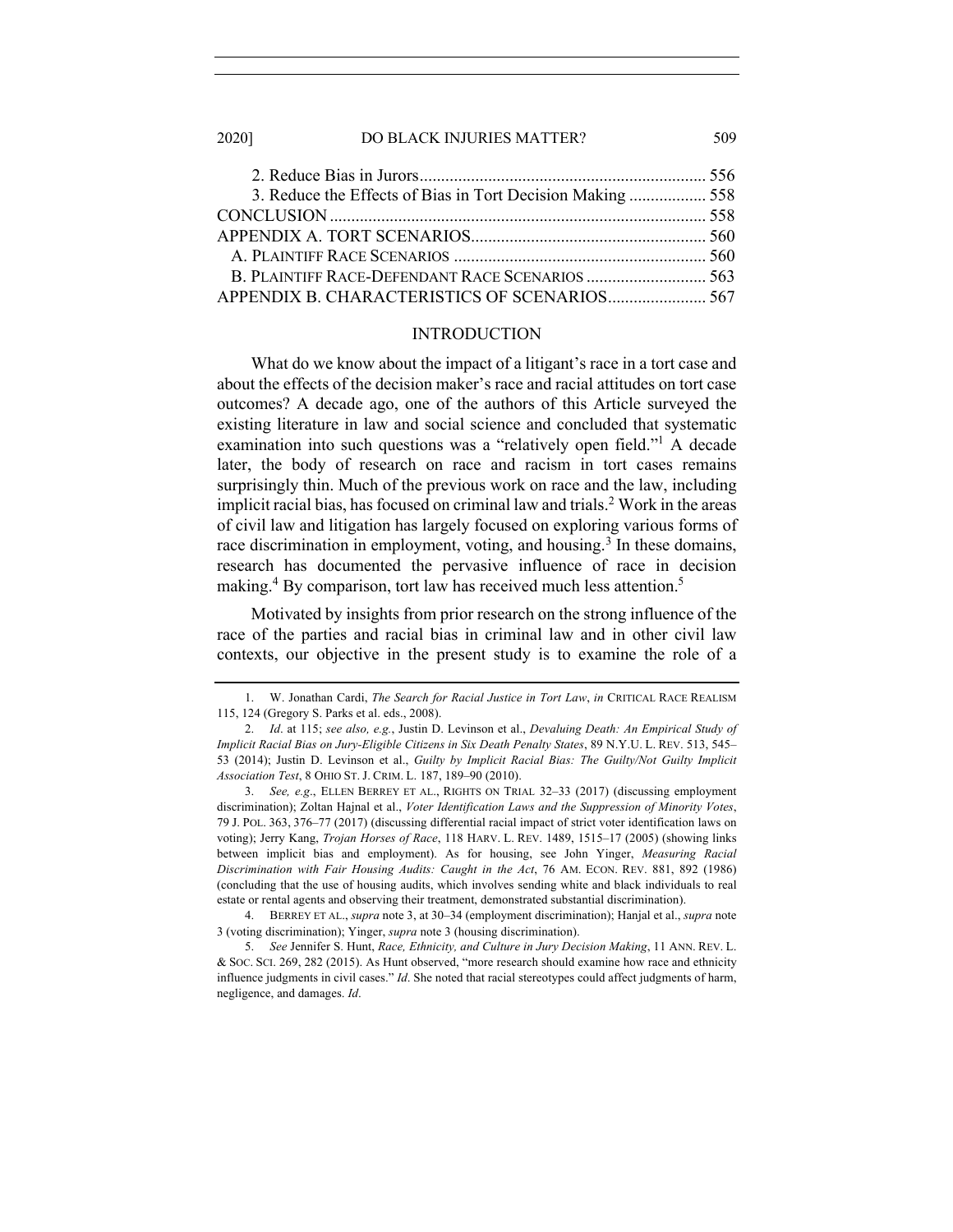litigant's race and the impact of implicit racial bias in tort case decision making. Using scenarios based on classic tort cases, we explore whether experimentally varying plaintiff race and defendant race makes a difference in judgments of legal responsibility and money damages. We also examine whether participants' implicit racial biases play a role in their reactions to the tort scenarios.

# I. RESEARCH BACKGROUND: RACE AND TORT CASES

For context, it is useful to have a sense of the field of related work. The most readily accessible question in this area is whether the race of the litigants and decision makers in a tort case—the parties, the lawyers, the jurors, and the judges—affects case outcomes.

# A. PREVIOUS RESEARCH ON THE RACE OF THE PARTIES IN TORT CASES

In the most comprehensive analysis of the effect of party race on tort outcomes, Martha Chamallas and Jennifer Wriggins's book, *The Measure of Injury: Race, Gender and Tort Law*, argues that the structure of U.S. tort law devalues injuries suffered by women and racial and ethnic minorities.<sup>6</sup> Their analysis concluded that (1) our social construction of harms is influenced by the identity of the parties, (2) our unconscious cognitive biases influence legal reasoning in tort case, and (3) our monetary measures of human suffering devalue the injuries of women and minorities.<sup>7</sup> Although empirical research on these issues is limited, it nevertheless tends to support Chamallas and Wriggins's analysis.

Task forces in Connecticut, Iowa, New York, Oregon, and Washington throughout the mid-1990s reported the popular perception in the legal community that African-American plaintiffs and defendants lost more frequently than Caucasians.<sup>8</sup> These studies also revealed a perception that African-American plaintiffs recovered less in damages than Caucasian

<sup>6.</sup> MARTHA CHAMALLAS & JENNIFER B. WRIGGINS, THE MEASURE OF INJURY: RACE, GENDER, AND TORT LAW 21 (2010).

<sup>7.</sup> *Id.* at 1.

<sup>8.</sup> JUSTICE CHARLES Z. SMITH ET AL., WASH. STATE MINORITY & JUSTICE TASK FORCE, FINAL REPORT 43–45 (1990); *Report of the New York State Judicial Commission on Minorities*, 19 FORDHAM URB. L.J. 181, 219, 227 (1992); The Or. Supreme Court Task Force on Racial/Ethnic Issues in the Judicial Sys., Or. Judicial Dep't, *Report of the Oregon Supreme Court Task Force on Racial/Ethnic Issues in the Judicial System*, 73 OR. L. REV. 823, 853 (1994); *see also* EQUAL. IN THE COURTS TASK FORCE, STATE OF IOWA, FINAL REPORT 163–64 (1993); TASK FORCE ON MINORITY FAIRNESS, STATE OF CONN. JUDICIAL BRANCH, FULL REPORT 34 (1996). Similar studies were conducted by the Florida Supreme Court in 1990 and 1991, the Massachusetts Supreme Court in 1994, the Michigan Supreme Court in 1989, the Minnesota Supreme Court in 1993, and the New Jersey Supreme Court in 1992. Frank M. McClellan, *Confronting Racial, Ethnic, or Gender Bias in Product Liability Cases*, SB16 ALI-ABA 145, 149 n.3 (1996).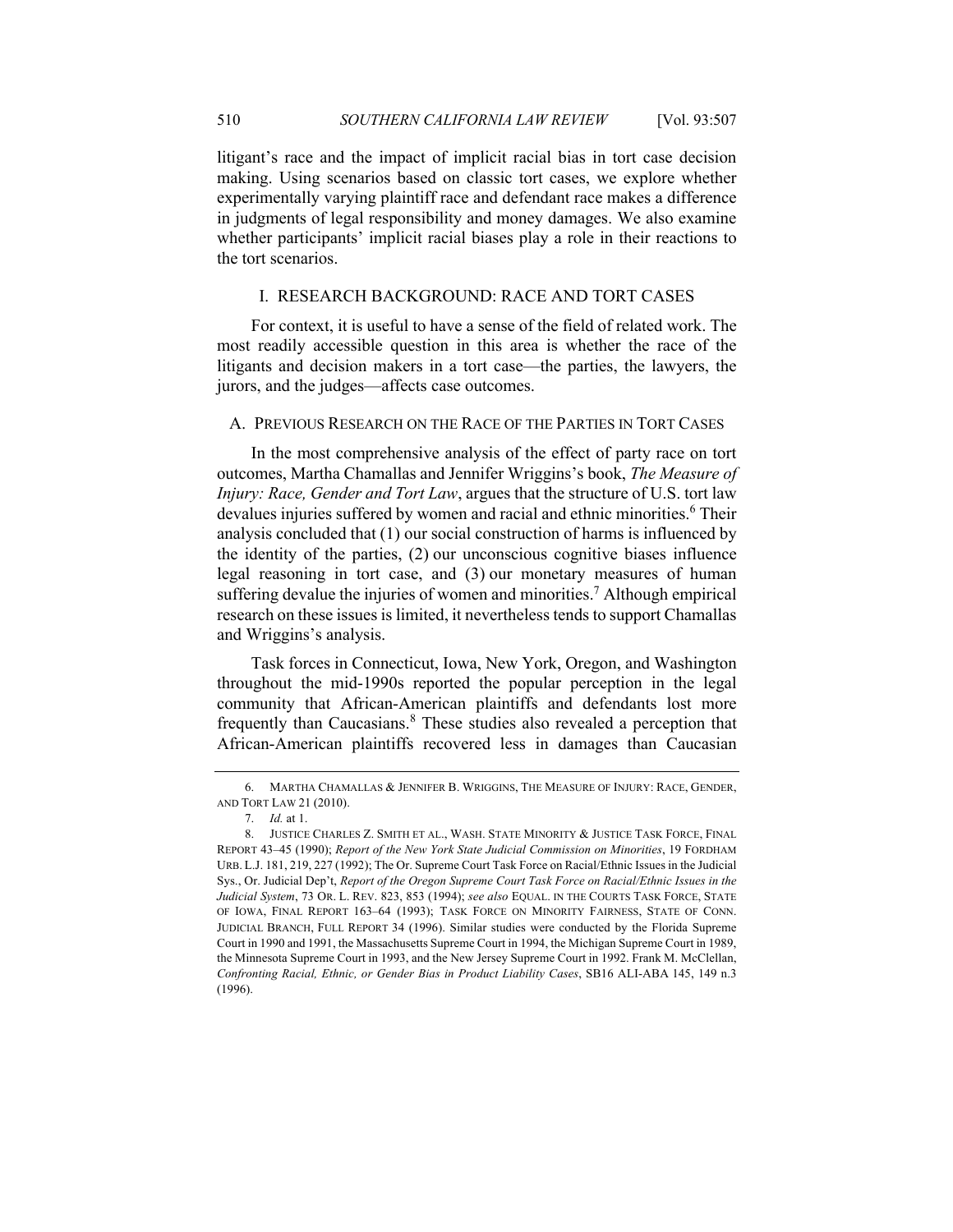plaintiffs under similar factual circumstances.<sup>9</sup> Several state task force studies have reported the perception that minorities' claims are also settled for less than those of similarly situated nonminorities.<sup>10</sup> Frank McClellan has also suggested that racial bias affects settlement discussions, describing as an example a case in which bias likely affected an attorney's interpretation of the legitimacy of the opposing party's claims and the perceived likelihood of success before a jury.<sup>11</sup>

Some early research provided mixed evidence about whether black plaintiffs are less successful and tend to receive smaller tort awards. One study of asbestos cases in the 1980s found substantial disparities between the settlements reached by minority and nonminority plaintiffs.<sup>12</sup> The Civil Litigation Research Project ("CLRP"), published in 1980–1981, examined the full dispute resolution process from the identification of grievances to their resolution. They discovered several differences along racial lines. Blacks were more likely than whites to translate their grievances into claims in discrimination cases but were less likely than whites to do so in tort cases.13 Achieving success in discrimination grievances was more elusive for black than white claimants, but in the tort disputes examined in the CLRP, the claimant's race was not a significant predictor of success.<sup>14</sup>

Chin and Peterson's *Deep Pockets, Empty Pockets* analyzed jury verdict data in Cook County, Illinois, over the years 1959–1979.15 The project found

<sup>9.</sup> Interestingly, in a similar study in the District of Columbia—where the jury pool is primarily African American—minority attorneys thought minority litigants were at a disadvantage in bench trials, a hurdle neutralized by the presence of a jury. *See* Special Comm. on Race & Ethnicity, *Report on Race and Ethnicity*, 64 GEO. WASH. L. REV. 189, 283–84 (1996). Caucasian attorneys, however, concluded the opposite—that minority parties suffered from no disadvantage before a judge, and in fact enjoyed an advantage in front of the largely African-American juries of the district. *Id*.

<sup>10.</sup> *See, e.g.*, The Or. Supreme Court Task Force on Racial/Ethnic Issues in the Judicial Sys., *supra* note 8.

<sup>11.</sup> *See* Frank M. McClellan, *The Dark Side of Tort Reform: Searching for Racial Justice*, 48 RUTGERS L. REV. 761, 781–82 (1996) (discussing a defendant's decision to settle with white plaintiffs but not a black plaintiff). McClellan also cites the Connecticut Task Force for the proposition that "[t]he Task Force survey revealed a perception on the part of minority attorneys that juries make lower awards to minority plaintiffs than to non-minority plaintiffs for similar cases; and that attorneys recommend smaller settlement amounts in personal injury cases." *Id.* at 776 n.27 (citing TASK FORCE ON MINORITY FAIRNESS, *supra* note 8, at 40).

<sup>12.</sup> *See* SMITH ET AL., *supra* note 8, at 123–25.

<sup>13.</sup> *See* Richard E. Miller & Austin Sarat, *Grievances, Claims, and Disputes: Assessing the Adversary Culture*, 15 LAW & SOC'Y REV. 525, 552–54 (1980–1981).

<sup>14.</sup> *Id.* at 559 tbl.9.

<sup>15.</sup> AUDREY CHIN & MARK A. PETERSON, DEEP POCKETS, EMPTY POCKETS app. a at 63 (1985). Chin and Peterson explained that the jury verdict reporters they used as the source of information about jury trials in Cook County identified black litigants but did not provide information about the race of other litigants. *Id*. at viii n.1. Therefore, the researchers were only able to compare black and nonblack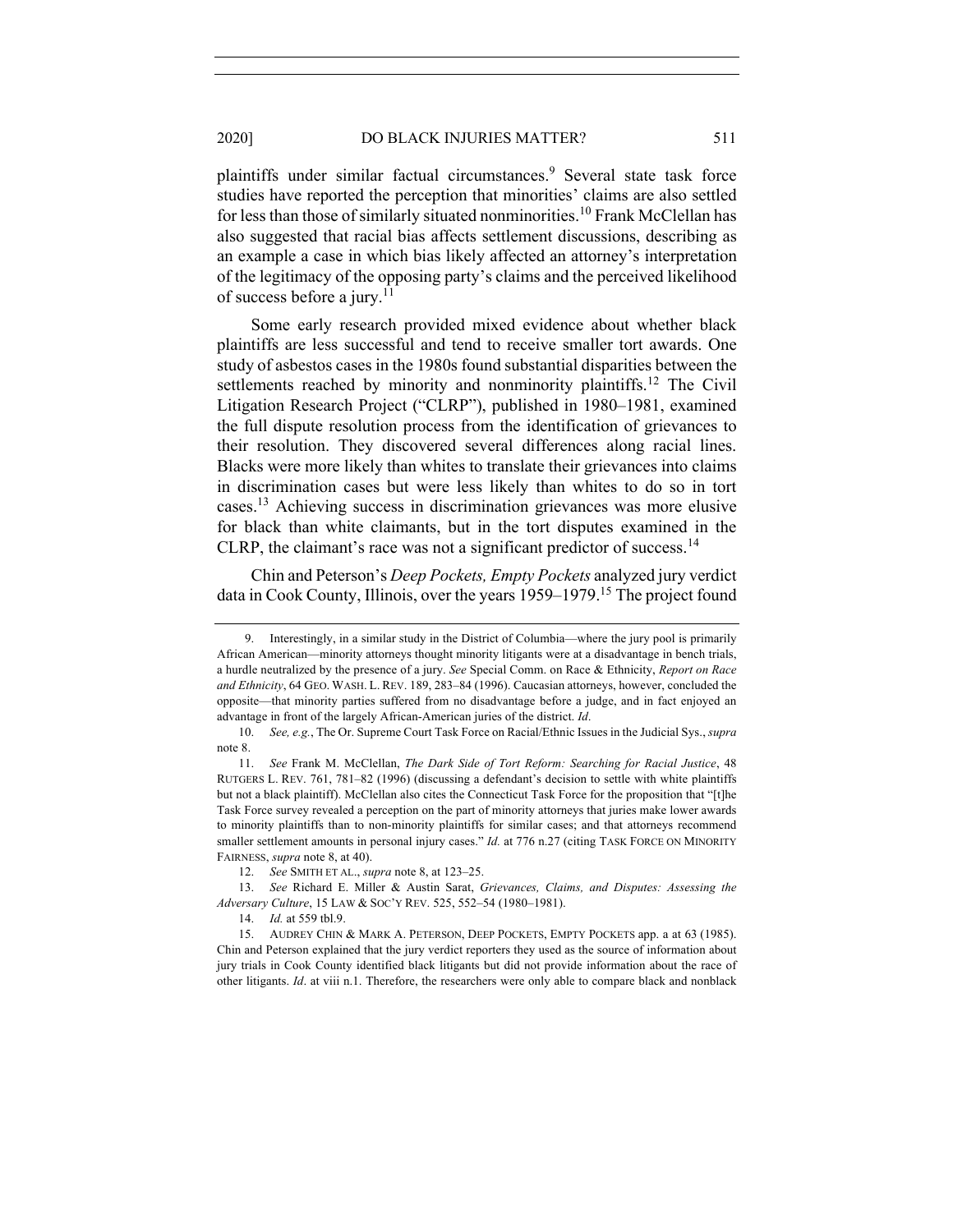that black plaintiffs won less at trial, and when they did win, they received smaller awards than plaintiffs who were not black.<sup>16</sup> Black plaintiffs received approximately 74 percent of the awards given to white plaintiffs with the same injuries.<sup>17</sup> Black defendants who lost their cases paid about 10 percent less in damages than "white defendants in similar trials."<sup>18</sup> Black plaintiffs tend to sue black defendants, hence Chin and Peterson speculated that the black defendants' "empty pockets" was one factor that drove the award levels for black plaintiffs downward.<sup>19</sup>

In a more recent field study, Erik Girvan and Heather Marek examined the impact of a plaintiff's race on tort awards in three states.<sup>20</sup> Using Lexis Advance information describing legal cases in three states from 2000 to 2010, the researchers created a dataset of jury verdicts in tort cases in which the plaintiff had received pain and suffering damages.<sup>21</sup> The race and ethnicity of the plaintiffs were imputed by analyzing party surnames in reference to U.S. Census Bureau information regarding race and ethnicity.<sup>22</sup> The researchers employed statistical tests to measure the relationships between the plaintiffs' race, ethnicity, gender, and the awards the plaintiffs received for economic damages and non-economic damages.<sup>23</sup> Using the imputed race of the parties, Girvan and Marek discovered that black plaintiffs were awarded significantly less than white plaintiffs for noneconomic damages (pain and suffering), even after controlling for economic damages in the case. $24$  The researchers did not find significant differences for black plaintiffs in awards for lost income or medical expenses.<sup>25</sup> These field studies support the perceptions of differential outcomes for minority plaintiffs that several task forces have reported.<sup>26</sup> Of course, in these field studies, differential outcomes could be produced by the litigants' races or might be due to many other differences in the tort cases brought or defended by litigants of different races.

litigants. *Id*.

<sup>16.</sup> *Id*. at viii.

<sup>17.</sup> *Id*.

<sup>18.</sup> *Id.* at ix.

<sup>19.</sup> *See id.*

<sup>20.</sup> Erik Girvan & Heather J. Marek, *Psychological and Structural Bias in Civil Jury Awards*, 8 J. AGGRESSION, CONFLICT & PEACE RES. 247, 252–53 (2016).

<sup>21.</sup> *Id*. at 250. The states included were New York, Florida, and Illinois. *Id*.

<sup>22.</sup> *Id*. at 248.

<sup>23.</sup> *Id*. at 250–51.

<sup>24.</sup> *Id*. at 252–53.

<sup>25.</sup> *Id*. at 253.

<sup>26.</sup> *See supra* text accompanying notes 8–9.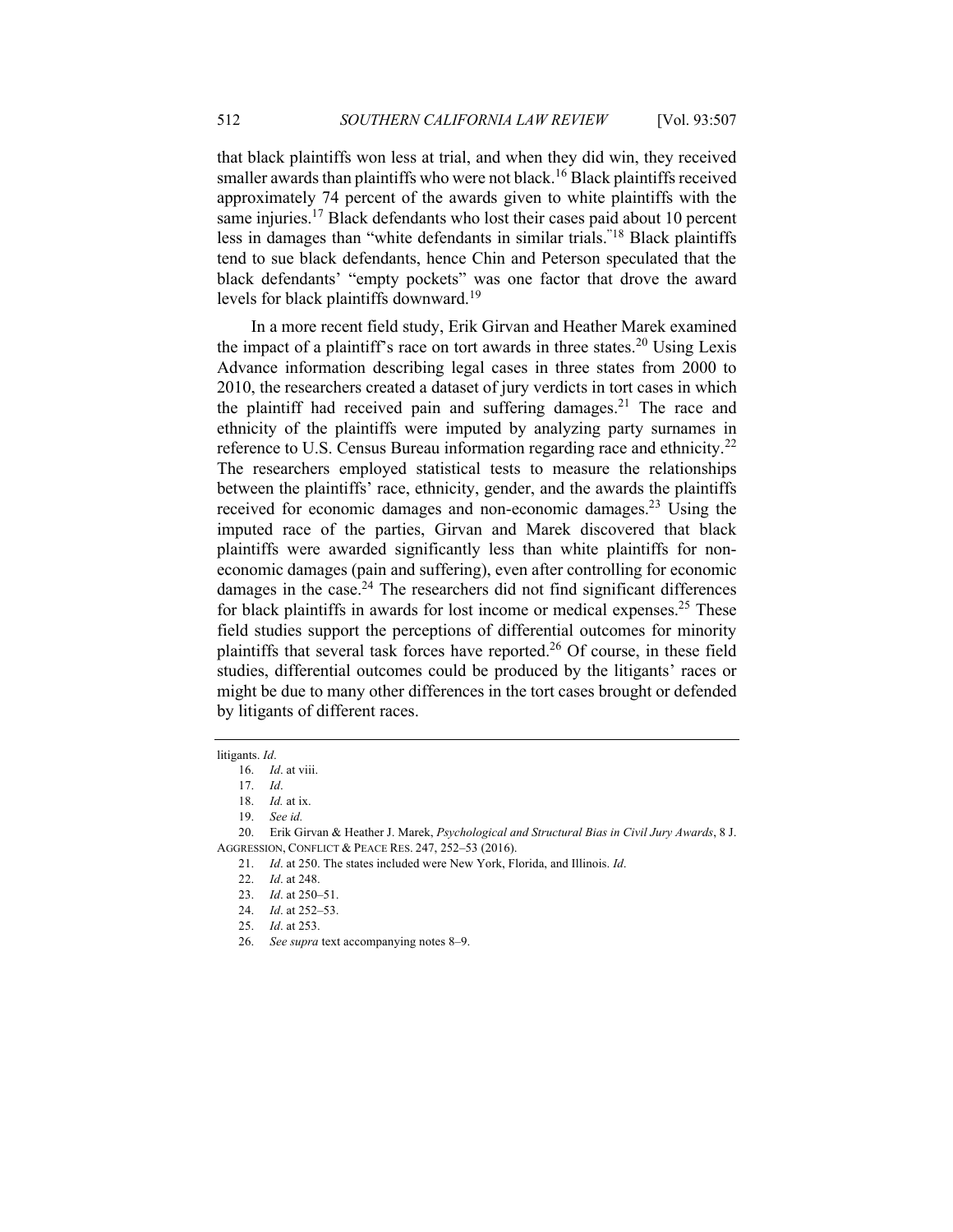# B. PREVIOUS RESEARCH ON THE RACE OF THE FACT FINDERS IN TORT **CASES**

The previous section suggests that under some circumstances, parties of different races might receive different outcomes in tort cases. What about the race of the fact finders in tort cases? Popular folklore has it that in communities with high proportions of minority residents, it will be easier to win tort cases and damage awards will be higher.<sup>27</sup> There is a limited amount of empirical research on the issue.

Studying actual cases, Eric Helland and Alexander Tabarrok investigated the correlation between the race and income of jury pools and the size of trial awards in tort cases. Helland and Tabarrok examined thousands of cases decided from 1988 to 1997 and found that "[t]he average tort award increases as black and Hispanic county population rates increase and especially as black and Hispanic county poverty rates increase."<sup>28</sup>

In contrast to these results finding a link between the racial composition of a county's population and tort awards, Issa Kohler-Hausmann's study did not confirm such a pattern. She examined county demographic characteristics and civil tort case outcomes.29 She analyzed how plaintiff win rates and expected damages related to demographic and income data in a sample of counties.<sup>30</sup> Neither black nor Hispanic population rates were statistically significant predictors of the plaintiff win rate.<sup>31</sup> In predicting the level of expected damages (contingent on the jury having found the defendant liable for the plaintiff's loss), one model found a link between the Hispanic population rate and logged damages.<sup>32</sup> However, the link disappeared when Kohler-Hausmann controlled for the county's poverty rate and an income inequality measure.<sup>33</sup> Both of these economic measures were statistically significant predictors of expected damages.<sup>34</sup>

Whether or not the foregoing studies found evidence of differential

<sup>27.</sup> Theodore Eisenberg & Martin T. Wells, *Trial Outcomes and Demographics: Is There a Bronx Effect?*, 80 TEX. L. REV. 1839, 1840–43 (2002); Mary R. Rose & Neil Vidmar, Commentary, *The Bronx "Bronx Jury": A Profile of Civil Jury Awards in New York Counties*, 80 TEX. L. REV. 1889, 1896 (2002).

<sup>28.</sup> Eric Helland & Alexander Tabarrok, *Race, Poverty, and American Tort Awards: Evidence from Three Data Sets*, 32 J. LEGAL STUD. 27, 27 (2003).

<sup>29.</sup> Issa Kohler-Hausmann, *Community Characteristics and Tort Law: The Importance of County Demographic Composition and Inequality to Tort Trial Outcomes*, 8 J. EMPIRICAL LEGAL STUD. 413, 415 (2011).

<sup>30.</sup> *Id.* at 415, 422–23, 426–30.

<sup>31.</sup> *Id.* at 430–32.

<sup>32.</sup> *Id.* at 433.

<sup>33.</sup> *Id.*

<sup>34.</sup> *Id.* at 433, 435.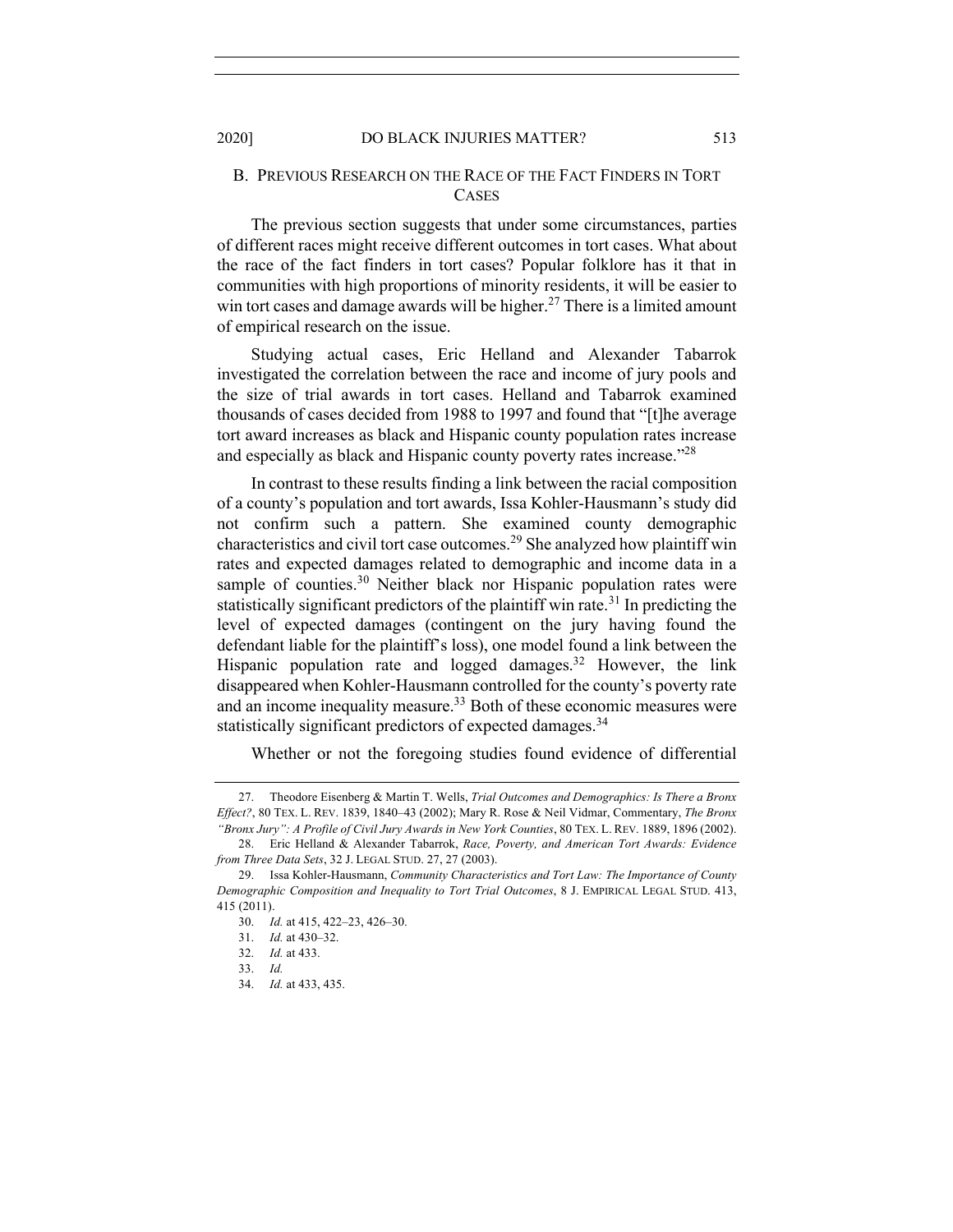effects based on the jurors' races, racial composition differences do not necessarily imply racial bias in jurors. Rather, at most, they might reveal a difference in perspective, along racial lines, regarding jurors' normative judgments about culpability and the corresponding duty to compensate. The studies do not explain *why* a jury's racial composition might lead to a particular verdict. Several behavioral law and economics scholars, led by Kip Viscusi, have begun such an investigation into the influence of juror demographics on assessments of punitive damages.<sup>35</sup> In one study, Viscusi and Richard Zeckhauser tested the accuracy of jurors' understandings of risk.<sup>36</sup> Race of the juror served as one of the variables.<sup>37</sup> Starting from the premise that risk is comprised of frequency of harm as a fraction of exposure to potentially harmful conditions, Viscusi and Zeckhauser found that although participants readily took note of the frequency numerator, they paid less attention to the exposure denominator.<sup>38</sup> That is not surprising; denominator neglect is a well-documented cognitive bias.<sup>39</sup> In light of this finding, the researchers concluded that participants overestimated the risk created by a defendant's conduct. $40$  Because the significance of risk is the basis of a jury's assessment of recklessness and because recklessness is often a prerequisite for punitive damages, Viscusi and Zeckhauser inferred that, using their metric, juries are likely overzealous in assigning punitive damages.<sup>41</sup> Relevant to the current study, the researchers found that Hispanic participants were more likely than whites to overestimate risk, and more likely to award punitive damages. $42$ 

In related research, Viscusi found that Hispanic participants were less likely than Caucasian participants to adhere to specific numerical instructions in assessing punitive damages.<sup>43</sup> When other factors such as education were included in a regression analysis, however, participant race and ethnicity were not statistically significant determinants of damage awards.44

<sup>35.</sup> *See, e.g.*, Eisenberg & Wells, *supra* note 27, at 1851–54, 1865–70; Jennifer K. Robbennolt, *Determining Punitive Damages: Empirical Insights and Implications for Reform*, 50 BUFF. L. REV. 103, 125–34 (2002); W. Kip Viscusi, *The Challenge of Punitive Damages Mathematics*, 30 J. LEGAL STUD. 313, 337–42 (2001).

<sup>36.</sup> W. Kip Viscusi & Richard J. Zeckhauser, *The Denominator Blindness Effect: Accident Frequencies and the Misjudgment of Recklessness*, 6 AM. L. & ECON. REV. 72, 76 (2004).

<sup>37.</sup> *Id.* at 80 tbl.1.

<sup>38.</sup> *Id.* at 91–92.

<sup>39.</sup> DANIEL KAHNEMAN, THINKING, FAST AND SLOW 329 (2011).

<sup>40.</sup> *Cf.* Viscusi & Zeckhauser, *supra* note 36, at 88 (stating that study participants judged risk based on the absolute number of accidents rather than the level of activity that generates accidents).

<sup>41.</sup> *Id.* at 72-74.

<sup>42.</sup> *Id.* at 86.

<sup>43.</sup> *See* Viscusi, *supra* note 35, at 337–40.

<sup>44.</sup> *See id*. at 341 tbl.12 (showing that race and ethnicity are not statistically significant predictors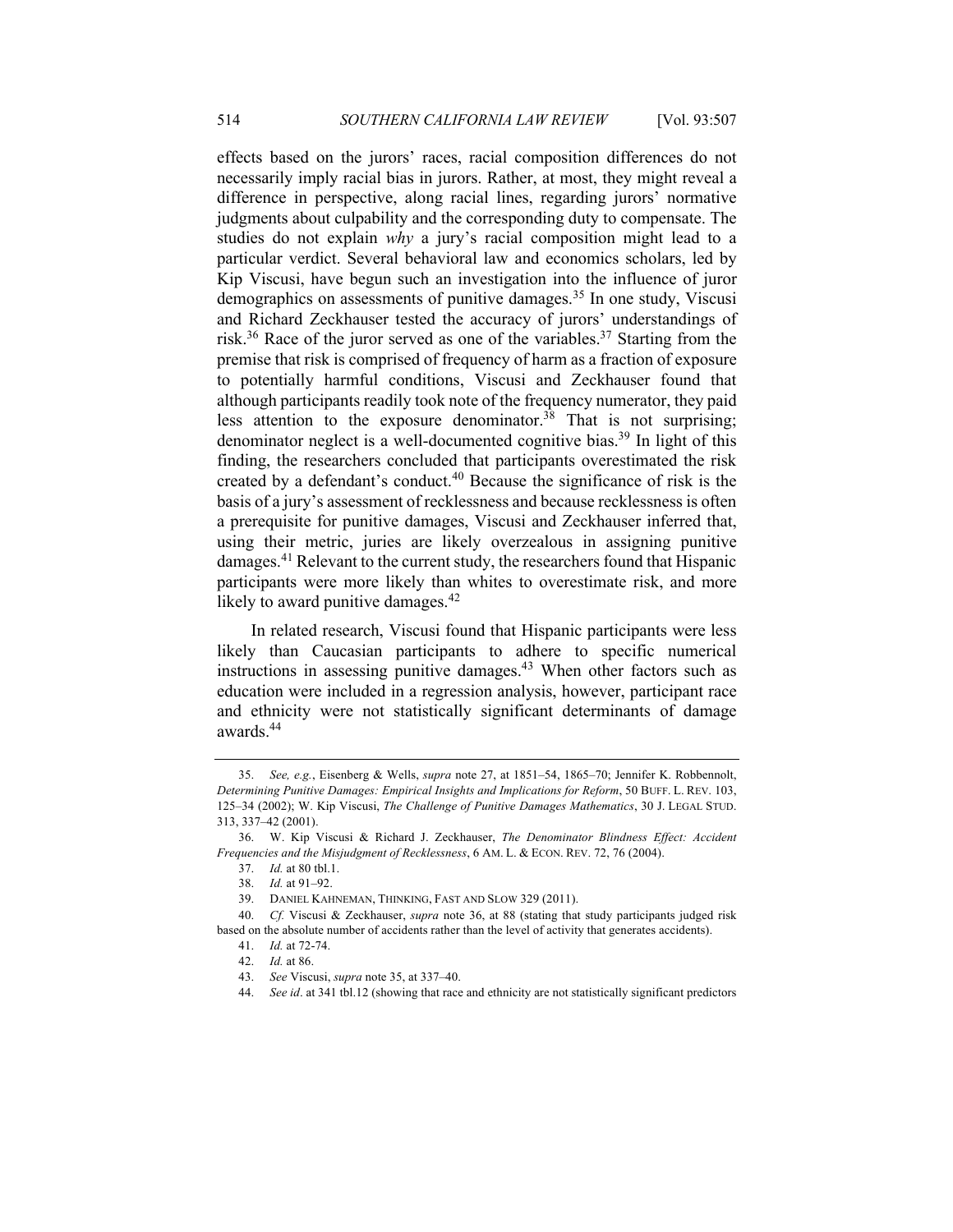The work by Viscusi and his colleagues represents a useful first step in explaining one mechanism by which participant race might affect the assignment of tort damages. Still, these studies do not explain the ultimate source of racial distinctions in risk assessment or the application of damages formulas.

A handful of experimental studies have also explored whether and how the race of a fact finder affects tort case decisions. For example, Justin Levinson and Kaiping Peng examined mock jurors' assessments of factual causation and foreseeability in common-law negligence cases.<sup>45</sup> Levinson and Peng found cultural differences (between people of European and Asian descent) in three common psychological phenomena—the fundamental attribution error, the principle of culpable causation, and the illusion of  $control<sup>46</sup>$ —and proposed that these cognitive differences translate into culturally divergent analyses of causation and foreseeability, which in turn might help to explain different approaches to tort judgments. $47$ 

Brian Bornstein and Michelle Rajki presented study participants with one of three versions of a product liability case in which the plaintiff suffered from cancer allegedly caused by birth control pills, by calligraphy ink, or by a chemical toxin in the water supply.48 Bornstein and Rajki found that minority participants were more likely than white participants to hold the defendant liable, but participants of different races assessed damages similarly.<sup>49</sup>

In a comparable study, using five fact patterns representing different types of tortious conduct, Chris Denove and Edward Imwinkelried found that the participant's race was "the single most important factor in predicting juror orientation."50 Not only were African-American participants 50 percent

of damage awards).

<sup>45.</sup> *See* Justin D. Levinson & Kaiping Peng, *Different Torts for Different Cohorts: A Cultural Psychological Critique of Tort Law's Actual Cause and Foreseeability Inquiries*, 13 S. CAL. INTERDISC. L.J. 195, 198 (2004).

<sup>46.</sup> The fundamental attribution error is "the tendency of observers to overestimate how much a person's behavior is determined by his or her internal stable dispositions." *Id*. at 206. Culpable causation refers to the effect by which people's perceptions regarding an actor's moral culpability influence their assessment of whether the actor caused the plaintiff's injury. *Id.* at 213. The illusion of control is the tendency to expect success that is "inappropriately higher than objective probability would warrant." *Id*. at 220.

<sup>47.</sup> *Id.* at 207–11, 216–18, 222–23.

<sup>48.</sup> *See* Brian H. Bornstein & Michelle Rajki, *Extra-Legal Factors and Product Liability: The Influence of Mock Jurors' Demographic Characteristics and Intuitions About the Cause of an Injury*, 12 BEHAV. SCI. & L. 127, 132 (1994).

<sup>49.</sup> *Id.* at 134.

<sup>50.</sup> Chris F. Denove & Edward J. Imwinkelried, *Jury Selection: An Empirical Investigation of*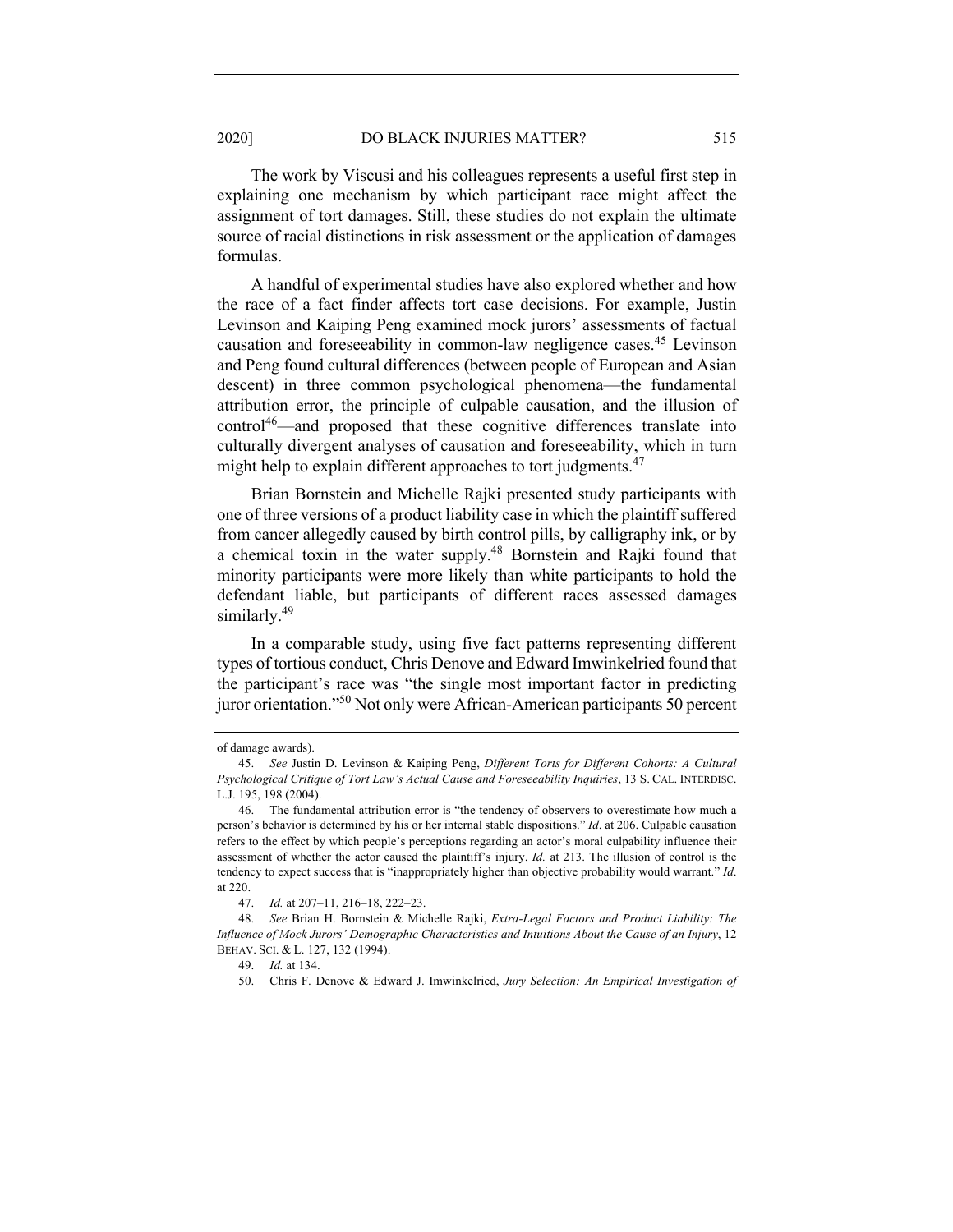more likely than nonminority participants to find for the plaintiff, but they also awarded over five times the amount of emotional damages and twice the compensation for physical disability.<sup>51</sup> Although Hispanic participants were no more likely than whites to hold the defendant liable, Hispanics awarded higher compensatory damages than did white participants.<sup>52</sup> Moreover, controlling for factors often associated with race, such as income and education, Denove and Imwinkelried concluded that African-American juror orientation varied according to cultural rather than socioeconomic differences.53 These experimental studies suggest several ways in which the race or ethnicity of the fact finder could matter.

Taken together, these studies raise the possibility that racial differences could be influencing tort case outcomes. However, because the cases of black and white litigants can differ on a host of factors, we cannot rule out the possibility that in the field studies in particular these factors, rather than race, explain the apparent differential treatment.<sup>54</sup> The experiment we report here allows us to hold all else constant and vary only the race of the litigants. Furthermore, few previous studies have examined the role of racial attitudes, and in particular, implicit racial bias, on tort outcomes.

# II. RESEARCH BACKGROUND: RACIAL BIAS AND IMPLICIT RACIAL BIAS

Over the last two decades, there has been something of a shift from examining the impact of conscious and explicit racism to the exploration of unconscious and implicit bias.<sup>55</sup> Research on unconscious bias suggests that race influences cognitive judgment and decision making, automatically and outside of rational awareness.<sup>56</sup> Cognitive and social psychologists call these unconscious, automatic influences "implicit biases"—attitudes, beliefs, or

55. JENNIFER L. EBERHARDT, BIASED 7 (Penguin Books 2020) (2019); CLAUDE M. STEELE, WHISTLING VIVALDI 204 (2010); Cardi, *supra* note 1, at 121–23; *see also infra* Part III.

56. *See* Anthony G. Greenwald & Linda Hamilton Krieger, *Implicit Bias: Scientific Foundations*, 94 CALIF. L. REV 945, 951 (2006) (explaining that "[*i*]*mplicit biases* are discriminatory biases based on implicit attitudes or implicit stereotypes").

*Demographic Bias*, 19 AM. J. TRIAL ADVOC. 285, 293 (1995).

<sup>51.</sup> *Id.* at 294–95.

<sup>52.</sup> *Id.* at 295.

<sup>53.</sup> *Id.* at 306.

<sup>54.</sup> For example, a fascinating historical empirical study recently concluded that "a clear positive relationship exists between the percentage of African-Americans in a state's largest cities and its continuing acceptance of [tort] doctrines that impede the plaintiff's access to the jury" and that "a state's geographic location within the South yields the most powerful effect on the extent to which the state denies jury access to tort plaintiffs." *See* Donald G. Gifford & Brian Jones, *Keeping Cases from Black Juries: An Empirical Analysis of How Race, Income Inequality, and Regional History Affect Tort Law*, 73 WASH. & LEE L. REV. 557, 565 (2016).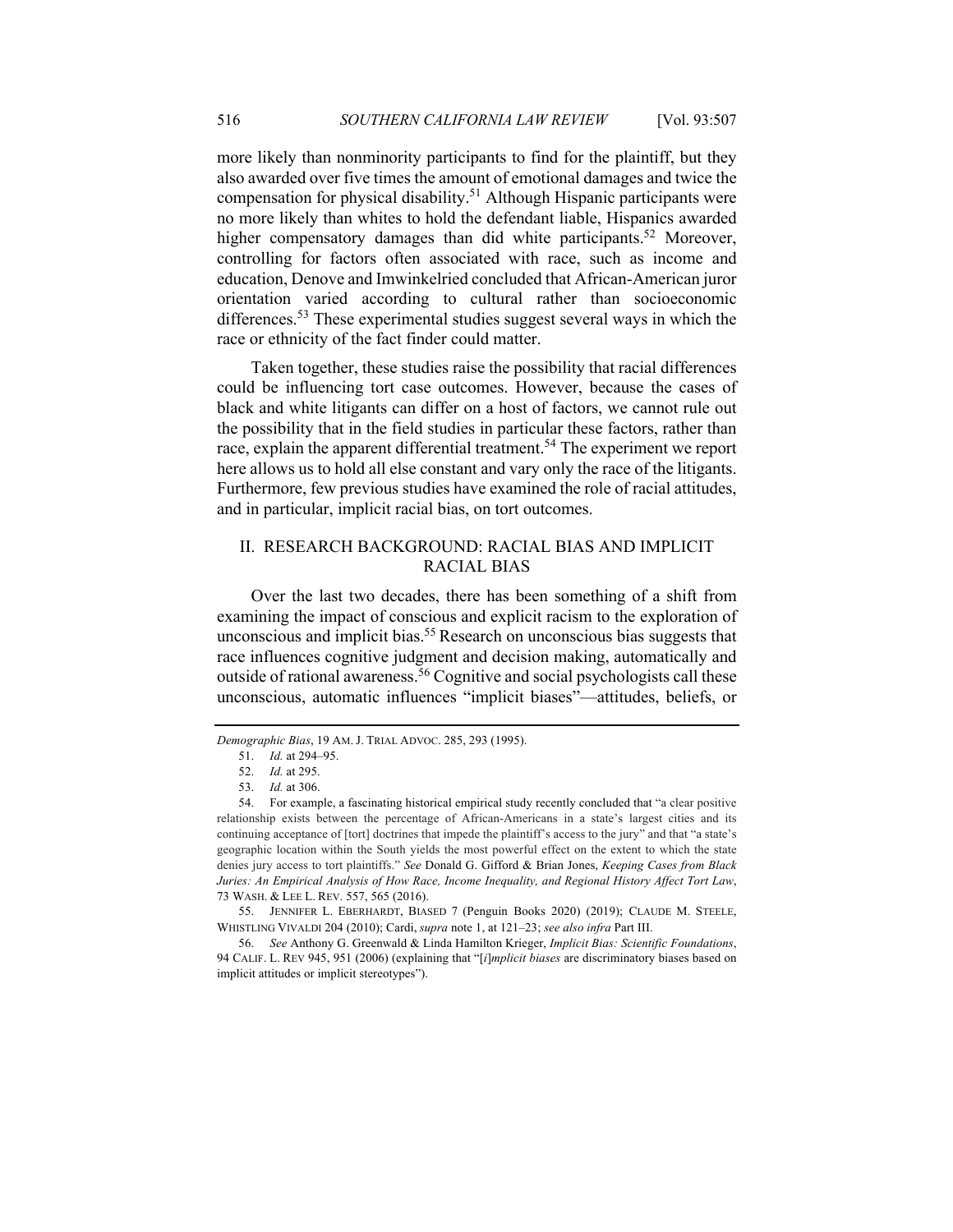#### 2020] DO BLACK INJURIES MATTER? 517

thoughts that people hold but may explicitly reject.<sup>57</sup>

Research on implicit bias, and the concept itself, have been the subject of debate both within and outside of the academy.58 There is understandable resistance to the idea that we are governed by hidden thoughts that operate below our conscious awareness. The measurement, reliability, and validity of implicit bias have also been debated. In particular, people have questioned the extent to which implicit bias influences real world behavior. That said, researchers have built a substantial body of scholarly work on measuring implicit bias and its impact.<sup>59</sup> And many commentators have found implicit bias to be a useful concept in helping to explain continuing evidence of discrimination along racial lines.<sup>60</sup> Therefore, it is worthwhile to provide some background on the development of the concept of implicit bias and research findings.

#### A. IMPLICIT SOCIAL COGNITION AND IMPLICIT RACIAL BIAS

There are now more than two decades of empirical psychological (biological, cognitive, and social) research on implicit social cognition, including implicit bias. Conventional wisdom and folk conceptions of human thought and social behavior place great weight on accessible thoughts and conscious intentions as informing expressly held beliefs and volitional behavior.<sup>61</sup> An express belief is one that is consciously endorsed, and a conscious intention to act is one where the actor purposefully engages in behavior for some specific reason. The challenge to such an assessment is

<sup>57.</sup> *See* Anthony G. Greenwald & Mahzarin R. Banaji, *Implicit Social Cognition: Attitudes, Self-Esteem, and Stereotypes*, 102 PSYCHOL. REV. 4, 13 (1995); *see also* Brian A. Nosek et al*., The Implicit Association Test at Age 7: A Methodological and Conceptual Review*, *in* SOCIAL PSYCHOLOGY AND THE UNCONSCIOUS 265, 266 (John A. Bargh ed., 2007).

<sup>58.</sup> *See*, *e.g*., Olivia Goldhill, *The World Is Relying on a Flawed Psychological Test to Fight Racism*, QUARTZ (Dec. 3, 2017), https://qz.com/1144504/the-world-is-relying-on-a-flawed-psychol ogical-test-to-fight-racism [https://perma.cc/VK7W-75CC]; Jesse Singal, *The Creators of the Implicit Association Test Should Get Their Story Straight*, N.Y. MAG.: INTELLIGENCER (Dec. 5, 2017), https://nymag.com/daily/intelligencer/2017/12/iat-behavior-problem.html [https://perma.cc/2MWE-WA 83].

<sup>59.</sup> For a popular summary of the phenomenon of implicit bias and supportive evidence, see generally MAHZARIN R. BANAJI & ANTHONY G. GREENWALD, BLINDSPOT (Bantam Books trade paperback ed., Bantam Books 2016) (2013) (exploring hidden biases). Many research publications examining the measurement and effects of implicit bias are available at the Project Implicit website: https://www.projectimplicit.net/index.html.

<sup>60.</sup> Keith Payne et al., *How to Think About "Implicit Bias*,*"* SCI. AM. (Mar. 27, 2018), https://www.scientificamerican.com/article/how-to-think-about-implicit-bias [https://perma.cc/2HX7-6 A6M].

<sup>61.</sup> Terence Horgan & James Woodward, *Folk Psychology Is Here to Stay*, *in* MIND AND COGNITION 419, 425–26 (William G. Lycan & Jesse J. Prinz eds., 3d ed. 2008); Anna Wierzbicka, *On Folk Conceptions of Mind, Agency and Morality*, 6 J. COGNITION & CULTURE 165, 169–72 (2006).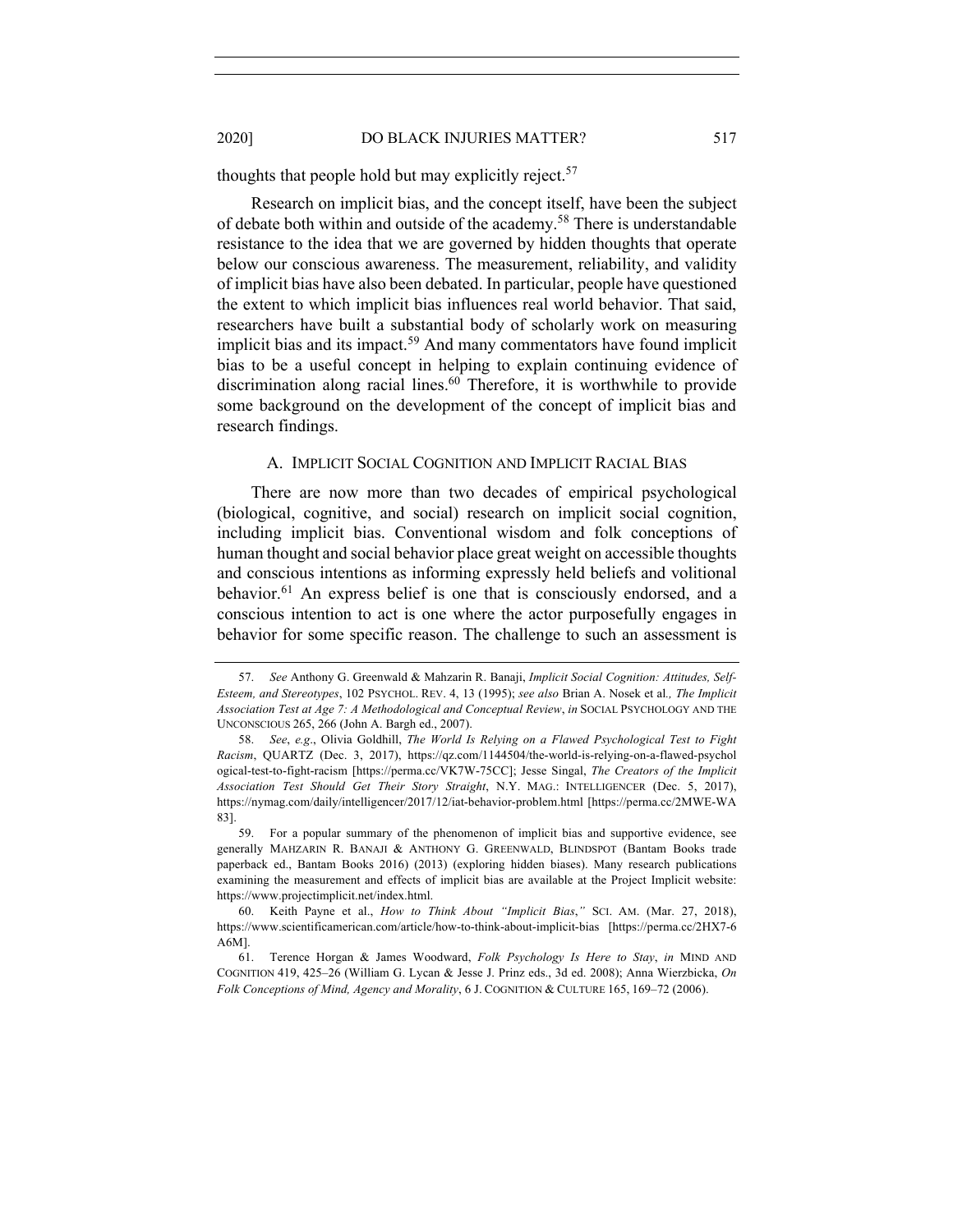that it has long been known that social influences operating within interview and research settings can lead individuals to inaccurately describe their explicit beliefs.<sup>62</sup>

In contrast to the notion that human thoughts are completely accessible and behaviors are purely volitional is the vast and growing body of research on implicit social cognition. This research suggests that individuals lack absolute awareness of their own thoughts and the ability to control behaviors that flow from such thoughts. Such mental processes include implicit memory,  $^{63}$  implicit perception,  $^{64}$  implicit attitudes,  $^{65}$  implicit stereotypes,  $^{66}$ implicit self-esteem,<sup>67</sup> and implicit self-concept.<sup>68</sup> The term "implicit" means a lack of explicit or express access to memory, perception, attitudes, and the like.

In the 1980s, implicit memory research led to the development of measures for other implicit mental phenomena. Among these were measures for implicit attitudes and implicit stereotypes. An attitude is a hypothetical construct that represents the degree to which an individual likes or dislikes, or acts favorably or unfavorably toward, someone or something.<sup>69</sup> People can also be ambivalent about a person, a group of people, or an object,

64. *See generally* John F. Kihlstrom et al., *Implicit Perception* (arguing for implicit perception and against subliminal perception), *in* PERCEPTION WITHOUT AWARENESS 17 (Robert F. Bornstein & Thane S. Pittman eds., 1992).

65. *See generally* Anthony G. Greenwald et al., *Measuring Individual Differences in Implicit Cognition: The Implicit Association Test*, 74 J. PERSONALITY & SOC. PSYCHOL. 1464 (1998) (evaluating the IAT's effectiveness at gauging evaluative associations that give rise to implicit attitudes).

66. *See generally* Laurie A. Rudman et al., *Implicit Self-Concept and Evaluative Implicit Gender Stereotypes: Self and Ingroup Share Desirable Traits*, 27 PERSONALITY & SOC. PSYCHOL. BULL. 1164 (2001) (suggesting that implicit gender stereotypes are self-favoring because people associate themselves with positive traits).

68. Rudman et al., *supra* note 66, at 1176*.*

69. *See* Alice H. Eagly & Shelly Chaiken, *Attitude Structure and Function*, *in* 1 THE HANDBOOK OF SOCIAL PSYCHOLOGY 269, 269 (Daniel T. Gilbert et al. eds., 4th ed. 1998).

<sup>62.</sup> *See* Martin T. Orne, *On the Social Psychology of the Psychological Experiment: With Particular Reference to Demand Characteristics and Their Implications*, 17 AM. PSYCHOLOGIST 776, 781 (1962); Stephen J. Weber & Thomas D. Cook, *Subject Effects in Laboratory Research: An Examination of Subject Roles, Demand Characteristics, and Valid Inference*, 77 PSYCHOL. BULL. 273, 289–91 (1972).

<sup>63.</sup> *See generally* Daniel L. Schacter, Critical Review, *Implicit Memory: History and Current Status*, 13 J. EXPERIMENTAL PSYCHOL. 501 (1987) (arguing that there is evidence of separate implicit and explicit memory, this separation presents a challenge for researchers, and the dissociation between implicit and explicit knowledge provides relevant context).

<sup>67.</sup> *See generally* Anthony G. Greenwald & Shelly D. Farnham, *Using the Implicit Association Test to Measure Self-Esteem and Self-Concept*, 79 J. PERSONALITY & SOC. PSYCHOL. 1022 (2000) (indicating that IAT measures of implicit self-esteem and self-concept exhibit stability and validity appropriate for use in studies and define constructs that are different from constructs measured by selfreport).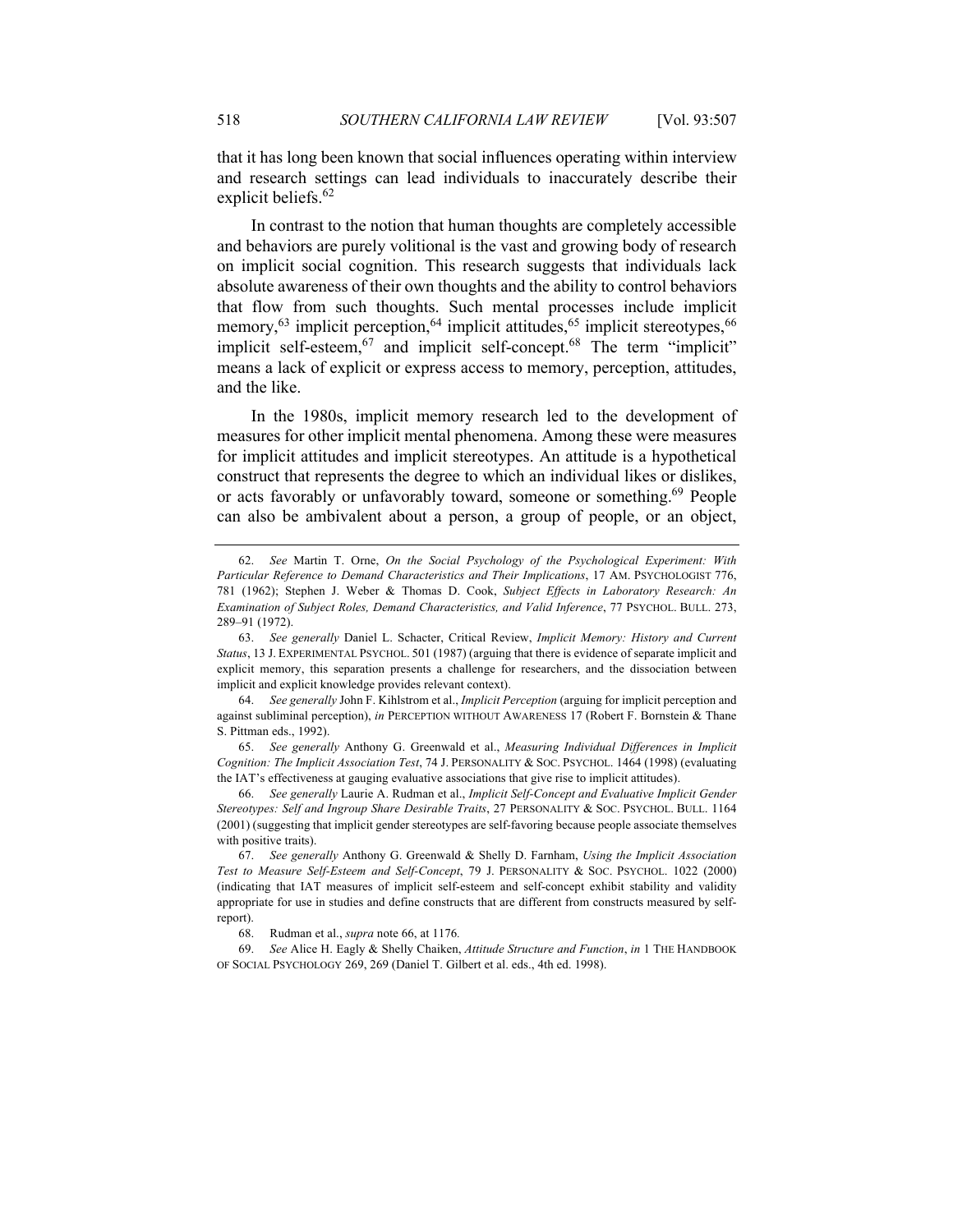### 2020] DO BLACK INJURIES MATTER? 519

holding both positive and negative attitudes toward the attitude object.<sup>70</sup> Attitudes are implicit when they lie outside of conscious awareness. Greenwald and Banaji defined implicit attitudes as "introspectively unidentified (or inaccurately identified) traces of past experience that mediate favorable or unfavorable feeling, thought, or action toward social objects."<sup>71</sup> Implicit attitudes are of greatest interest when they are different from explicit attitudes about the same category of individuals or things. Such discrepancies, referred to as dissociations,<sup>72</sup> are often observed in attitudes toward stigmatized groups, such as groups defined by age, disability, ethnicity, gender, religion, sexual orientation, and race.<sup>73</sup>

On the other hand, a social stereotype is a mental association made between, for example, a social group and a trait.<sup>74</sup> Such an association may or may not be grounded in a statistical reality.<sup>75</sup> If the association is statistically real, group members who are the subject of the mental association will be more likely to display the associated trait than will members of other groups. Implicitly, such "*stereotypes* are the introspectively unidentified (or inaccurately identified) traces of past experience that mediate attributions of qualities to members of a social category."<sup>76</sup>

Biases reflect a preference for a particular group or category of individuals, for example, over another group or category. Accordingly, within biases, there are opposite sides to the same coin—favorable and unfavorable categorizations of comparative groups. For example, in-group bias designates favoritism toward one's own group or groups.<sup>77</sup> Not surprisingly, implicit attitudes and stereotypes may result in discriminatory biases. These biases are called implicit biases, which may diverge from an individual's express beliefs and result in behavior inconsistent with an

<sup>70.</sup> Franziska Lautenbach & Franziska Antoniewicz, *Ambivalent Implicit Attitudes Towards Inclusion in Preservice PE Teachers: The Need for Assessing Both Implicit and Explicit Attitudes Towards Inclusion*, 72 TEACHING & TCHR. EDU. 24, 25–26 (2018).

<sup>71.</sup> Greenwald & Banaji, *supra* note 57, at 8.

<sup>72.</sup> Michael A. Olson & Russell H. Fazio, *Implicit and Explicit Measures of Attitudes: The Perspective of the MODE Model*, *in* ATTITUDES: INSIGHTS FROM THE NEW IMPLICIT MEASURES 19, 48 (Richard E. Petty et al. eds., 2009).

<sup>73.</sup> BANAJI & GREENWALD, *supra* note 59, at 57–58.

<sup>74.</sup> *Id.* at 73–75; Charles M. Judd & Bernadette Park, *Definition and Assessment of Accuracy in Social Stereotypes*, 100 PYSCHOL. REV. 109, 110 (1993).

<sup>75.</sup> Judd & Park, *supra* note 74, at 110–12.

<sup>76.</sup> Greenwald & Banaji, *supra* note 57, at 15.

<sup>77.</sup> Luigi Castelli et al., *Implicit Ingroup Metafavoritism: Subtle Preference for Ingroup Members Displaying Ingroup Bias*, 34 PERSONALITY & SOC. PSYCHOL. BULL. 807, 816 (2008).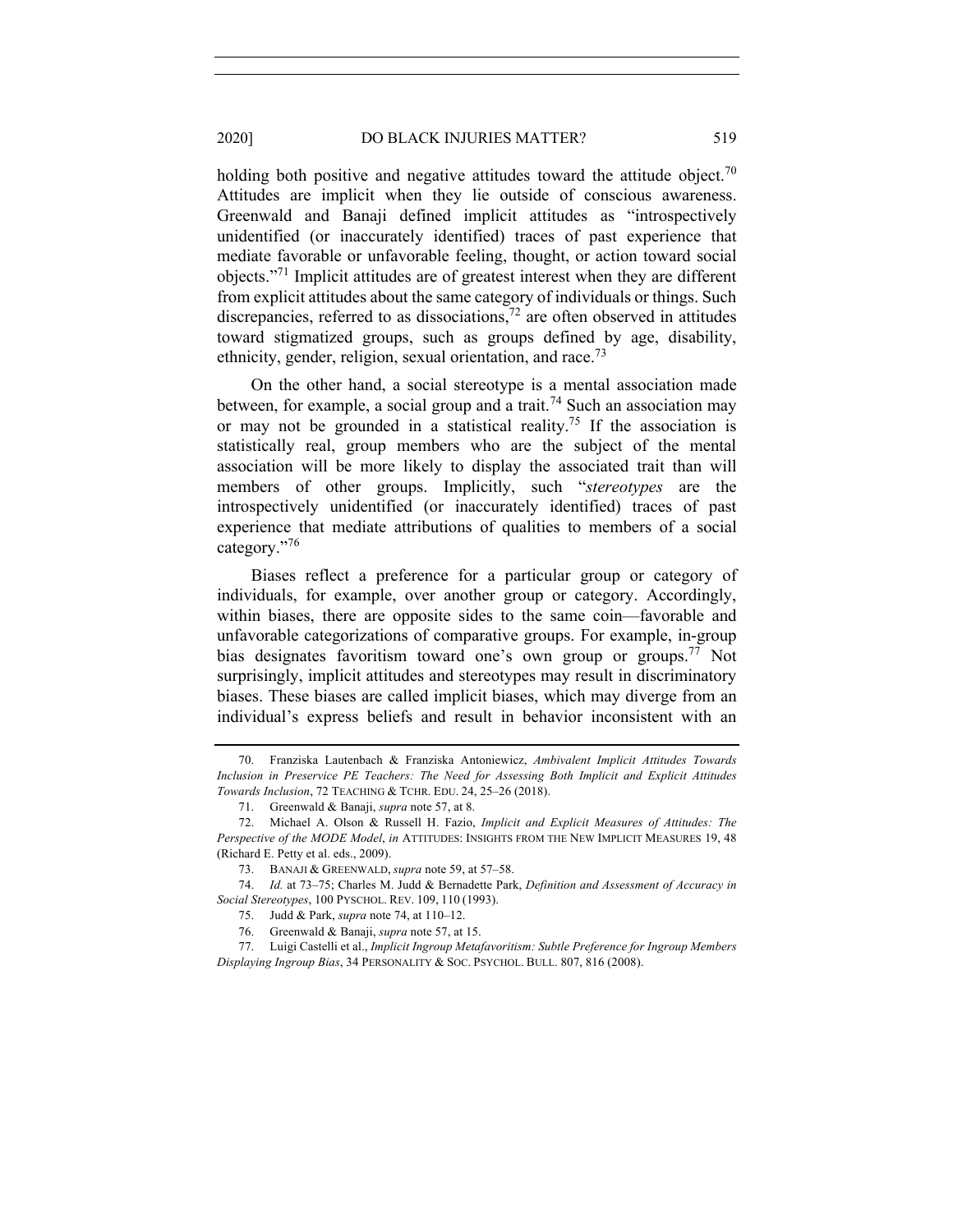individual's intentions.<sup>78</sup>

Within the social and behavioral sciences, the typical method of attitude measurement has been the collection of self-reports that reflect individuals' explicit attitudes. For example, when researchers want to ascertain subjects' attitudes toward someone (or a group) or something, they usually ask participants to select one of several responses or to mark a rating scale.<sup>79</sup> The drawback in using these methods is that sometimes respondents may be unwilling or unable to report their attitudes in an unbiased or accurate manner. Moreover, research respondents' answers are dependent on the context—for example, who asks and how they ask.<sup>80</sup>

These concerns gave rise to measures that would indirectly gauge attitude. Indirect measures seem to minimize respondents' strategic responding incentives and attitudes. $81$  These measures have evolved from projective tests<sup>82</sup> to a wide variety of contemporary techniques, which fall into three general categories: (1) reaction time measures;  $83$  (2) language measures;<sup>84</sup> and (3) psychophysiological measures.<sup>85</sup> This Article does not offer an exhaustive review of the variety of implicit measures.<sup>86</sup> However, it is worth discussing in detail two that are frequently used: subliminal priming, a precursor to the Implicit Association Test ("IAT"), and the IAT itself, which we employ in this experimental study.

One popular implicit measure is affective, or subliminal, priming. Cognitive psychology research indicates that exposure to a concept facilitates the later recognition of related concepts. $87$  As explained by

<sup>78.</sup> *See* Greenwald & Krieger, *supra* note 56, at 946, 957 tbl.1.

<sup>79.</sup> Bernd Wittenbrink & Norbert Schwarz, *Introduction* to IMPLICIT MEASURES OF ATTITUDES 1, 2 (Bernd Wittenbrink & Norbert Schwarz eds., 2007).

<sup>80.</sup> SEYMOUR SUDMAN ET AL., THINKING ABOUT ANSWERS 81–86 (1996); ROGER TOURANGEAU ET AL., THE PSYCHOLOGY OF SURVEY RESPONSE 198–200 (2000).

<sup>81.</sup> Wittenbrink & Schwarz, *supra* note 79, at 3.

<sup>82.</sup> *See generally* Harold M. Proshansky, *A Projective Method for the Study of Attitudes*, 38 J. ABNORMAL & SOC. PSYCHOL. 393, 393 (1943).

<sup>83.</sup> Brad Verhulst & Milton Lodge, *Reaction Time Measures in Implicit Attitudes Research*, *in* POLITICAL SCIENCE RESEARCH METHODS IN ACTION 64-92 (Michael Bruter & Milton Dodge eds., 2013).

<sup>84.</sup> *See generally* Anne Maas et al., *Linguistic Intergroup Bias: Evidence for In-Group-Protective Motivation*, 71 J. PERSONALITY & SOC. PSYCHOL. 512 (1996) (suggesting that linguistic intergroup bias relies on in-group-protective motivation and that language that favors an in-group is connected to selfesteem maintenance).

<sup>85.</sup> *See generally* Tiffany A. Ito & John T. Cacioppo, *Attitudes as Mental and Neural States of Readiness: Using Physiological Measures to Study Implicit Attitudes* (reviewing physiological measures used to evaluate implicit attitudes), *in* IMPLICIT MEASURES OF ATTITUDES, *supra* note 79, at 125.

<sup>86.</sup> For a more in-depth review of the implicit measurement literature, see generally IMPLICIT MEASURES OF ATTITUDES, *supra* note 79 (reviewing implicit measures).

<sup>87.</sup> James H. Neely, *Semantic Priming Effects in Visual Word Recognition: A Selective Review of Current Findings and Theories*, *in* BASIC PROCESSES IN READING: VISUAL WORD RECOGNITION 264,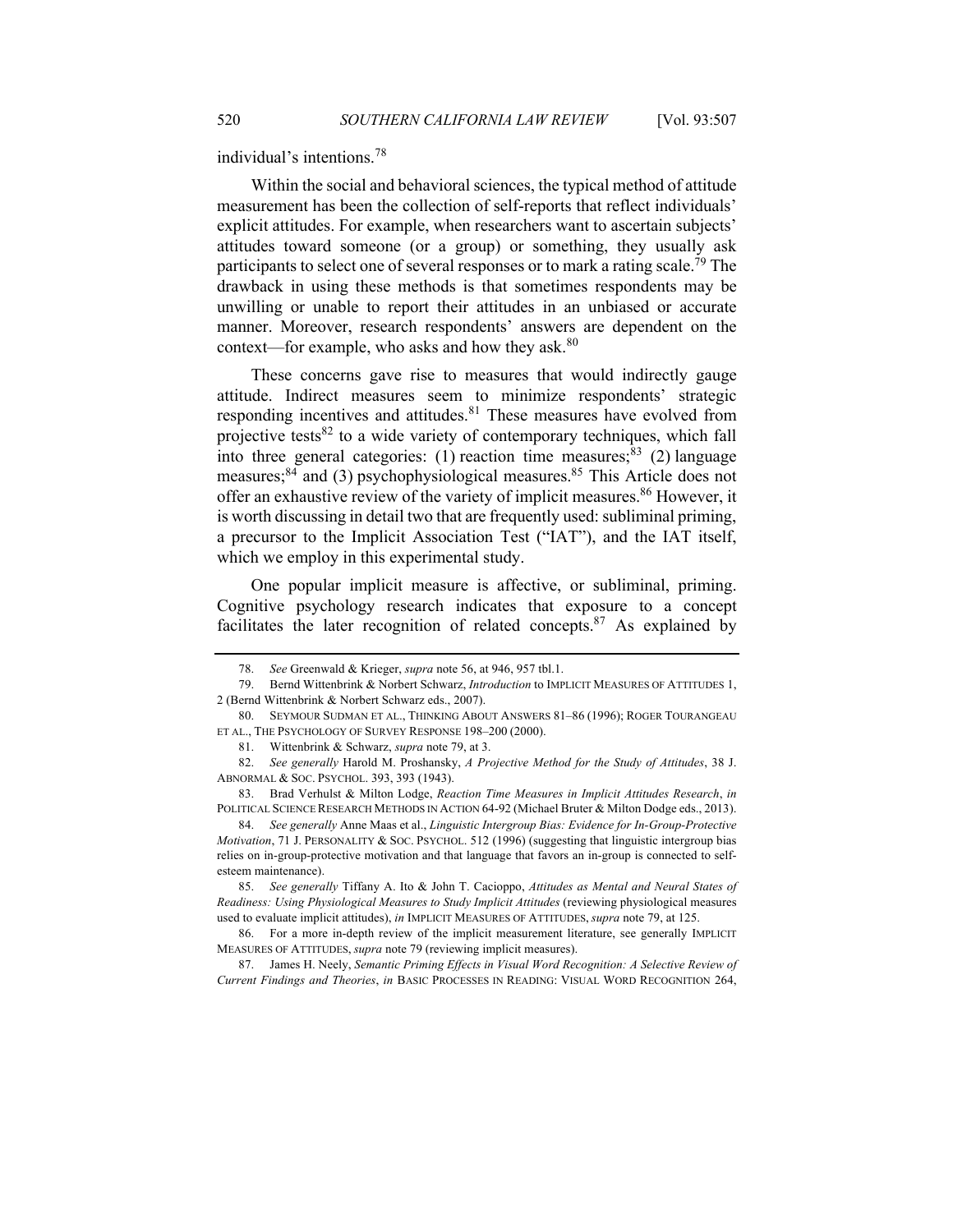#### 2020] DO BLACK INJURIES MATTER? 521

Wittenbrink and Schwarz, "[a] common explanation for this phenomenon holds that exposure to the initial concept (the prime) activates semantically related concepts in memory, thus reducing the time needed for their identification."88 A variety of priming procedures have been developed to measure attitudes, all derived from the seminal work of Meyer and Schvaneveldt. In two different experiments, subjects were simultaneously presented with two strings of letters, with one string displayed visually above the other.<sup>89</sup> Meyer and Schvaneveldt described the experiments as follows:

In [the first experiment, participants] responded "yes" if both strings were words, otherwise [they] respond[ed] "no." [In the second experiment, participants] responded "same" if the two strings were both words or . . . nonwords, otherwise [they] respond[ed] "different." "Yes" responses and "same" responses were faster for pairs of commonly associated words than for pairs of unassociated words. "Same" responses were slowest for [nonword] pairs . . . . "No" responses were faster when the top string in the display was a nonword, whereas "different" responses were faster when the top string was a word. $90$ 

In fact, participants more quickly make such decisions when the prime and target string share some semantic relationship.<sup>91</sup> The prime activates semantically related concepts in long-term memory, resulting in faster recognition and response to related targets.<sup>92</sup>

Fazio and colleagues believed that such a priming technique could be extended to attitudes. They "used a priming procedure to [determine] the [degree] to which the ... presentation of an attitude object would facilitate the [speed] with which [study participants] could indicate whether a subsequently presented target adjective had a positive or a negative connotation."93 Fazio and colleagues found greater facilitation "when positively valued primes were followed by positive targets and when negatively valued primes were followed by negative targets than when the

<sup>264–66</sup> (Derek Besner & Glyn W. Humphreys eds., 1991).

<sup>88.</sup> Wittenbrink & Schwarz, *supra* note 79, at 5.

<sup>89.</sup> David E. Meyer & Roger W. Schvaneveldt, *Facilitation in Recognizing Pairs of Words: Evidence of a Dependence Between Retrieval Operations*, 90 J. EXPERIMENTAL PSYCHOL. 227, 227 (1971).

<sup>90.</sup> *Id.* at 227.

<sup>91.</sup> *See id.* at 232.

<sup>92.</sup> James H. Neely, *Semantic Priming and Retrieval from Lexical Memory: Roles of Inhibitionless Spreading Activation and Limited-Capacity Attention*, 106 J. EXPERIMENTAL PSYCHOL. 226, 226–27 (1977).

<sup>93.</sup> Russell H. Fazio et al., *On the Automatic Activation of Attitudes*, 50 J. PERSONALITY & SOC. PSYCHOL. 229, 229 (1986).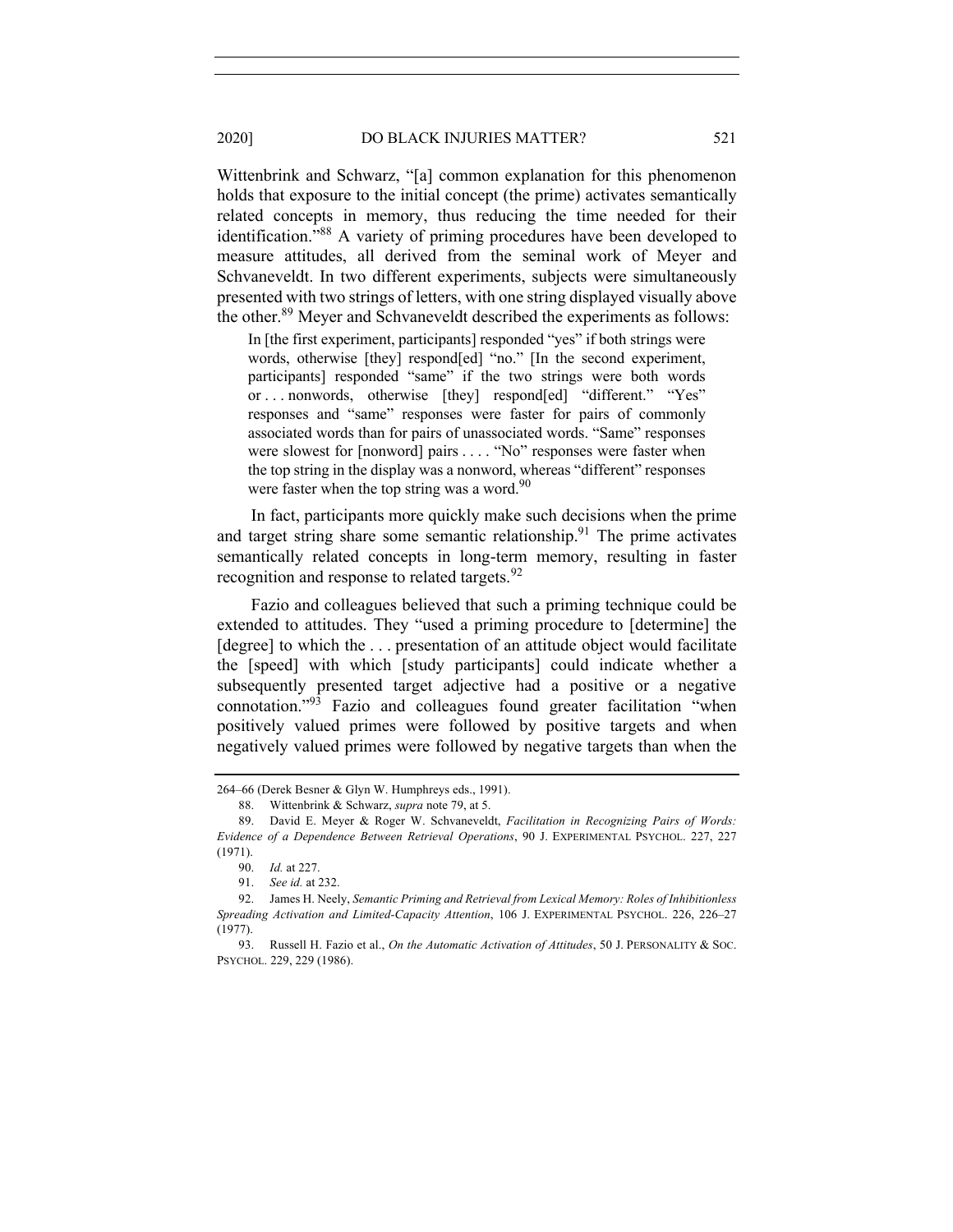prime-target pairs were incongruent in valence."94 Almost a decade later, Fazio and colleagues extended this technique to racial attitudes. Specifically, they used African-American and white faces as primes; they used adjectives with positive or negative connotations.<sup>95</sup> Participants had to push keys labeled either "good" or "bad" as quickly as possible.<sup>96</sup> White study participants' reaction times to the good words were faster following presentation of white faces. $97$  Their reaction times to the bad words were quicker when those words followed the presentation of African-American faces.<sup>98</sup>

Building upon Fazio's work, the IAT has become an important attitude measure of implicit bias.<sup>99</sup> The IAT assesses the ease, reported in reaction times, with which individuals associate various categories.<sup>100</sup> Accordingly, IAT permits an inference about attitudes, because it is generally easier to respond quickly to items from two categories that are cognitively associated with each other. The most widely used IAT assesses implicit attitudes toward blacks vis-á-vis whites. In the Race IAT, which we used in the current study, study participants first practice distinguishing black and white faces by responding to images of faces by pressing a computer key on the left side of the keyboard for one racial category and on the right side of the keyboard for the other racial category.<sup>101</sup> Participants next practice distinguishing pleasant-meaning words vis-á-vis unpleasant-meaning words in a manner like that used for distinguishing black and white faces.<sup>102</sup> The next two tasks, given in a randomly determined order, use all four categories (black faces, white faces, pleasant-meaning words, and unpleasant-meaning words).<sup>103</sup> One task requires one response (for example, pressing a left-side key) when the respondent sees black faces or pleasant words, whereas white faces and unpleasant words call for the other response (right-side key).<sup>104</sup> In the remaining task, white faces share a response with pleasant words and black faces with unpleasant words.<sup>105</sup> For respondents who take the Race IAT, response speeds are often faster when whites, vis-à-vis blacks, are paired

105. *Id.*

<sup>94.</sup> *Id.* at 235.

<sup>95.</sup> Russell H. Fazio et al., *Variability in Automatic Activation as an Unobtrusive Measure of Racial Attitudes: A Bona Fide Pipeline?*, 69 J. PERSONALITY & SOC. PSYCHOL. 1013, 1015 (1995).

<sup>96.</sup> *Id.*

<sup>97.</sup> *See id.* at 1017.

<sup>98.</sup> *See id.*

<sup>99.</sup> *See* Greenwald et al., *supra* note 65, at 1464.

<sup>100.</sup> *Id.*

<sup>101.</sup> Wittenbrink & Schwarz, *supra* note 79, at 6.

<sup>102.</sup> *Id.*

<sup>103.</sup> *Id.*

<sup>104.</sup> *Id.*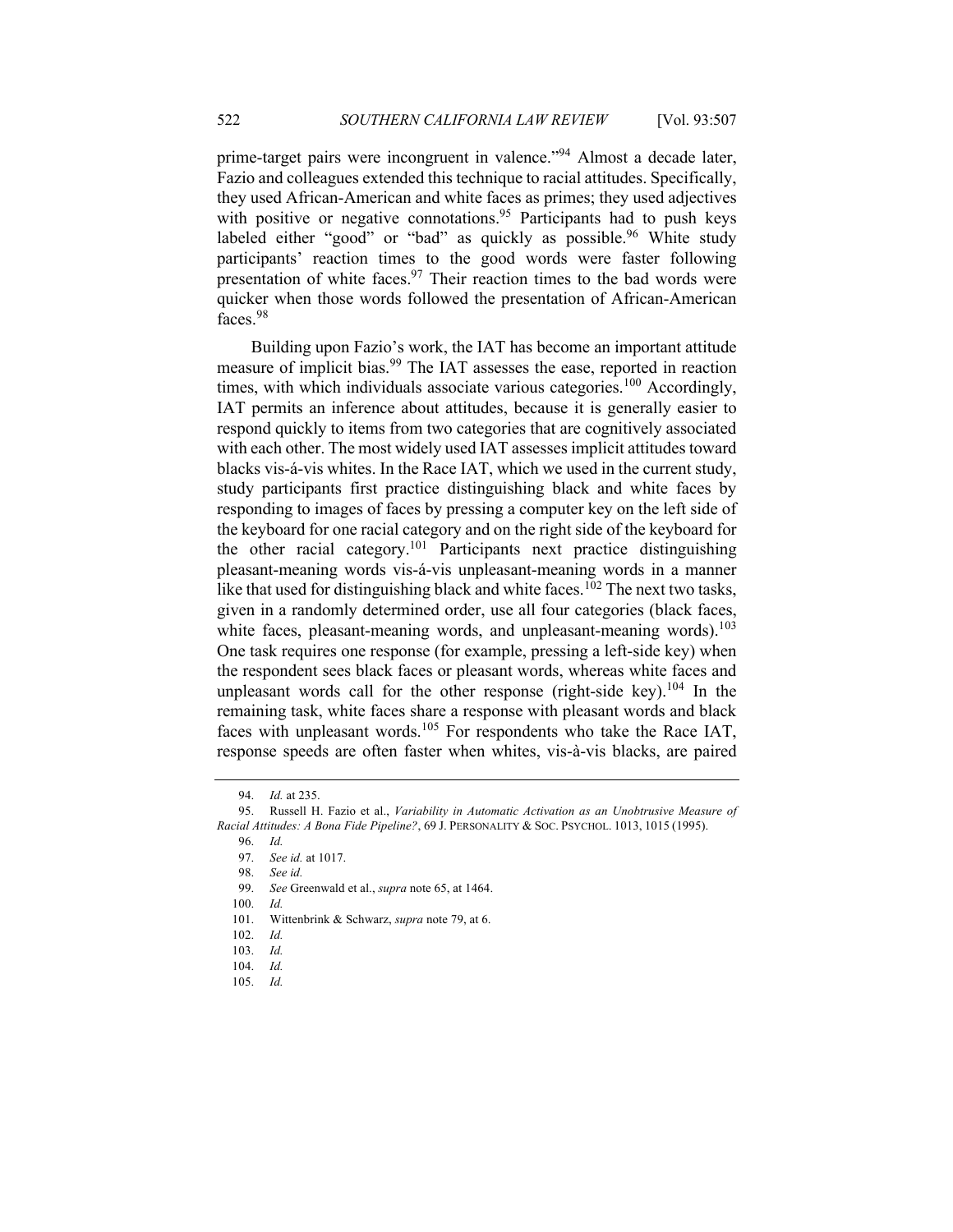# 2020] DO BLACK INJURIES MATTER? 523

with pleasant words.<sup>106</sup> This finding supports the interpretation that whitepleasant is a stronger association than black-pleasant (and conversely, whitenegative is weaker than black-negative). These results suggest an implicit attitudinal preference for whites vis-à-vis blacks. The IAT's general method can be and has been adapted to measure a wide variety of group-valence and group-trait associations underlying attitudes and stereotypes.<sup>107</sup>

Implicit attitudes are unremarkable in the sense that people harbor them with respect to a broad range of things. One study, for example, found that people hold implicit attitudes about objects as simple as yogurt brands, fast food restaurants, and soft drinks.<sup>108</sup> Certainly, in such a context, these implicit attitudes may predict behavior that may largely be deemed as inconsequential, at least with respect to any macro-level considerations.<sup>109</sup> Group identities, however, may provide for a heightened level of concern. For example, Americans tend to implicitly favor American places over foreign places, for example the United States over Japan or Canada. <sup>110</sup> They also favor thin people over obese people and young people over old people.<sup>111</sup> Heterosexuals are favored over gay people, the rich over the poor, and Jews over Muslims—all implicitly.<sup>112</sup>

Research on implicit racial attitudes and bias—particularly research focused on blacks—is the most robust area of implicit attitudes and bias

110. *See* Brian A. Nosek, *Moderators of the Relationship Between Implicit and Explicit Evaluation*, 134 J. EXPERIMENTAL PSYCHOL. 565, 572 tbl.1 (2005).

<sup>106.</sup> Brian A. Nosek et al., *Harvesting Implicit Group Attitudes and Beliefs from a Demonstration Web Site*, 6 GROUP DYNAMICS 101, 105 (2002) (reporting findings from a dataset with  $N = 192,364$ ).

<sup>107.</sup> Some researchers have examined whether the IAT performance can be consciously modified. *See*, *e.g.*, Klaus Fiedler & Matthias Bluemke, *Faking the IAT: Aided and Unaided Response Control on the Implicit Association Tests*, 27 BASIC & APPLIED SOC. PSYCHOL. 307, 308 (2005); Do-Yeong Kim, *Voluntary Controllability of the Implicit Association Test (IAT)*, 66 SOC. PSYCHOL. Q. 83, 84 (2003); Konrad Schnabel et al., *Employing Automatic Approach and Avoidance Tendencies for the Assessment of Implicit Personality Self-Concept*, 53 EXPERIMENTAL PSYCHOL. 69, 70 (2006); Melanie C. Steffens, *Is the Implicit Association Test Immune to Faking?*, 51 EXPERIMENTAL PSYCHOL. 165, 166–67 (2004). Efforts to fake the IAT are generally unsuccessful and readily detectable. *See* Dario Cvencek et al., *Faking of the Implicit Association Test Is Statistically Detectable and Partly Correctable*, 32 BASIC & APPLIED SOC. PSYCHOL. 302, 302 (2010) (researchers instructed study participants to fake an IAT test by intentionally slowing their responses, but researchers were able to accurately distinguish between the faked and the accurate tests).

<sup>108.</sup> Dominika Maison et al., *Predictive Validity of the Implicit Association Test in Studies of Brands, Consumer Attitudes, and Behavior*, 14 J. CONSUMER PSYCHOL. 405, 412–14 (2004).

<sup>109.</sup> *Cf.* Malte Friese et al., *Implicit Consumer Preferences and Their Influence on Product Choice*, 23 PSYCHOL. & MARKETING 727, 727 (2006) (finding that participants who possessed incongruent "explicit and implicit preferences regarding generic food products and well-known food brands . . . were more likely to choose the implicitly preferred brand . . . when choices were made under time pressure").

<sup>111.</sup> *See id.*

<sup>112.</sup> *See id.*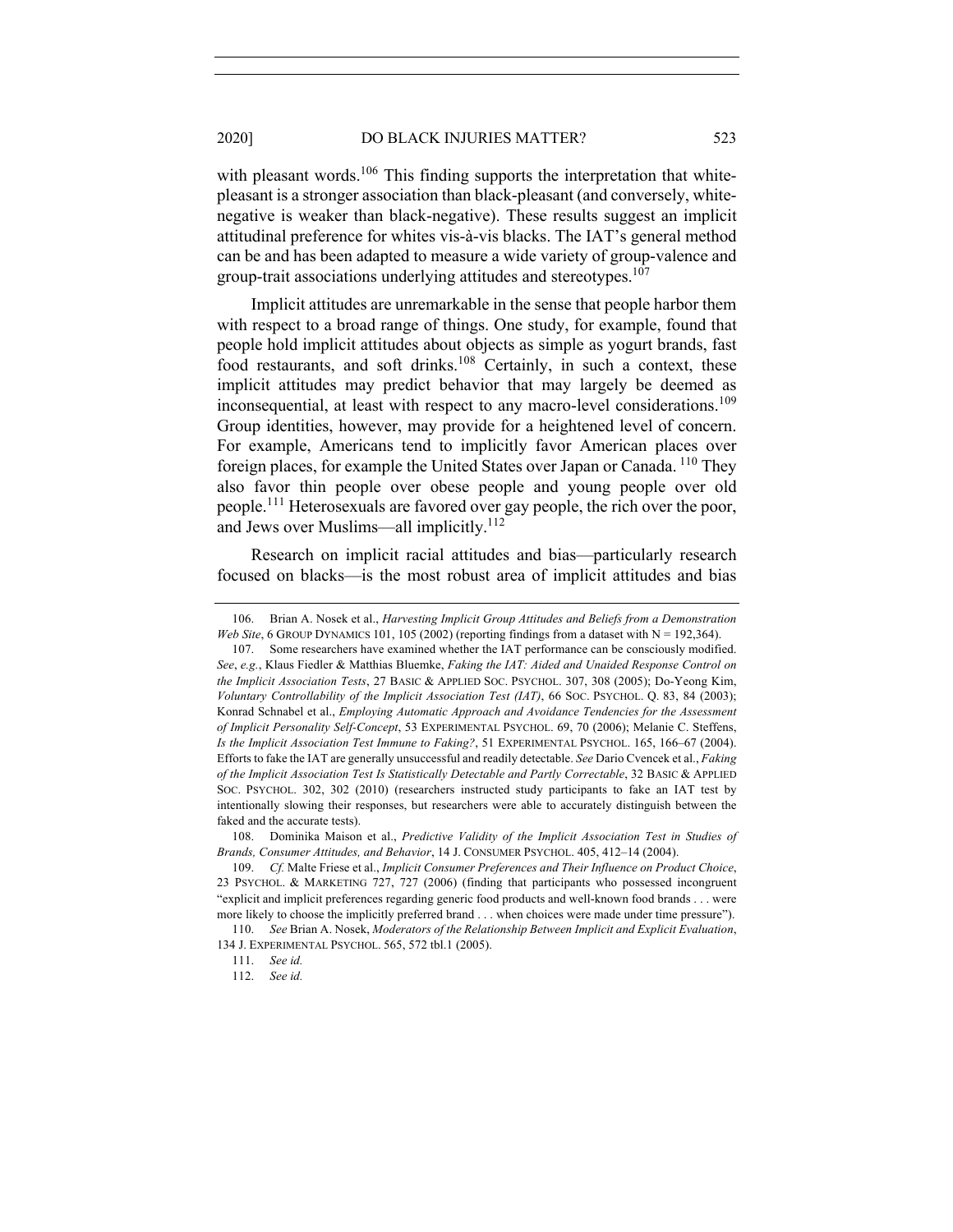research. As previously indicated, often people's explicit and implicit attitudes are not completely concordant. This may be no more evident than when it comes to the hotbed issue of race. Latinos demonstrate a limited explicit preference for whites (25.3 percent favor) over blacks (15.0 percent favor), with most showing no preference  $(59.7 \text{ percent})$ .<sup>113</sup> At the implicit level, however, Latinos show a substantial preference for whites (60.5 percent favor) over blacks (10.2 percent favor), with far fewer showing preferential neutrality (29.2 percent) when compared to their explicit preferences.<sup>114</sup> For Asians and Pacific Islanders, when compared to Latinos, they show more of an explicit preference for whites (32.9 percent favor) over blacks (9.6 percent favor), with only slightly fewer showing preferential neutrality (57.5 percent).<sup>115</sup> At the implicit level, however, Asians and Pacific Islanders demonstrate a substantial preference for whites (67.5 percent favor) over blacks (7.7 percent favor), with far fewer showing preferential neutrality (24.8 percent) when compared to their explicit preferences.<sup>116</sup> Whites show much more of an explicit preference for whites (40.7 percent favor) than blacks (3.4 percent favor), especially when compared to other racial groups, but still more than half (56.0 percent) show no preference.117 At the implicit level, however, whites show a robust preference for whites (71.5 percent favor) over blacks (6.8 percent favor), with only 21.7 percent showing no preference.<sup>118</sup> Nosek and colleague conducted an internet-based study that confirmed and extended the findings of strong ingroup favoritism among whites, especially using implicit measures. Just over half (51.1 percent) of whites showed ingroup favoritism on explicit measures, compared to 78.4 percent who revealed ingroup favoritism on implicit measures. $119$ 

It is no surprise, for example, "[w]hite[s] . . . and Asian . . . Americans associated  $[w]hite[s] \ldots$  with the concept 'American' to a greater extent than [blacks]."120 Another study showed that people explicitly associated black American Olympic athletes to be more strongly associated with "American" than white American Olympic athletes, and were more familiar

<sup>113.</sup> Greenwald & Krieger, *supra* note 56, at 958 tbl.2.

<sup>114.</sup> *Id.*

<sup>115.</sup> *Id.*

<sup>116.</sup> *Id.*

<sup>117.</sup> *Id.*

<sup>118.</sup> *Id.*

<sup>119.</sup> John T. Jost et al., *A Decade of System Justification Theory: Accumulated Evidence of Conscious and Unconscious Bolstering of the Status Quo*, 25 POL. PSYCHOL. 881, 897 (2004) (analyzing implicit and explicit in-group and out-group favoritism among many groups).

<sup>120.</sup> Thierry Devos & Mahzarin R. Banaji, *American = White?*, 88 J. PERSONALITY & SOC. PSYCHOL. 447, 459 (2005).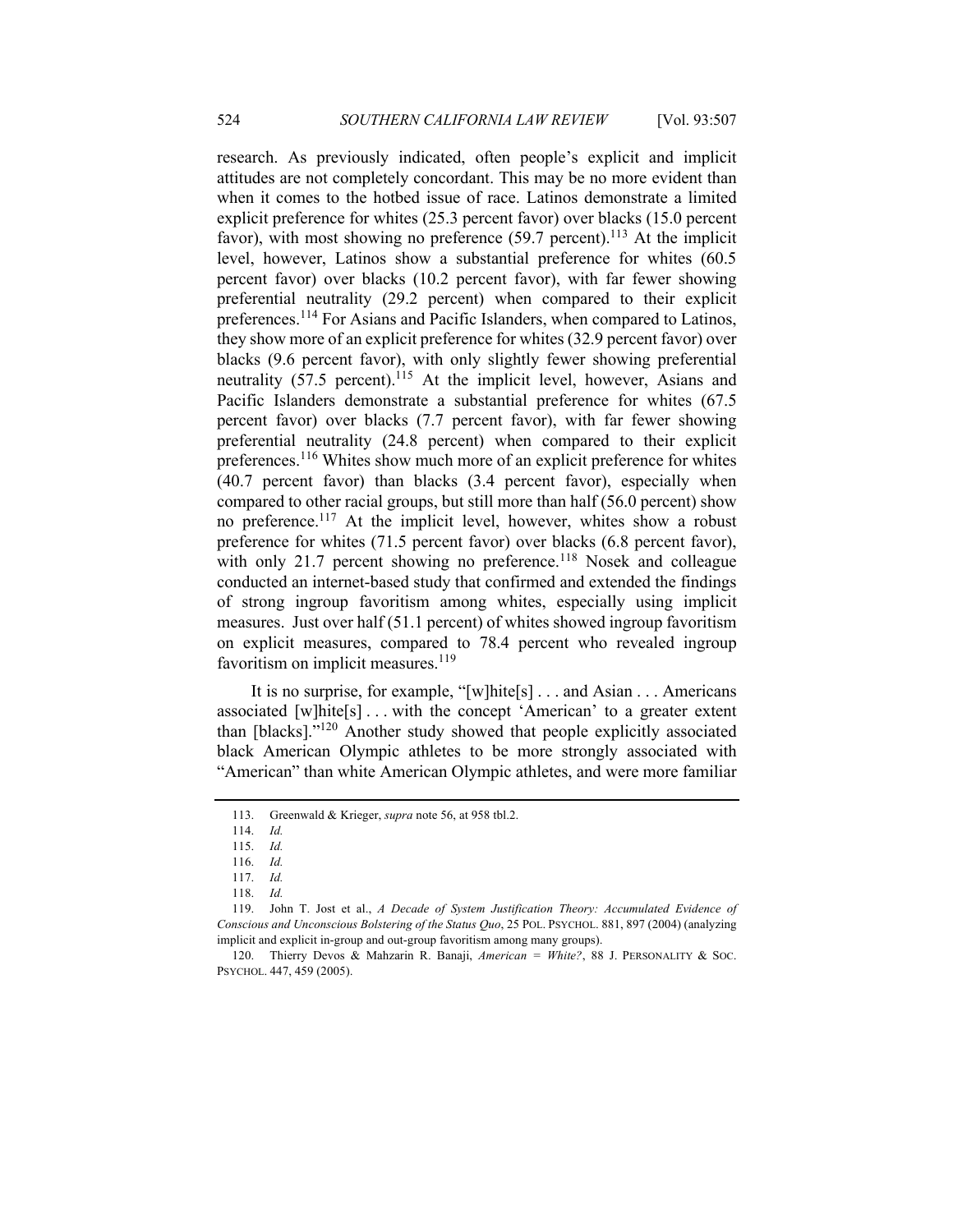with black athletes than with white athletes.<sup>121</sup> However, people implicitly associated white American Olympic athletes more strongly with the category "American" than black American Olympic athletes.<sup>122</sup> Even more, a study conducted in December 2007 showed that people implicitly associated Senator Clinton—and even then British Prime Minister Tony Blair—with the category "American" more so than then-Senator and presidential candidate Barack Obama.<sup>123</sup> In contrast, their explicit associations between Blair, Obama, and the "American" category found that Obama was more associated with "American."<sup>124</sup>

Research on blacks' implicit racial biases is striking for two reasons. Like research on other racial groups, there is a lack of concordance between their explicit and implicit racial attitudes. Whereas they show an explicit preference for blacks (58.9 percent) over whites (4.8 percent), with 36.2 percent showing no preference, the same cannot be said for implicit bias.<sup>125</sup> At the implicit level, some research shows that blacks have no preference at all—34.1 percent favoring blacks, 32.4 percent favoring whites, and 33.6 percent showing no preference.<sup>126</sup> Other research bolsters these findings. For example, among twelve- to fourteen-year-old blacks, Andrew Baron and Mahzarin Banaji found that, "at least by age 13, young [b]lack[s] . . . do not show the in-group preference that has come to be the hallmark of [w]hite[s]."<sup>127</sup> Clarence Spicer found that among black adults there is considerable variability in blacks' implicit racial preferences, though overall, blacks show a significant preference for whites over blacks.<sup>128</sup> In sum, blacks show strong in-group favoritism explicitly but it is reduced or eliminated implicitly.<sup>129</sup> Thus, despite some of the research challenges of studying implicit bias, findings in this research domain tell us something unique, visà-vis explicit bias, about how people process race.

<sup>121.</sup> *Id.* at 454–56.

<sup>122.</sup> *Id.* at 455 (attempting to eliminate the "White = America" effect by employing the topic of sports, which had a strong black and American association).

<sup>123.</sup> Thierry Devos & Debbie S. Ma, *How "American" Is Barack Obama? The Role of National Identity in a Historic Bid for the White House*, 43 J. APPLIED SOC. PSYCHOL. 214, 217, 219 (2013). 124. *Id.*

<sup>125.</sup> Greenwald & Krieger, *supra* note 56, at 958 tbl.2.

<sup>126.</sup> *Id.*

<sup>127.</sup> Andrew Scott Baron & Mahzarin R. Banaji, *The Development of Implicit Attitudes: Evidence of Race Evaluations from Ages 6 and 10 and Adulthood*, 17 PSYCHOL. SCI. 53, 57 (2006) (citing A.S. Baron et al., Poster at the 5th Annual Meeting of the Society for Personality and Social Psychology: Implicit Race Attitudes in African-American and Hispanic Children (2004)).

<sup>128.</sup> Clarence Vincent Spicer, Effects of Self-Stereotyping and Stereotype Threat on Intellectual Performance 57–58 (July 1, 1999) (unpublished Ph.D. dissertation, University of Kentucky) (on file with the William T. Young Library, University of Kentucky).

<sup>129.</sup> Jost et al., *supra* note 119.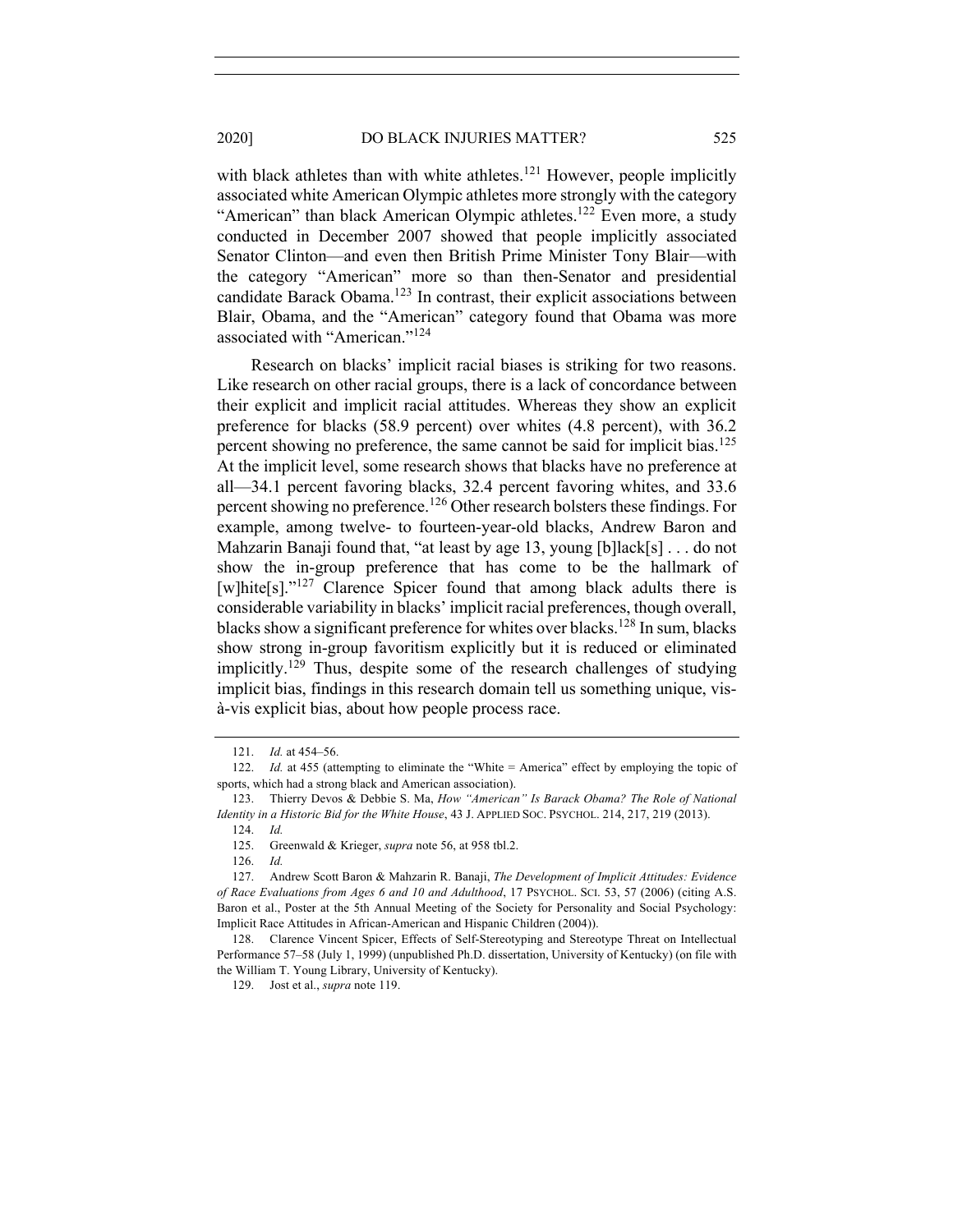#### B. IMPLICIT BIAS IN THE COURTROOM

Researchers have explored the ways in which unconscious biases influence judgment and decision making in the courtroom. For example, research has focused on the effect of racial bias in jurors' reception of expert witness testimony,<sup>130</sup> bias in attorneys' jury selection,<sup>131</sup> the presence of and appropriate response to bias in judges, $132$  and the effects of bias on interattorney communications.133

Research on participant bias in tort cases,<sup>134</sup> in particular, is less common. In one of the few relevant experiments, Justin Levinson examined the presence and effect of racial bias in jurors and witnesses in the torts context. Levinson presented study participants with two tort-based hypotheticals, one involving a fistfight and the other wrongful termination.<sup>135</sup> The races of the hypothetical actors were varied randomly to test for differences in the participants' memories of the events.<sup>136</sup> After reading their story, participants completed a distraction task to eliminate immediate memory effects. $137$  They were then asked sixteen recall questions about the story they read.<sup>138</sup> Levinson found that participants systematically misremembered and even generated false memories in racially biased ways.<sup>139</sup> For example, participants were significantly more likely to recall aggressive conduct in the fistfight story featuring African Americans (80 percent) than in the same story featuring Caucasians  $(68 \text{ percent})$ .<sup>140</sup> However, there were no significant effects found for the wrongful

133. *See, e.g.*, McClellan, *supra* note 11, at 763–74.

<sup>130.</sup> *See*, *e.g.*, Veronica S. Tetterton & Stanley L. Brodsky, *African Americans on the Witness Stand: Race and Expert Witness Testimony*, *in* CRITICAL RACE REALISM, *supra* note 1, at 94, 94–96.

<sup>131.</sup> *See, e.g.*, M. Juliet Bonazzoli, Note, *Jury Selection and Bias: Debunking Invidious Stereotypes Through Science*, 18 QUINNIPIAC L. REV. 247, 247–49 (1998).

<sup>132.</sup> *See, e.g.*, Frank M. McClellan, *Judicial Impartiality & Recusal: Reflections on the Vexing Issue of Racial Bias*, 78 TEMP. L. REV. 351, 350–67 (2005).

<sup>134.</sup> *See* John E. Montgomery, *Cognitive Biases and Heuristics in Tort Litigation: A Proposal to Limit Their Effects Without Changing the World*, 85 NEB. L. REV. 15, 40–49 (2006).

<sup>135.</sup> Justin D. Levinson, *Forgotten Racial Equality: Implicit Bias, Decisionmaking, and Misremembering*, 57 DUKE L.J. 345, 391 (2007).

<sup>136.</sup> *Id.* at 394–95.

<sup>137.</sup> *Id.* at 391.

<sup>138.</sup> *Id.* at 393.

<sup>139.</sup> *Id.* at 398–401.

<sup>140.</sup> *Id.* at 399. Other research has found analogous results. Birt L. Duncan, *Differential Social Perception and Attribution of Intergroup Violence: Testing the Lower Limits of Stereotyping of Blacks*, 34 J. PERSONALITY & SOC. PSYCHOL. 590, 596–97 (1976) (finding that subjects more often attributed a violent disposition to black harm-doers than white harm-doers); H. Andrew Sagar & Janet Ward Schofield, *Racial and Behavioral Cues in Black and White Children's Perceptions of Ambiguously Aggressive Acts*, 39 J. PERSONALITY & SOC. PSYCHOL. 590, 596–97 (1980) (finding that subjects were more likely to consider black males to be threatening than white males based on the same behaviors).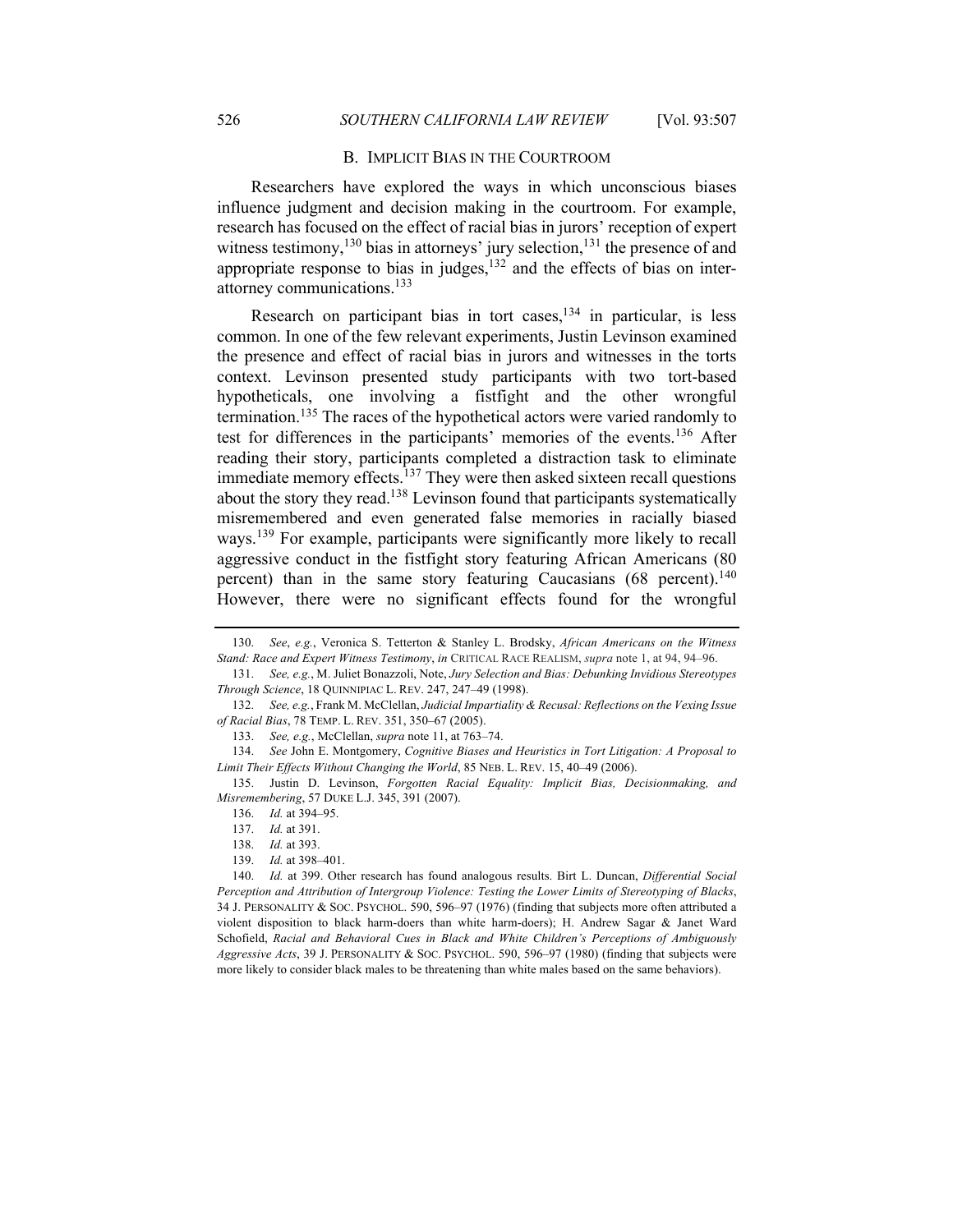termination story.<sup>141</sup> The results indicate that, at least in some situations, racial biases shape how individuals perceive and recall case facts and scenarios. The significance of Levinson's study is clear—if the implicit racial bias of witnesses and jurors causes them to recall events or testimony in racially biased ways, the jury's determination of tort liability will reflect this bias.

One interesting question in this area is whether judges or juries are more likely to be affected by implicit racial bias. Frank McClellan suggests that having to justify one's position to other jury members might act as a curb on racial bias.142 Some mock jury research has found evidence for this proposition; in one illustrative experiment, racially-mixed mock juries performed better than all-white juries, engaging in longer deliberations, discussing a broader range of information, and making more accurate comments about a racially-charged case.<sup>143</sup>

Jeffrey Rachlinski and his colleagues administered the black-white IAT and three hypothetical vignettes to 133 judges.<sup>144</sup> On the IAT, white judges exhibited significantly higher implicit racial bias, with 87 percent of white judges and 44 percent of black judges showing white preference.<sup>145</sup> An analysis of the judges' responses to the vignettes showed that, in the explicit race scenarios (for example, a black defendant assaulting a white victim or a white defendant assaulting a black victim), black judges were more likely to convict the defendant when he was white and had harmed a black victim.<sup>146</sup> Comparatively, white judges were equally willing to convict black and white defendants charged with harming opposite-race victims.<sup>147</sup> In interpreting the results, the researchers posited that the white judges were aware of the potential for race bias in the vignette exercises, so they compensated by working to avoid race bias in their decisions, and therefore they did not show any racial preference in those studies.<sup>148</sup> The researchers observed that black judges were also motivated to avoid showing racial bias but might have been especially responsive to the victimization of the black victims harmed by

<sup>141.</sup> Levinson, supra note 135, at 403.

<sup>142.</sup> McClellan, *supra* note 11, at 792.

<sup>143.</sup> Samuel R. Sommers, *On Racial Diversity and Group Decision Making: Identifying Multiple Effects of Racial Composition on Jury Deliberations*, 90 J. PERSONALITY & SOC. PSYCHOL. 597, 604–05 (2006); *see also* NEIL VIDMAR & VALERIE P. HANS, AMERICAN JURIES 74–76 (2007).

<sup>144.</sup> Jeffrey J. Rachlinski et al., *Does Unconscious Racial Bias Affect Trial Judges?*, 84 NOTRE DAME L. REV. 1195, 1205, 1208 (2009).

<sup>145.</sup> *Id.* at 1210.

<sup>146.</sup> *Id.* at 1218.

<sup>147.</sup> *Id.*

<sup>148.</sup> *Id.*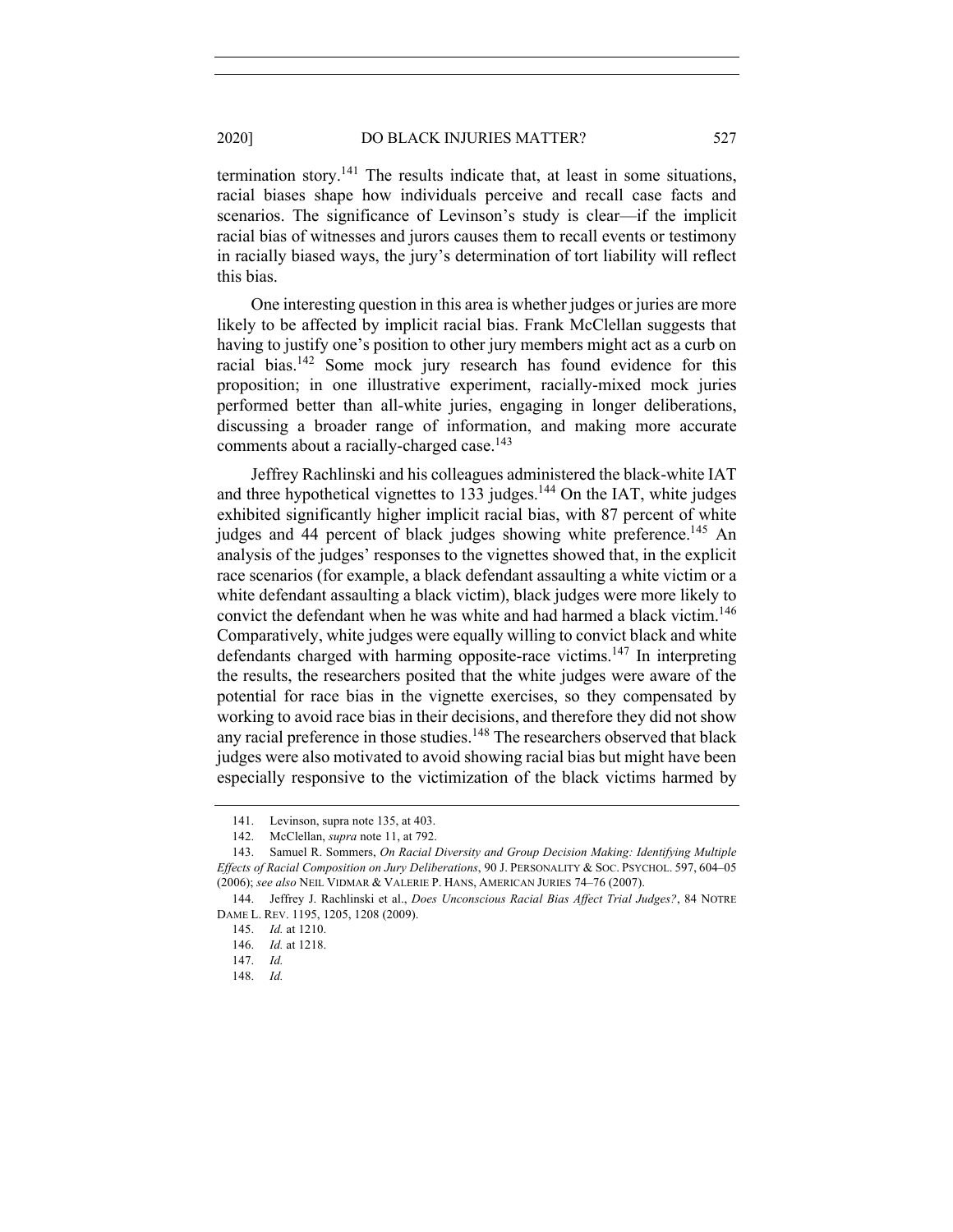that some judges do, in fact, exhibit implicit race biases in some cases.

# C. RACIAL SALIENCE

As we study the role of race and implicit bias in tort cases, one concept to keep in mind is that of racial salience, that is, the degree to which race is a prominent and obvious element in the context of the case. Some experimental mock juror research in the criminal context has found that racial salience can affect case outcomes. For example, in one experiment, white mock jurors' conviction rates for black defendants dropped in a racially-charged trial compared to a trial that did not on its face implicate race.<sup>150</sup> Thus, white mock jurors appear to be more biased by a defendant's race in a trial that is not racially charged.<sup>151</sup>

In contrast, other studies have found that "[w]hites were no more lenient towards [b]lack defendants" regardless of the type of trial.<sup>152</sup> Samuel Sommers and Phoebe Ellsworth critiqued the term of racial salience on the grounds that its ambiguous nature created several misconceptions.153 The first misconception is that " 'race salience' refers to mock jurors' awareness of the defendant's race."154 The second misconception is that "white juror bias cannot occur when racial issues are salient at trial."155 The third misconception is that "salient racial issues at trial always lead to white juror leniency."156 Sommers and Ellsworth argue that racially-charged trials affect juror bias, and they have found that "[w]hite jurors perceived [b]lack and [w]hite defendants as equally guilty" of criminal conduct in racially-charged incidents.<sup>157</sup>

Although there is much to explore about the impact of race salience, even in the criminal context, it seems likely to interact with other features of

<sup>149.</sup> *Id*. at 1224–25.

<sup>150.</sup> Ellen S. Cohn et al., *Reducing White Juror Bias: The Role of Race Salience and Racial Attitudes*, 39 J. APPLIED SOC. PSYCHOL. 1953, 1964–65 (2009).

<sup>151.</sup> Samuel R. Sommers & Phoebe C. Ellsworth, "*Race Salience" in Juror Decision-Making: Misconceptions, Clarifications, and Unanswered Questions*, 27 BEHAV. SCI & L. 599, 605–06 (2009).

<sup>152.</sup> *Id.* at 605. *But see* Samuel R. Sommers & Phoebe C. Ellsworth, *Race in the Courtroom: Perceptions of Guilt and Dispositional Attributions*, 26 PERSONALITY & SOC. PSYCHOL. BULL. 1367, 1373-74 (2000) (finding white mock jurors did not differentiate between white and black defendants when race was salient, although they did show bias when race was not salient).

<sup>153.</sup> Sommers & Ellsworth, *supra* note 151, at 600.

<sup>154.</sup> *Id.* at 603–05. Please note that the capital letters in this quote were reduced to lowercase letters to improve readability.

<sup>155.</sup> *Id.* at 605. Please note that the capital letters in this quote were reduced to lowercase letters to improve readability.

<sup>156.</sup> *Id.* 605–06. Please note that the capital letters in this quote were reduced to lowercase letters to improve readability.

<sup>157.</sup> *Id.* at 605.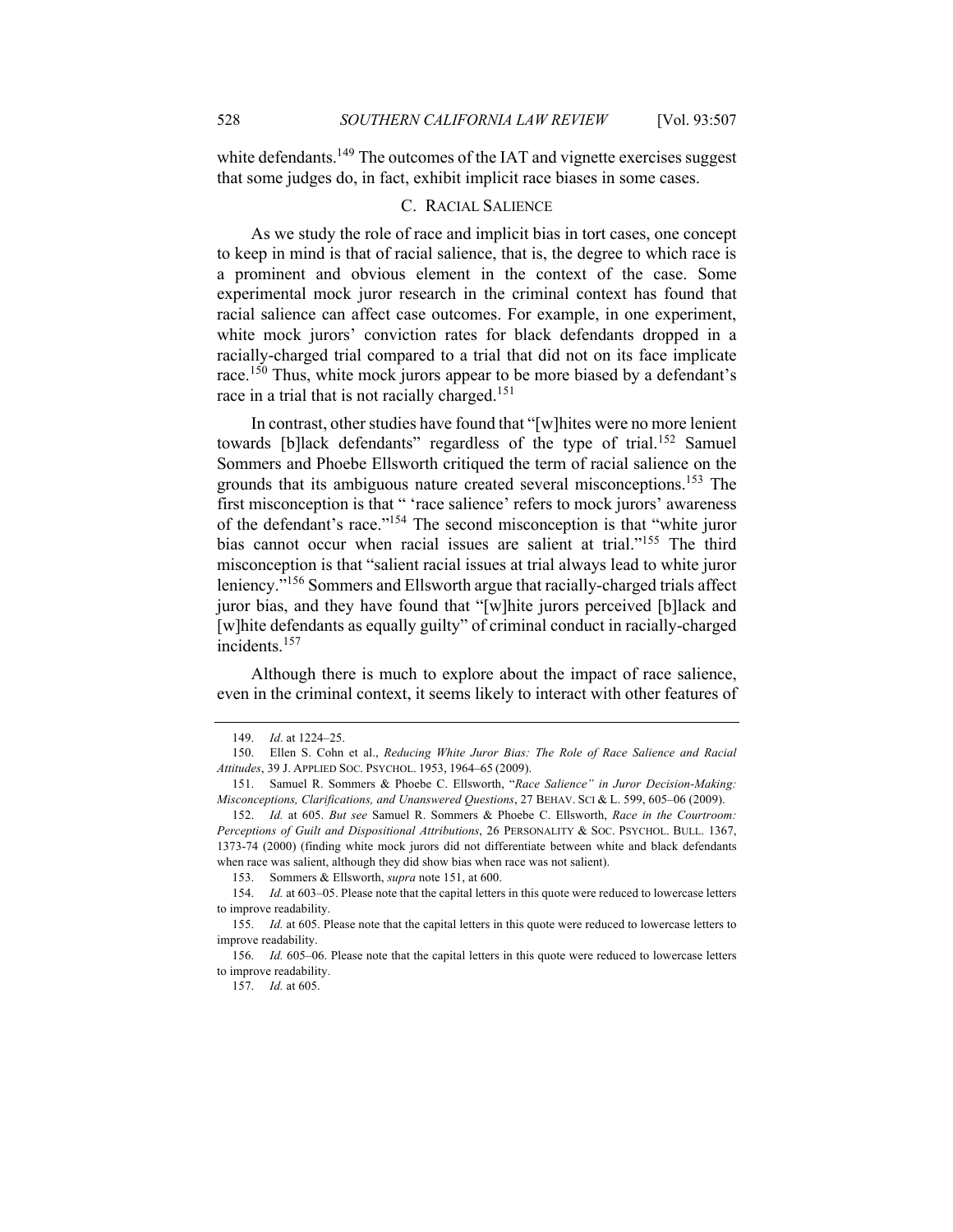#### 2020] DO BLACK INJURIES MATTER? 529

cases. The operation of race salience on trials and jury decision making has yet to be fully determined.158 But it is worth emphasizing that previous research has examined criminal case decision making. An unresolved question is to what extent, if any, racial salience affects jury decision making in the civil context.

# III. RESEARCH HYPOTHESES

Field studies have documented some differences along racial lines in tort case outcomes.<sup>159</sup> However, as we noted above, black and white litigants in real world contexts are likely to differ along a host of dimensions, including income, education, resources, and more. $160$  Their tort cases may differ as well. By using an experimental approach, we are able to disentangle effects that are linked to the litigant's race itself from other potential sources of differential treatment.

Building on previous research, the current study's objective is to examine the role of race and implicit racial bias in reactions to tort cases. Our major hypotheses, derived from the literature, are as follows:

Prior field research suggests that black plaintiffs will lose more of their cases compared to similarly situated whites.161 Therefore, we predict that, in our hypothetical tort scenarios, the win rate for black plaintiffs will be lower than that for similarly situated white plaintiffs.

Prior theory and field research suggests that black plaintiffs are apt to seem less deserving and receive lower awards than white plaintiffs.<sup>162</sup> We therefore predict that the race of the plaintiff will influence award amounts, with black plaintiffs receiving lower awards than identically situated white plaintiffs.

Prior field research also suggests that black defendants may generate concerns about the defendant's "empty pockets."163 Therefore, we predict that plaintiffs who sue black as opposed to otherwise identically situated

<sup>158.</sup> *Id.* at 608.

<sup>159.</sup> *See infra* Section I.A.

<sup>160.</sup> *See infra* notes 32–33 and accompanying text*.* Kohler-Hausmann found that controlling for income inequality and poverty measures reduced or eliminated the significant effects of county race and ethnicity variables on tort case outcomes. Kohler-Hausmann, *supra* note 29, at 435. She suggested a number of ways in which a community's demographic composition may affect the caseload. *Id.* at 435– 38.

<sup>161.</sup> *See infra* Section I.A.

<sup>162.</sup> *See* CHAMALLAS & WRIGGINS, *supra* note 6, at 1–6; CHIN & PETERSON, *supra* note 15, at viii– ix.

<sup>163.</sup> CHIN & PETERSON, *supra* note 15, at ix.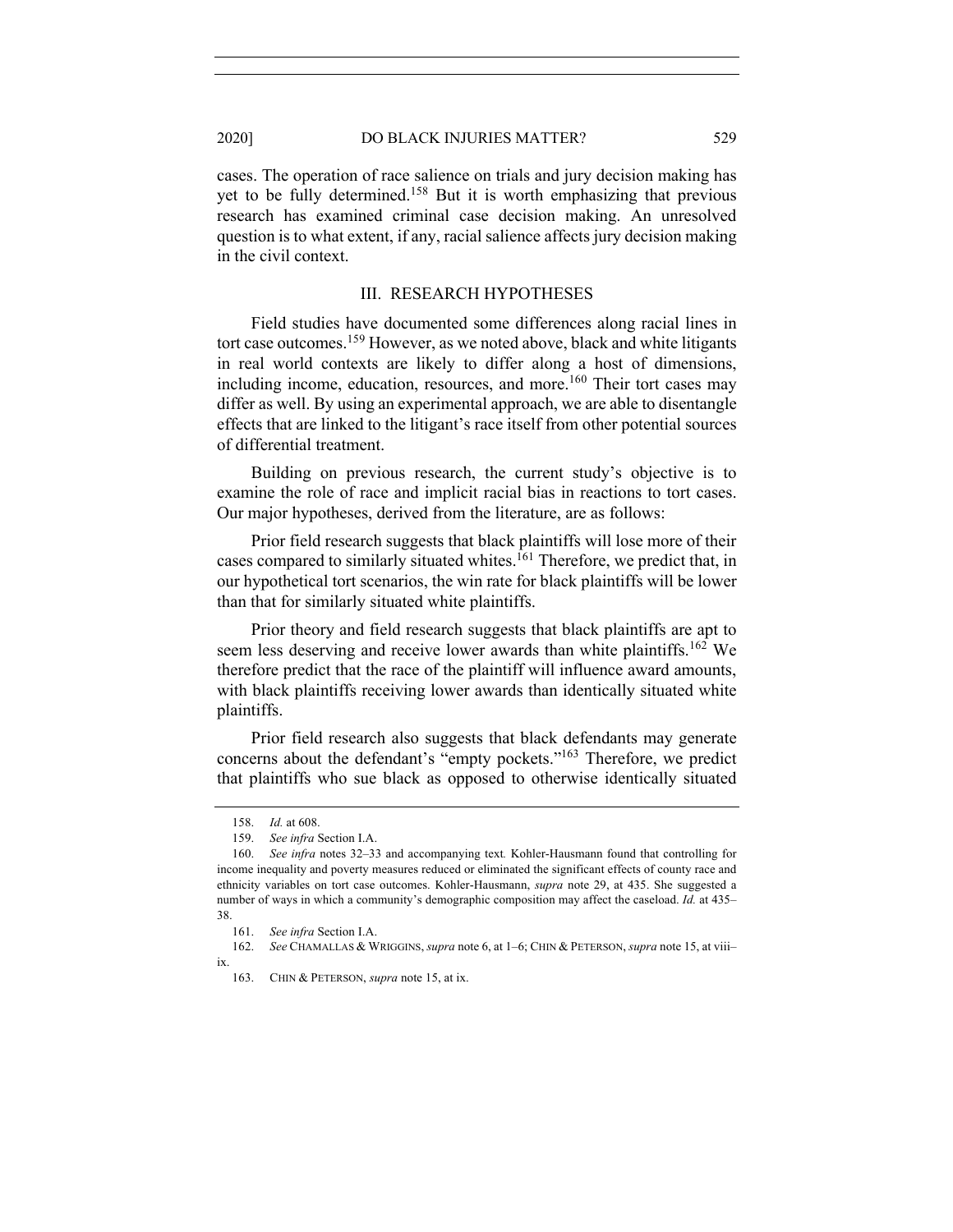white defendants will receive lower awards.

We predict that a research participant's implicit bias will interact with plaintiff race and defendant race. The stronger a potential juror's implicit preference for whites versus African Americans, the more likely it is that the juror will find for white parties (whether plaintiff or defendant) in tort cases.

We also predict an interaction between a research participant's implicit attitudes for whites versus African Americans and the race of the parties in damage awards. The higher a potential juror's implicit preferences for whites versus African Americans, the more generous the damage awards will be for white plaintiffs over similarly situated black plaintiffs.

Prior research showing variation in race and implicit race bias effects leads us to expect some differences across the scenarios.<sup>164</sup> We used a broad range of tort scenarios that differed in, among other things, the salience of race. As noted above, race salience has been found to affect judgments in other contexts.<sup>165</sup> As outlined earlier, cases in which race is a salient factor can sometimes depress differential treatment of blacks and whites, compared to instances in which race is subtle or not mentioned.<sup>166</sup> However, the current study did not systematically vary race salience while holding all other dimensions of the scenarios constant. The scenarios differed in multiple ways, such as the gender of the litigants, the type of tort, the nature and severity of the injury, and the type of wrongdoing. The multiple dimensions along which the scenarios varied allow us to examine the robustness of race effects in tort cases more generally but do not offer a tightly controlled test of the impact of individual dimensions, including racial salience. Nonetheless, in this initial exploration of the role of race and implicit racial bias in tort cases, it will be interesting to observe whether and how responses to the scenarios differ, and whether the participant's implicit racial bias plays any role.

#### IV. RESEARCH METHODOLOGY

#### A. RECRUITMENT OF STUDY PARTICIPANTS

Participants were recruited by the online research firm Toluna to take part in an online experiment.<sup>167</sup> The study was estimated to take thirty

<sup>164.</sup> *Id.*

<sup>165.</sup> *See infra* Sections II.A, II.B.

<sup>166.</sup> *See infra* Sections II.C.

<sup>167.</sup> The recruitment invitation was as follows:

You are invited to participate in a research study. We are investigating how people's judgments influence decision making about lawsuits. We have hired Toluna—an online research firm—to recruit subjects with characteristics matching those of adults most likely to serve as jurors and to direct them to a data collection website. There are two parts to the study. In Part 1, you'll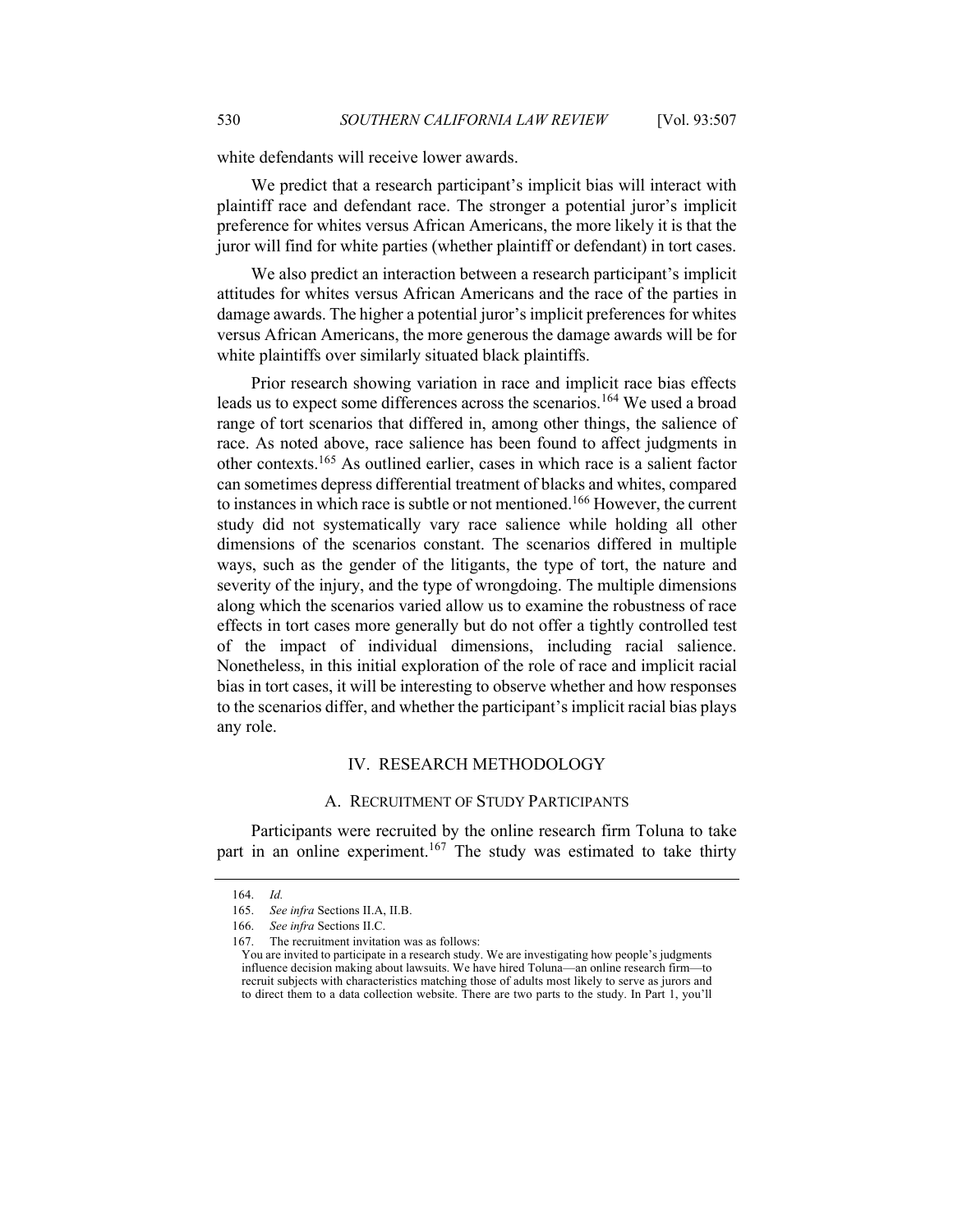minutes to complete. Toluna awarded those who completed the study four dollars' worth of points, which could be redeemed for cash, gifts, and entry into sweepstakes.

#### B. EXPERIMENTAL DESIGN

To provide an overview, in the first phase of the research project, the individuals who consented to participate read and evaluated twelve randomly assigned scenarios, answering questions about the defendant's legal responsibility and the plaintiff's deserved damages. The races of the tort scenario litigants were varied by employing stereotypically white and stereotypically black first names. In the second phase of the research project, participants proceeded to the Project Implicit website where they read standard instructions and took the black-white IAT.

In the first tort scenarios phase, participants read twelve randomly assigned and randomly ordered tort scenarios and responded to three questions about each one. For each scenario, after reading the facts, they first rated the defendant's legal responsibility for the plaintiff's injury as follows: "If you were a juror hearing this lawsuit, would you find [the defendant] legally responsible for [the plaintiff's] injury?" They responded on a fivepoint scale ranging from "definitely yes" to "definitely no." For clarity, the questions repeated the defendant's and the plaintiff's names. Participants reading one scenario, for example, were asked, "If you were a juror hearing this lawsuit, would you find Maurice legally responsible for Joseph's injury?" Second, they were asked, "Assuming that the jury, of which you are a member, has found [the defendant] legally responsible for [the plaintiff's] injury, how much would you award [the plaintiff] in money damages?" and responded on a five-point scale from "very low money damages" to "very high money damages." Again, the questions repeated the defendant's and the plaintiff's names. Finally, they were asked, "Approximately how much, in dollars, would you award?" and were instructed to fill in a dollar amount. Using a scale as well as requesting a specific dollar amount gave us two different ways to assess the valuation of a plaintiff's injury. People vary considerably in what they consider to be low and high money damages, and dollar amounts are often strongly skewed, posing analysis problems.

make judgments about injuries and lawsuits, like the judgments that juries would make. We will describe the facts in 12 civil lawsuits, tell you the legal rule, ask you to decide about who should win each lawsuit, and ask you to assign money damages, if appropriate. The lawsuit descriptions include the kinds of facts like those found in real civil cases. After you have made these judgments about the lawsuits, in Part 2, you will be asked to complete a computerized task that seeks to determine what types of associations you have between categories of individuals and categories of things. You will also be asked to provide some basic demographic information.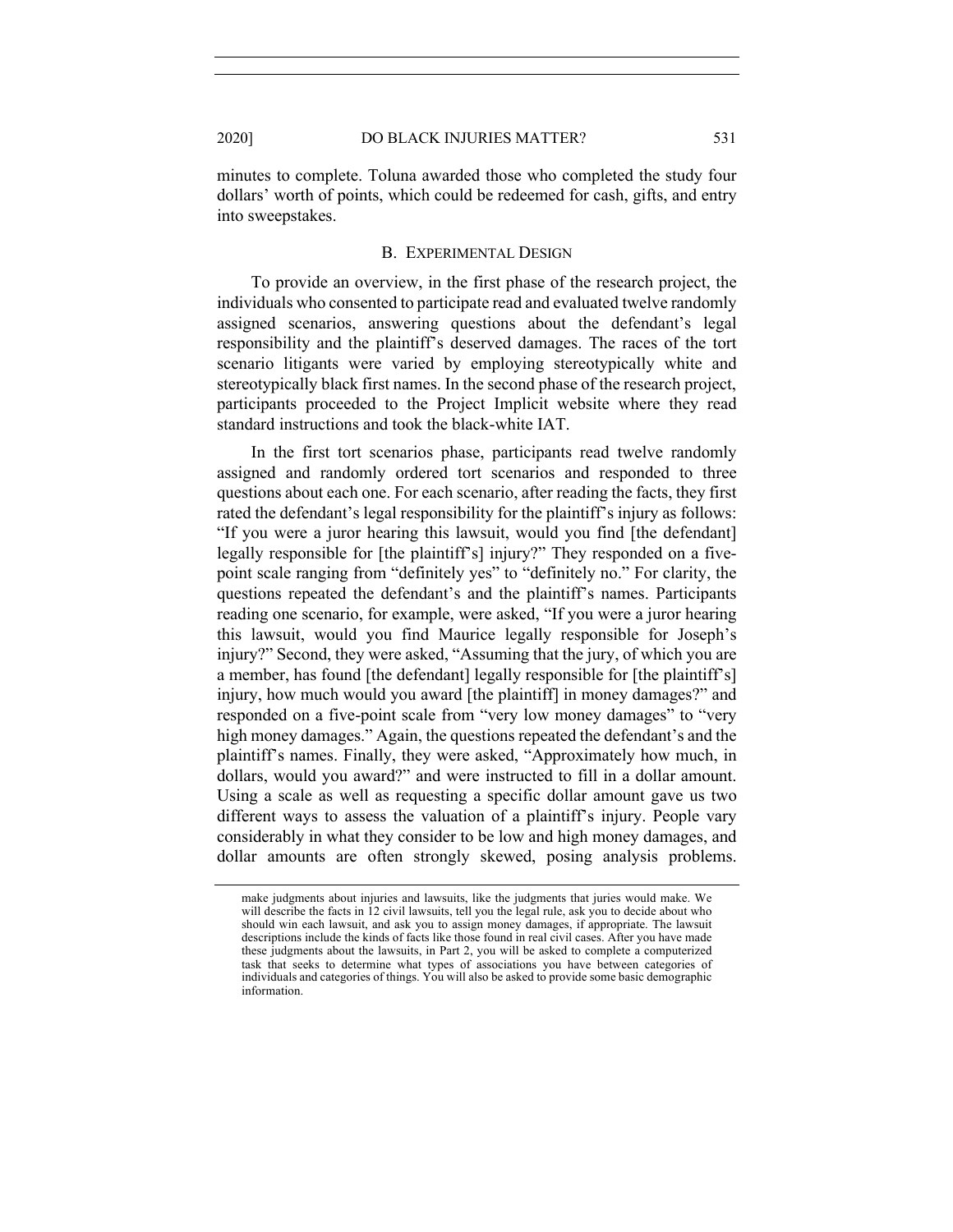Nonetheless, we expect that these measures will be significantly correlated. For example, we anticipate that a person who chooses a scale response favoring high money damages will give a substantial money damage award amount.

Following the completion of the tort scenario part of the experiment, participants were directed to the Harvard IAT website and completed the implicit racial attitudes test.

Finally, participants answered demographic questions, including information about their gender, race, Hispanic/Latino ethnicity, age category, educational attainment, whether they had any formal training in law, employment status, occupational category, and combined household income category for the previous year. They were also asked whether they considered themselves politically liberal, moderate, or conservative, and whether they had served on a jury in either a criminal or a civil case.

Upon completion of the two phases of the experiment, participants were debriefed about the purpose of the study and receive their compensation in points from Toluna.

### C. MATERIALS: TORT SCENARIOS

We developed a total of sixteen different scenarios, eight of which varied the plaintiff's black or white race only (plaintiff race scenarios), and eight of which varied both the defendant's black or white race and the plaintiff's black or white race (plaintiff race-defendant race scenarios). All the scenarios are included in Appendix A. The scenarios were relatively brief, about a paragraph in length, and described the facts leading to an injury and the legal rule to be applied. Many of the scenarios were abridged summaries of classic tort cases, the outcomes of which are known to be hotly debated by those who read them. The scenarios include a diversity of tort cases that vary along several metrics: the degree of racial salience, the type of tort, the basis on which the defendant owed a duty of care, the identity of the plaintiff, the type of defendant (individual or entity), whether the plaintiff was arguably also at fault, the type of harm done to the plaintiff (personal, property, or economic), and the degree of that harm. Appendix B provides a table with the coding of each vignette along these metrics.

Each participant evaluated four randomly chosen plaintiff race scenarios and all eight of the plaintiff race-defendant race scenarios. The race of the litigants was varied by using stereotypically black and stereotypically white first names.

Stereotypical names were selected from two sources. Names were drawn from a classic experiment that varied names of potential job applicants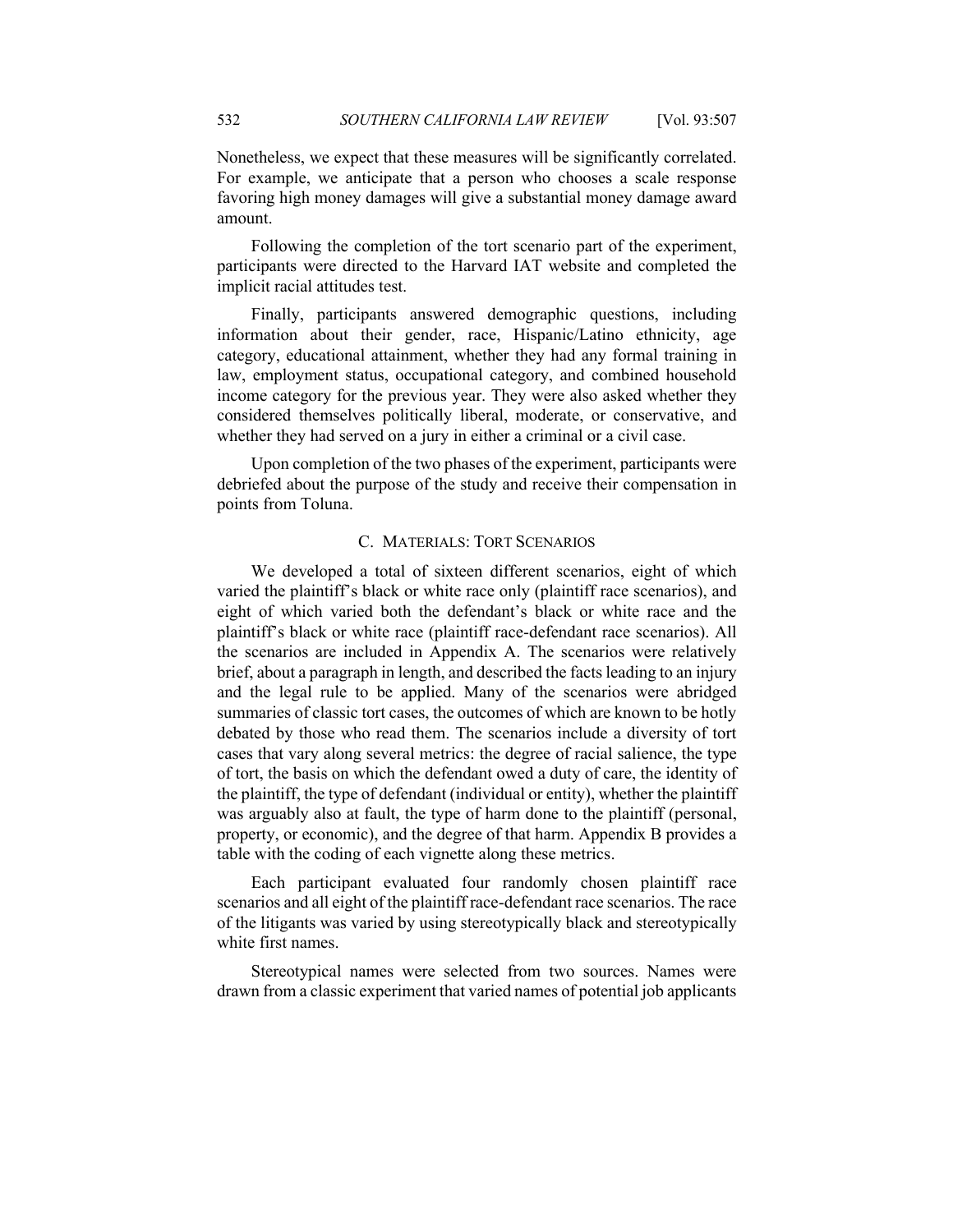#### 2020] DO BLACK INJURIES MATTER? 533

and compared responses to applicants with stereotypically black and stereotypically white names.<sup>168</sup> Additional names were drawn from the 2010 New York City listing of births by sex and ethnicity. We used the relative proportion of the first names of white and black boys and girls to identify predominantly black and predominantly white names.

# 1. Plaintiff Race Scenarios

The plaintiff race scenarios varied only the black versus white name of the plaintiff, who sued a business or a government entity. These cases reflect a common litigant pairing in contemporary tort cases, whereby an individual plaintiff sues a business, corporate, or governmental entity.<sup>169</sup> The following is an example of the Baby Food Slip scenario, which varied whether the name of the injured plaintiff who sued the grocery store was stereotypically white (Allison) or black (Aisha).

While shopping at a grocery store, Allison/Aisha slipped on some baby food and fell, causing her to hit her head on the floor. The fall left Allison/Aisha with a concussion. There were several broken jars of baby food on the floor where Allison/Aisha had slipped. The baby food was dirty and messy. A witness stated that he did not hear any jars falling from the shelves or otherwise breaking for 15 to 20 minutes before the accident occurred. The aisle where the accident occurred had not been cleaned or inspected for at least 50 minutes prior to the accident and possibly as long as two hours. Allison/Aisha sued the grocery store for negligently failing to clean the dangerous condition of the aisle. (Negligence is defined as having failed to act as the ordinarily reasonable person should have acted under the circumstances.)

The seven other plaintiff race scenarios described a wide variety of injuries, including a beauty salon fire, death in a police station drunk tank, wrongful termination from a job in a nursing home, poisoned farmworkers, discrimination in a property rental, an electric burn from an exposed trolley

<sup>168.</sup> Marianne Bertrand & Sendhil Mullainathan, *Are Emily and Greg More Employable Than Lakisha and Jamal? A Field Experiment on Labor Market Discrimination*, 94 AM. ECON. REV. 991, 994– 97 (2004).

<sup>169.</sup> *See* Gillian K. Hadfield, *Exploring Economic and Democratic Theories of Civil Litigation: Differences Between Individual and Organizational Litigants in the Disposition of Federal Civil Cases*, 57 STAN. L. REV. 1275, 1298 tbl.2, 1302 fig.2 (2005) (showing that individual plaintiffs sued organizations in 60.5 percent of federal civil cases in 2000, and that plaintiffs sued organizations in a substantial majority of federal tort cases in 2000); *cf.* VALERIE P. HANS, BUSINESS ON TRIAL 232 n.53 (2000) (stating that during the 1992 fiscal year a little over half of defendants in civil jury trials were businesses). *But see* THOMAS H. COHEN, U.S. DEP'T OF JUSTICE, NCJ 228129, TORT BENCH AND JURY TRIALS IN STATE COURTS 2005 (2009) (showing that individuals suing businesses or hospitals constituted more than a third of all torts lawsuits in state courts while individuals suing individuals constituted the majority of lawsuits in state courts).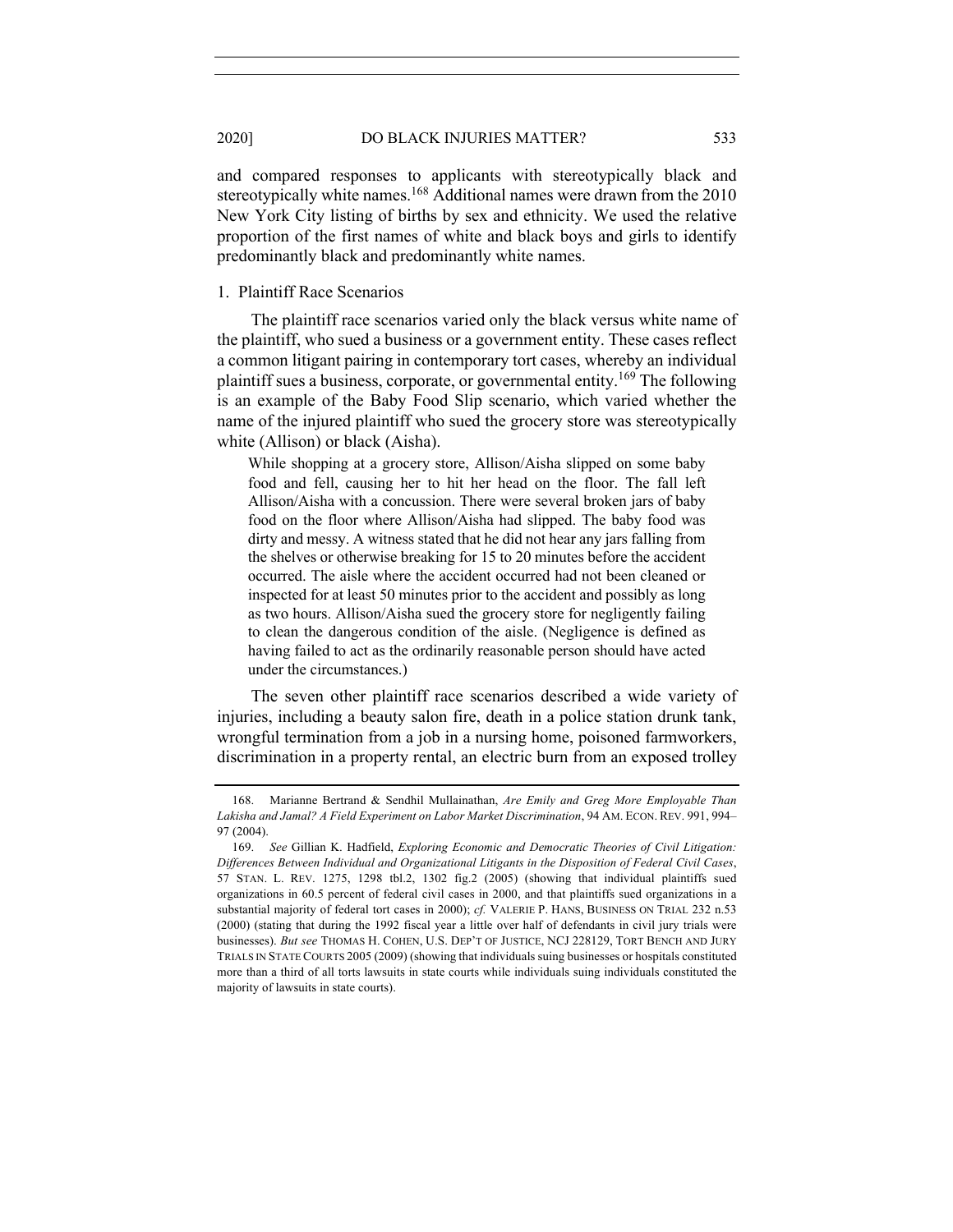wire, and a vandalized bus. Defendants in these scenarios included a grocery store, police department, beauty salon, nursing home,<sup>170</sup> manufacturer, real estate agency, trolley company, and a school district.

### 2. Plaintiff Race and Defendant Race Scenarios

The plaintiff and defendant race scenarios used 2 x 2 designs, with four different versions of each of the scenarios: black defendant and black plaintiff, black defendant and white plaintiff, white defendant and black plaintiff, and white defendant and white plaintiff. Two unique black names and two unique white names were used for each scenario, with one of the black names and one of the white names common to three of the four conditions.

The following is an example of the Gun Shooting scenario, one of the 2 x 2 plaintiff race-defendant race scenarios. In this scenario, there is a white defendant Zachary or black defendant Maurice, and a white plaintiff Joseph or a black plaintiff Jamel.

Zachary's/Maurice's 15-year-old son accidentally shot Joseph/Jamel, a stranger who happened to be walking on the sidewalk by the house, using Zachary's/Maurice's handgun. Zachary/Maurice kept the unloaded gun, along with its ammunition, in a locked gun cabinet. The key to the cabinet stayed with Zachary/Maurice at all times, and Zachary/Maurice told his son not to use the gun without supervision. The son used a screwdriver to open Zachary's/Maurice's locked gun cabinet and gain access to the gun and ammunition. Joseph/Jamel, who was in the hospital for two weeks with a punctured lung, has sued Zachary/Maurice for negligently allowing his son to access the gun. (Negligence is defined as having failed to act as the ordinarily reasonable person should have acted under the circumstances.)

In addition to the Gun Shooting scenario above, the other plaintiff racedefendant race scenarios depicted a racially-tinged fight between basketball teammates, $171$  failure to get help for an injured friend, an eye injury caused by someone trying to break up a dog fight, a car accident by an epileptic driver, a diving injury, and a car accident caused by a trampoline blown by the wind. An eighth 2 x 2 scenario, depicting a person who was injured by tripping over a repairman, was originally included in the study. However,

<sup>170.</sup> The nursing home scenario involved a charge of race discrimination in firing. It varied both the plaintiff's race, as in other scenarios, but also varied the typical race of the nursing home residents. The race of the plaintiff and the predominant race of the nursing home residents always differed. A black plaintiff was fired from a nursing home with predominantly white residents; a white plaintiff was fired from a nursing home with predominantly black residents.

<sup>171.</sup> The Basketball Team scenario also varied whether the high school was predominantly white or black.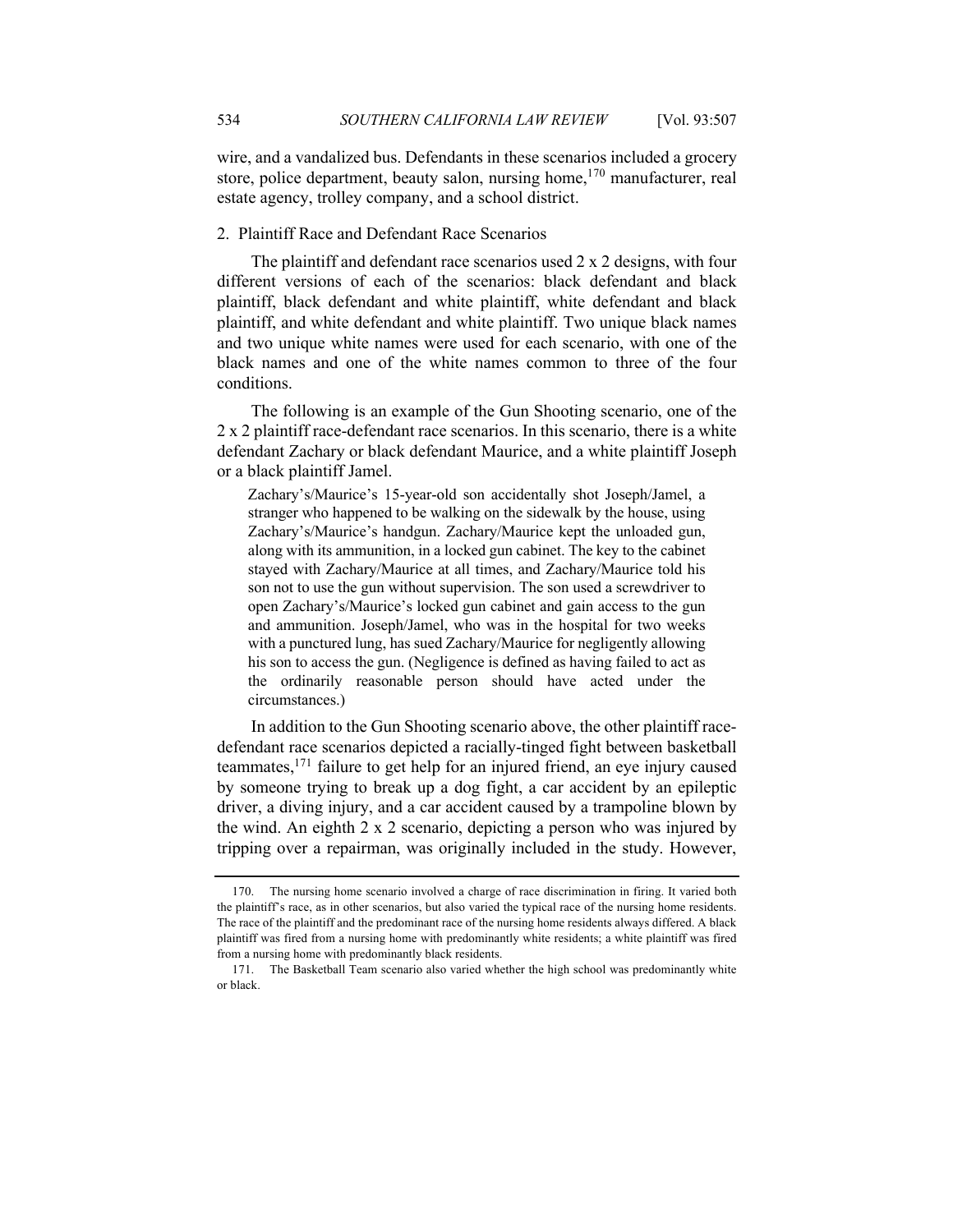data from that scenario were unusable because of a random assignment error by the individual administering the tort vignette experiment online. All responses to that scenario were removed from the dataset and are not considered further.

#### D. CHARACTERISTICS OF THE NATIONAL SAMPLE

We cleaned the dataset received from the Project Implicit administrator, dropping participants who did not complete both the tort scenarios phase and the IAT phase of the research study. We also removed those who failed to complete at least eight of the twelve demographic questions and two individuals who gave the same responses to all questions. The remaining sample of 1,107 participants included a cross-section of US residents, although proportionately more women, more whites, and more educated individuals participated in the study compared to their numbers in the national population.<sup>172</sup> Forty-two percent of the respondents were male. Asked about their race, most respondents said they were white (85 percent), with 7 percent black/African American, 5 percent Asian, and 2 percent another race. Six percent responded that they were of Hispanic, Latino, or Spanish origin.

There was a mix of ages, incomes, education levels, and occupations. Participants indicated their age categories, with 13 percent indicating they were between the ages of eighteen and thirty, 21 percent between the ages of thirty and thirty-nine, 17 percent between the ages of forty and forty-nine, 20 percent between the ages of fifty and fifty-nine, and 30 percent reporting

<sup>172.</sup> U.S. Census data offer some relevant comparisons. In the 2010 Census, U.S. residents were 49 percent male and 51 percent female. *See* LINDSAY M. HOWDEN & JULIE A. MEYER, U.S. DEP'T OF COMMERCE, C2010BR-03, AGE AND SEX COMPOSITION: 2010 (2011), https://www.census.gov/ prod/cen2010/briefs/c2010br-03.pdf [https://perma.cc/E36X-87H3]. As of 2019, for the population that is twenty-five years of age and older, 28 percent had graduated from high school, 23 percent had four years of college, and 36 percent had a bachelor's degree or higher. *See U.S. Census Bureau Releases New Educational Attainment Data*, U.S. CENSUS BUREAU (Mar. 30, 2020), https://www.census.gov/ newsroom/press-releases/2020/educational-attainment.html [https://perma.cc/Y5KL-TGG4]. For data files of the population's educational attainment, see *Educational Attainment in the United States: 2019*, U.S. CENSUS BUREAU (Mar. 30, 2020), https://www.census.gov/content/census/en/data/tables/2019/ demo/educational-attainment/cps-detailed-tables.html [https://perma.cc/EBS3-9LWT]. As for race, U.S. Census data indicate that 13 percent of those fifteen years of age and older identified themselves as black, either alone or in combination with other races. *The Black Alone or in Combination Population in the United States: 2014*, U.S.CENSUS BUREAU, https://www.census.gov/data/tables/2014/demo/race/ppl-bc1 4.html [https://perma.cc/8JTM-29UZ] (follow "Table 15. Population by Sex and Age, for Black Alone or in Combination and White Alone, Not Hispanic: 2014" hyperlink). For ethnicity, U.S. Census data indicate that in 2014, 16 percent of those fifteen years of age and older claimed Hispanic ancestry. *The Hispanic Population in the United States: 2014*, U.S. CENSUS BUREAU, https://www.census.gov/data/tabl es/2014/demo/hispanic-origin/2014-cps.html [https://perma.cc/FVA5-KR7U] (follow "Table 1. Population by Sex, Age, Hispanic Origin, and Race: 2014" hyperlink).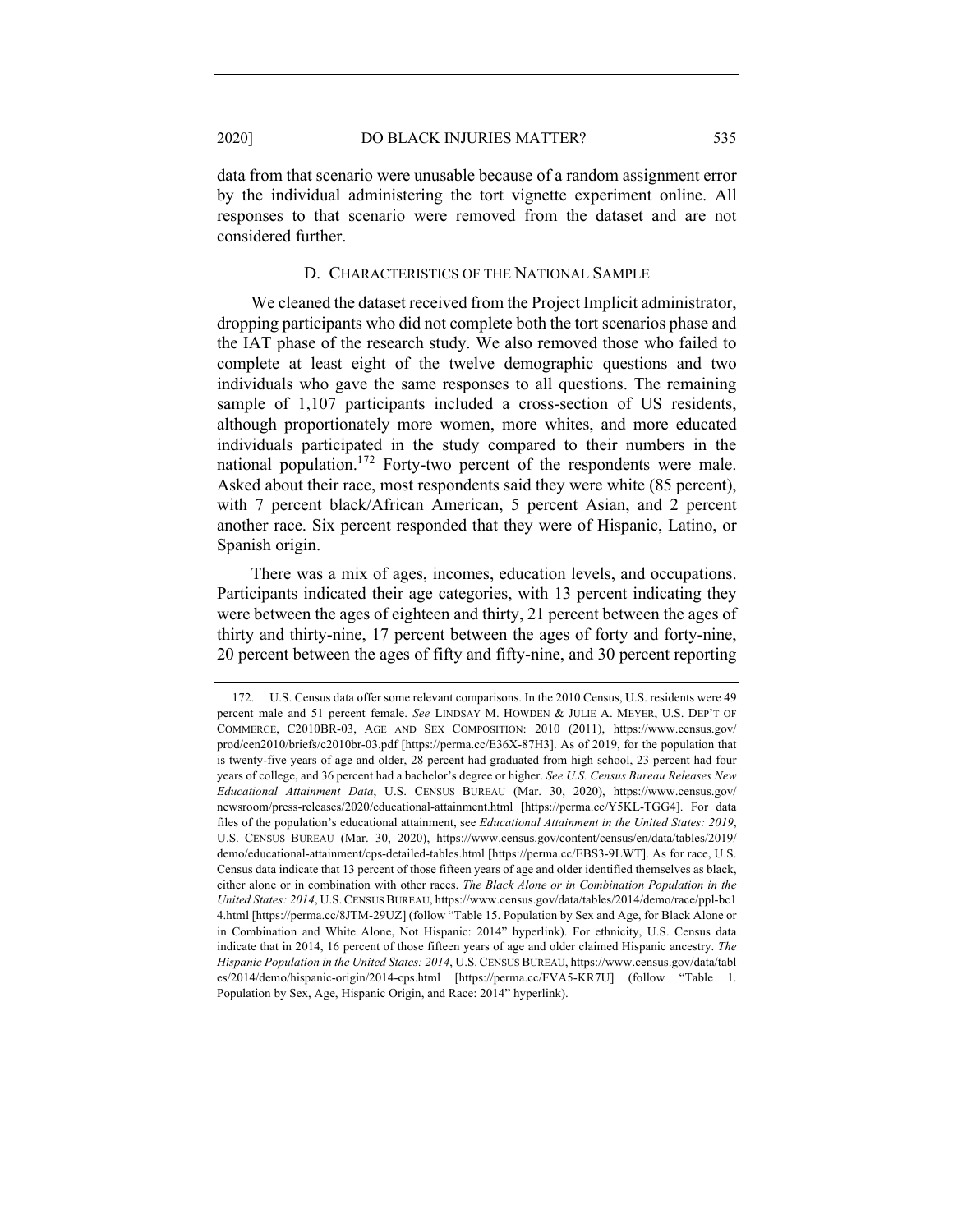they were sixty or older. Asked for their highest degree or level of educational attainment, just 2 percent said they had less than a high school degree, 20 percent said they had a high school degree or its equivalent, 26 percent said they had some college but no degree, 11 percent reported having an associate degree, 29 percent said they had a bachelor's degree, and 14 percent reported they had a graduate degree. One percent of the sample said they had a J.D.; another 3 percent said they had some formal training in law, but no law degree.

Half of the sample was employed, working either full-time, forty or more hours a week (24 percent), or working less than forty hours (26 percent). Ten percent were unemployed and looking for work; another 10 percent were unemployed but not looking for work. Seven percent indicated they were disabled and unable to work. Retirees constituted 24 percent of the sample. Those who were presently employed reported a broad range of occupational categories, including managerial specialties (12 percent), professional jobs (18 percent), technical and sales work (20 percent), service occupations (9 percent), work as an operator, laborer, or in transportation (7 percent), mechanic or craftsperson (2 percent), or another occupation (32 percent). As for household income, 20 percent reported household income of less than \$20,000, 19 percent said their household income was between \$20,000–\$34,999, 15 percent between \$35,000–\$49,000, 21 percent between \$50,000–\$74,999, 11 percent between \$75,000–\$99,999, 9 percent between \$100,000–\$149,000, and 5 percent reported their household income as \$150,000 or more.

Their political views, tapped on a seven-point scale from very liberal to very conservative, were nearly evenly balanced across liberal (32 percent), moderate (32 percent), and conservative (36 percent) views. Fifteen percent had served on a civil jury, and 17 percent had served on a criminal jury.

As for the sample's IAT scores, the mean IAT score, calculated by Project Implicit following their standard protocol, was  $0.61$ <sup>173</sup>. The lower the

<sup>173.</sup> For detailed information about Project Implicit's standard protocol for calculating IAT scores, see Anthony G. Greenwald et al., *Understanding and Using the Implicit Association Test: I. An Improved Scoring Algorithm*, 85 J. PERSONALITY & SOC. PSYCHOL. 197, 201 (2003); Kristin A. Lane et al., *Understanding and Using the Implicit Association Test: IV – What We Know (So Far) About the Method*, *in* IMPLICIT MEASURES OF ATTITUDES, *supra* note 79, at 59. For more information, see SUMMARY OF IMPROVED SCORING ALGORITHM, https://faculty.washington.edu/agg/IATmaterials/Summary%20of%2 0Improved%20Scoring%20Algorithm.pdf [https://perma.cc/FH3A-Y58Q]; *Implicit Association Test Materials*, ANTHONY G. GREENWALD, PHD, http://faculty.washington.edu/agg/iat\_materials.htm [https:// perma.cc/L3T3-LG8G]. Detailed data for our sample are as follows: The overall response latency was 983.79, with a minimum of 301.62 and a maximum of 2,906.59. The latency for white positive was 855.88; the latency for black positive was 1,111.77. The error rate for white positive was 5.15; for black positive, it was 10.27. The percentage of trials that were very slow (three thousand milliseconds or more)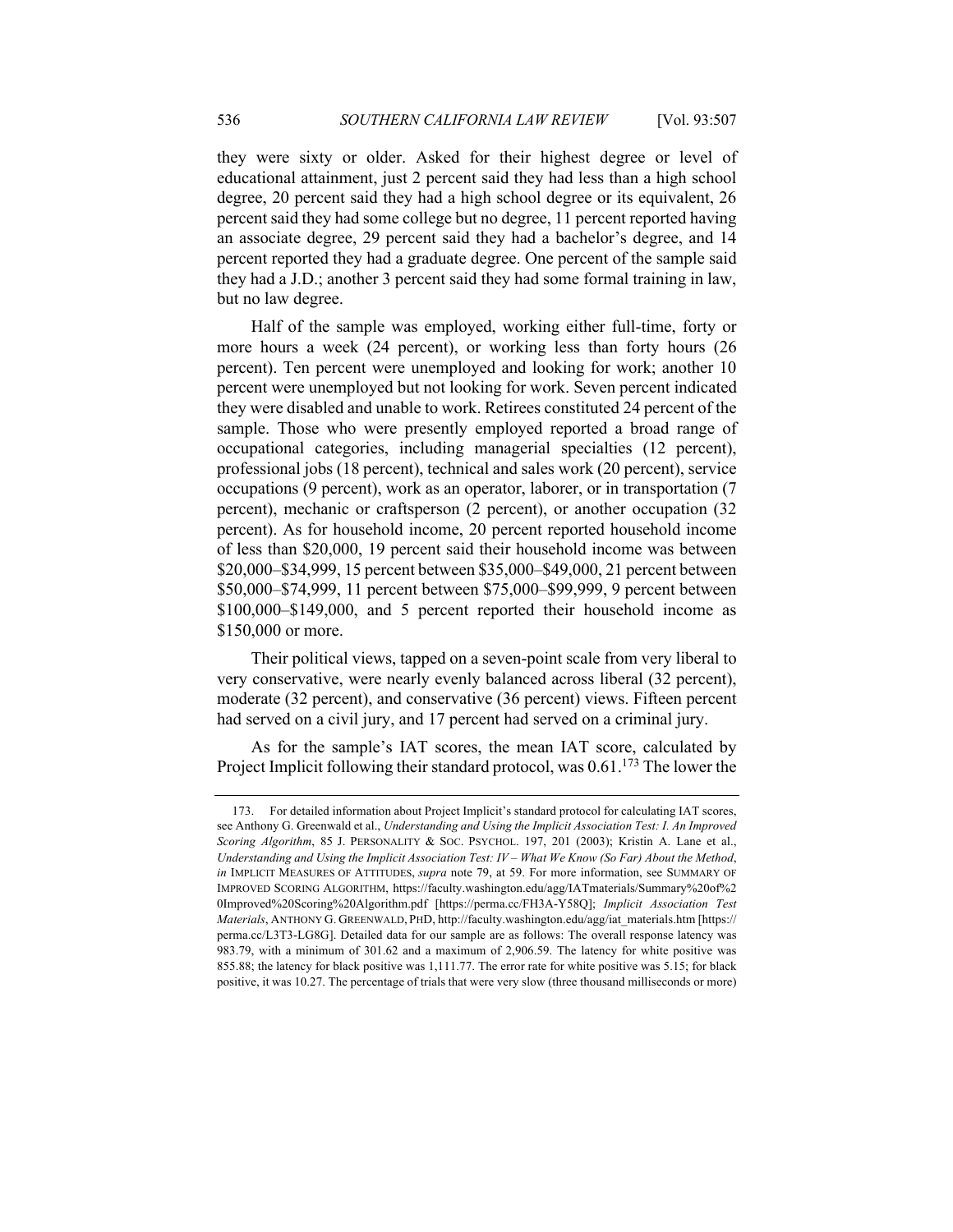score, the weaker the negative association with African-American faces and positive association with Caucasian faces; the higher the score, the stronger the negative association with African-American faces and positive association with Caucasian faces. A score of 0.61 is high in comparison to internet samples in other studies, which tend to be in the 0.35 range, but more in line with Rachlinski and colleagues' study with judges.<sup>174</sup> The mean latency of responses was 983.79 milliseconds. The error rate was acceptable at 7.71 percent.

Not surprisingly, specific demographic variables were related to the IAT score. We compared IAT scores for demographic groups, including the variables of age, education, employment, gender, income, politics, and race. Several demographic factors emerged as significant factors. Race produced the greatest average differences  $(F(2, 1101) = 58.85, p \le .001)$ , whereby African-American participants had significantly lower IAT scores (*M* = .11) than either Caucasian/white participants  $(M = .66)$  or participants who identified themselves as belonging to other racial groups (*M* = .58, both *p*values  $< .001$ ).

Age was associated with IAT scores  $(F(5, 1094) = 5.02, p < .001)$ . Those in the 21–29-year age range had significantly lower IAT scores (*M* = .47) than older age participants. Notably, the latencies of responses for both white and black targets increased as a function of age. That is consistent with other research showing age differences in response latency.175

The participants' current employment statuses also were associated with IAT scores  $(F(8,720) = 2.00, p < .04)$ . Those who were not employed and not looking for work had significantly higher IAT scores  $(M = .71)$  than those who were employed, not employed but looking for work, and the disabled.

Finally, political liberalism/conservatism was also associated with IAT scores  $(F(6, 1080) = 2.35, p = .03)$ . Participants who described themselves

was 1.98 percent; the percentage of trials that were very fast (under three hundred milliseconds) was 1.64 percent. The percentage of trials in which there was an error (that is, the participant hit the wrong key first) was 7.71 percent.

<sup>174.</sup> Rachlinski et al., *supra* note 144, at 1210–11, 1246 (describing how judges in their study had higher IAT scores than internet samples, and ascribing at least some of the scoring difference to generally slower responses).

<sup>175.</sup> Karen Gonsalkorale et al., *Aging and Prejudice: Diminished Regulation of Automatic Race Bias Among Older Adults,* 45 J. EXPERIMENTAL SOC. PSYCHOL. 410, 412 (2009) (finding increased implicit racial preferences favoring whites among older participants); Greenwald, et al., *supra* note 173, at 198; Rachlinski et al., *supra* note 144, at 1246 ("[O]ur judges have higher IAT scores than other populations simply because they were somewhat slower.").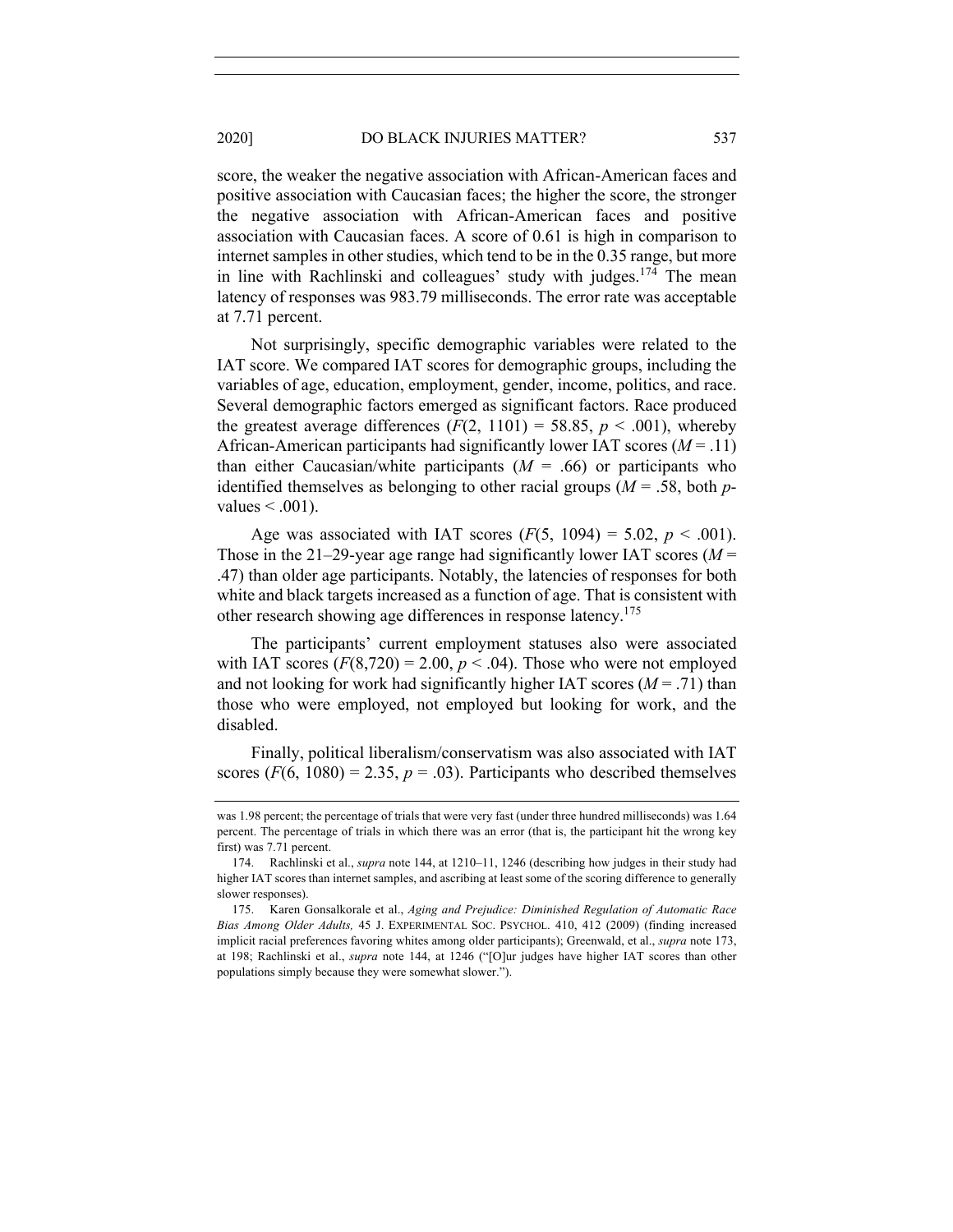as very liberal had significantly lower IAT scores  $(M = .50)$  than those who said they were moderate  $(M = .60)$  or very conservative  $(M = .68)$  (all *p*values < .05). The IAT scores did not differ significantly for those with or without Latino ancestry, for men versus women, by educational attainment, by income, and for those of different occupational categories.

# V. RESULTS

The two different sets of tort scenarios were analyzed separately.

# A. PLAINTIFF RACE SCENARIOS

# 1. Legal Responsibility Question

We analyzed responses to the legal responsibility question, considering the Scenario, Plaintiff Race, and the IAT score of the participant. Table 1 shows participants' judgments about the defendant's legal responsibility for each tort scenario.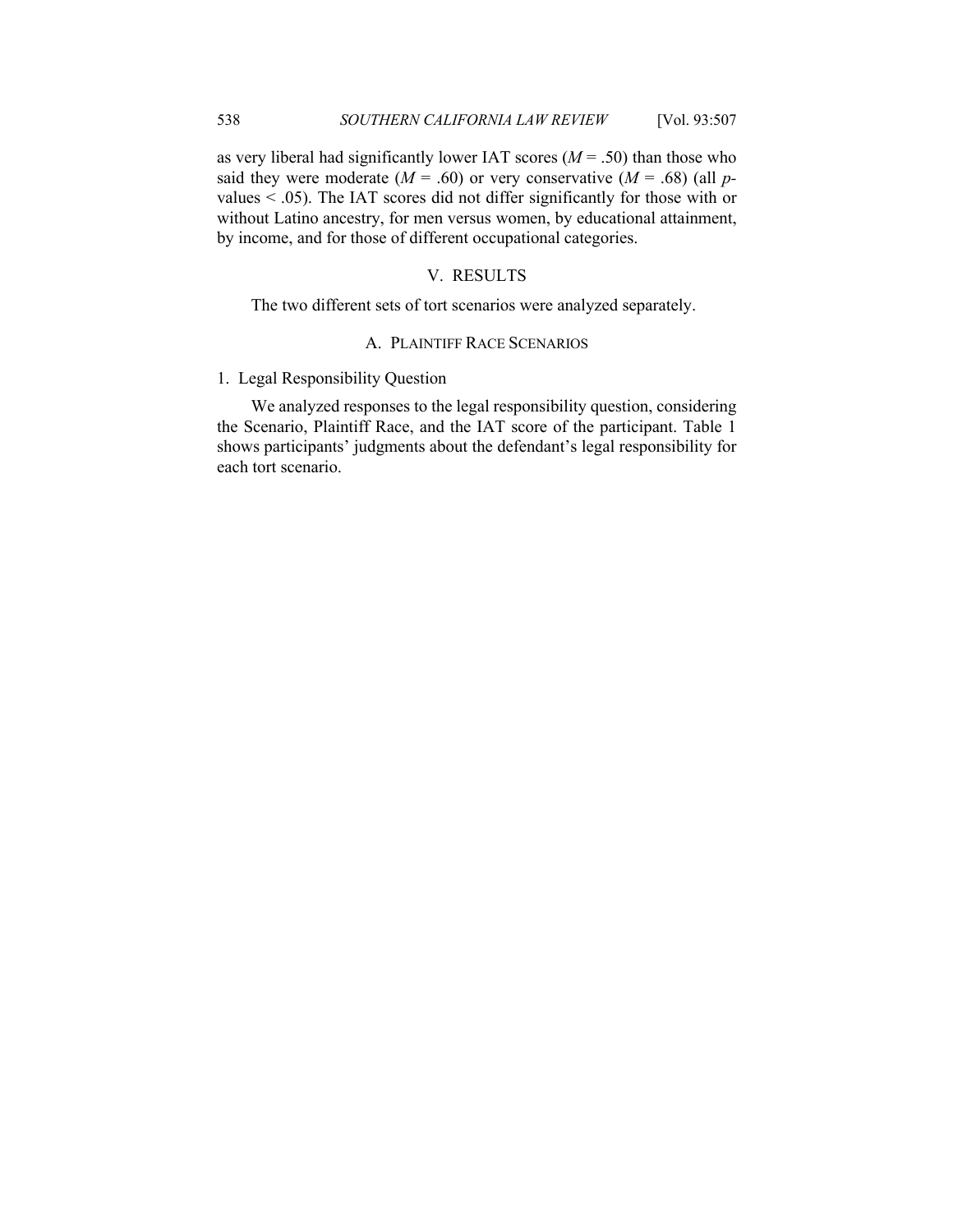|    | zucstion                                       |                              |                |        |                 |                   |                             |
|----|------------------------------------------------|------------------------------|----------------|--------|-----------------|-------------------|-----------------------------|
|    | Scenario<br>(Defendant)                        | Definitely<br>N <sub>o</sub> | Probably<br>No | Unsure | Probably<br>Yes | Definitely<br>Yes | Total<br>Responses<br>(N's) |
| 1. | <b>Baby Food</b><br>Slip<br>(Grocery<br>Store) | 2.0%                         | 5.2%           | 11.5%  | 38.2%           | 43.1%             | 557                         |
| 2. | Hair Fire<br>(Beauty Salon)                    | 26.2%                        | 22.4%          | 18.2%  | 21.5%           | 11.7%             | 545                         |
| 3. | Drunk Tank<br>(Police)<br>Department)          | 3.6%                         | 9.8%           | 13.6%  | 35.3%           | 37.7%             | 552                         |
| 4. | Nursing Home<br>(Nursing)<br>Home)             | 10.6%                        | 16.6%          | 31.6%  | 28.3%           | 13.0%             | 548                         |
| 5. | Poisoned<br>Farmworkers<br>(Manufacturer)      | 18.6%                        | 23.6%          | 15.3%  | 25.0%           | 17.5%             | 555                         |
| 6. | Property<br>Rental<br>(Real Estate<br>Agency)  | 11.9%                        | 13.2%          | 16.6%  | 32.1%           | 26.2%             | 561                         |
| 7. | Trolley Wire<br>(Trolley)<br>Company)          | 30.5%                        | 30.1%          | 13.9%  | 19.1%           | 6.5%              | 555                         |
| 8. | Vandalized<br>Bus (School<br>District)         | 45.6%                        | 24.4%          | 12.5%  | 11.2%           | 6.3%              | 553                         |

TABLE 1. Plaintiff Race Scenarios: Responses to Legal Responsibility Question

*Note*: Participants were asked: "If you were a juror hearing this lawsuit, would you find [the defendant] legally responsible for [the plaintiff's] injury?"

One can observe that in some scenarios, including the Baby Food Slip, Drunk Tank, and Property Rental, most of the participants concluded that the defendant was legally responsible for the plaintiff's injury. In others, the Hair Fire, Nursing Home, Trolley Wire, and Vandalized Bus scenarios, only a minority agreed that the defendant was legally responsible. In the Poisoned Farmworkers scenario, respondents were nearly evenly split on the question.

The statistical analysis, displayed in Table 2, confirms that judgments of legal responsibility varied significantly by the scenario.<sup>176</sup> That was expected, as evidence of defendant fault differed across scenarios. However, in contrast to our predictions and some prior field work that has identified

<sup>176.</sup> All statistical analyses controlled for the fact that individuals rated multiple scenarios.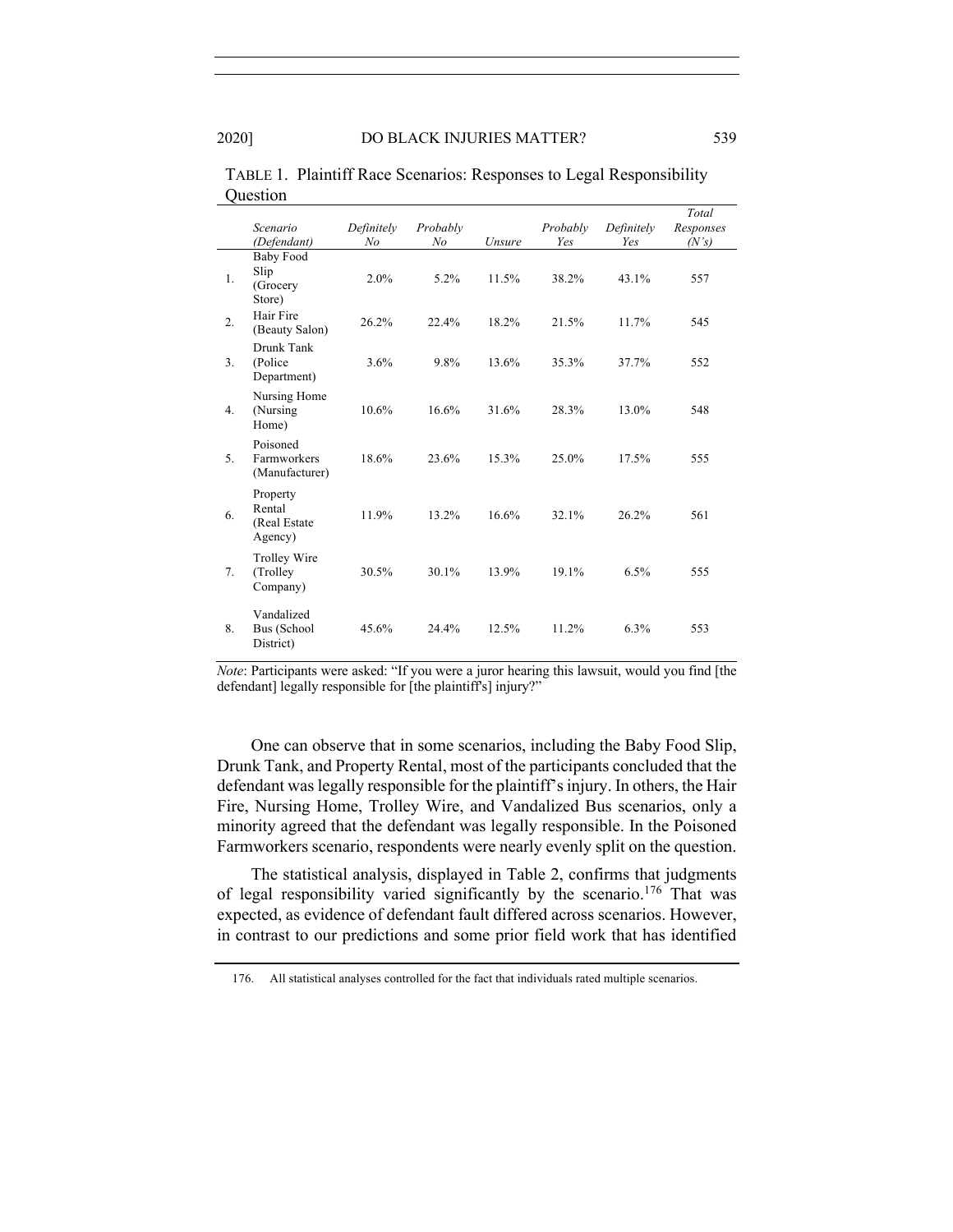plaintiff race as a factor in judgments of legal responsibility, we observed no significant main or interaction effects with the plaintiff's race. Indeed, there were no significant interactions among the variables.

| Tests of Fixed Effects |              |                |           |      |  |  |
|------------------------|--------------|----------------|-----------|------|--|--|
| Source                 | Numerator df | Denominator df | F         | Sig. |  |  |
| Intercept              |              | 1,104.942      | 7,447.317 | .000 |  |  |
| Scenario               | 7            | 3,922.931      | 201.236   | .000 |  |  |
| Plaintiff<br>Race      |              | 3,313.781      | 1.550     | .213 |  |  |
| <b>IAT</b><br>Score    |              | 1,105.580      | 2.147     | .143 |  |  |

TABLE 2. Final Model: Plaintiff Race Scenarios, Legal Responsibility **Ouestion** 

*Notes*: Dependent variable: "If you were a juror hearing this lawsuit, would you find [the defendant] legally responsible for [the plaintiff's] injury?" Nonsignificant interactions removed.

# 2. Award Questions

We asked about award preferences two different ways. We requested both a scale judgment (how much would you award, from low money damages to high money damages) and an actual dollar amount. Table 3 presents the statistical analysis for the scaled award judgments.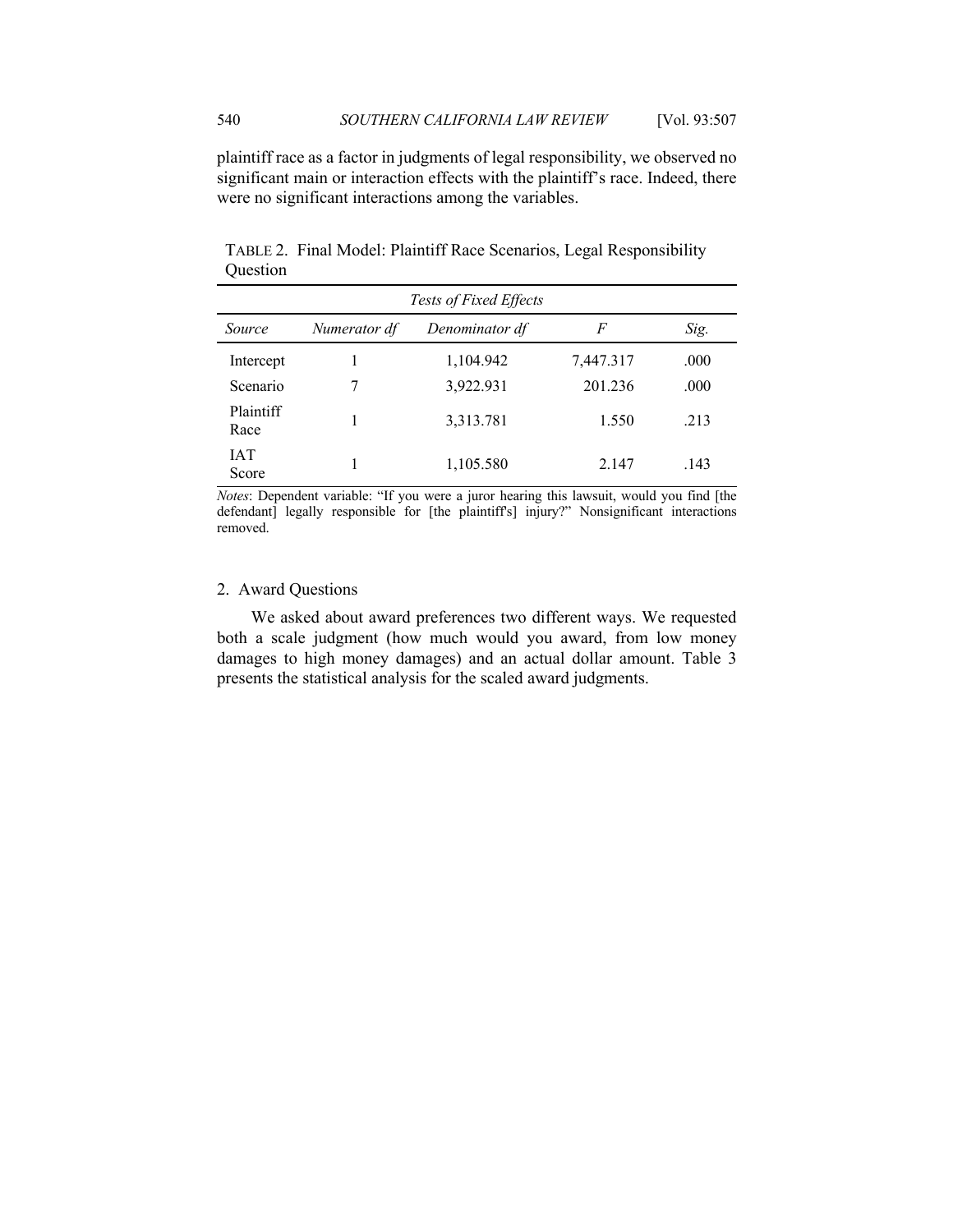#### 2020] DO BLACK INJURIES MATTER? 541

| <b>Tests of Fixed Effects</b>       |              |                |           |      |  |  |  |
|-------------------------------------|--------------|----------------|-----------|------|--|--|--|
| Source                              | Numerator df | Denominator df | F         | Sig. |  |  |  |
| Intercept                           |              | 1,105.884      | 4,929.225 | .000 |  |  |  |
| Scenario                            | 7            | 3,834.247      | 154.631   | .000 |  |  |  |
| <b>Plaintiff Race</b>               |              | 3,308.085      | 2.422     | .120 |  |  |  |
| <b>IAT</b> Score                    |              | 1,106.195      | 6.845     | .009 |  |  |  |
| Scenario x<br><b>Plaintiff Race</b> | 7            | 4,279.752      | 2.497     | .015 |  |  |  |

|  |  | TABLE 3. Final Model: Plaintiff Race Scenarios, Scaled Award Ouestion |  |  |  |  |
|--|--|-----------------------------------------------------------------------|--|--|--|--|
|--|--|-----------------------------------------------------------------------|--|--|--|--|

*Notes*: Dependent variable: "Assuming that the jury, of which you are a member, has found [the defendant] legally responsible for [the plaintiff's] injury, how much would you award [the plaintiff] in money damages?" Nonsignificant interactions removed.

Several results are worth noting. First and most importantly, a participant's IAT score was a significant predictor of the scaled award. Those who scored high on the IAT, showing stronger implicit preferences for whites over blacks, were less generous overall to both black and white plaintiffs suing the business or government defendants. One can observe from Figure 1, which plots the average IAT scores for each of the scaled award categories, that the IAT differences emerge only at the highest level of scaled damages. Participants with comparatively low IAT scores appear more willing to give very high money damages.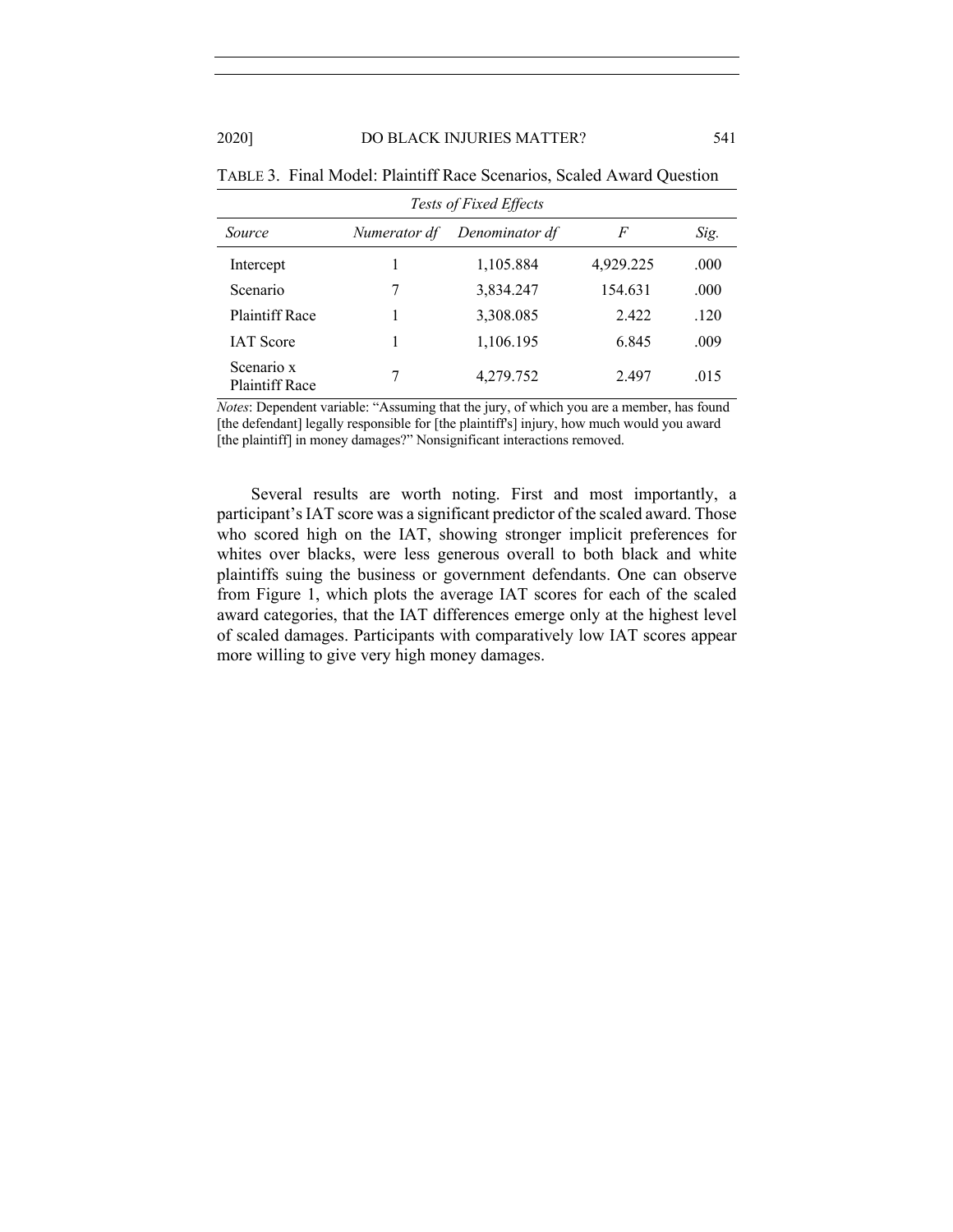

FIGURE 1. Scaled Award Judgment by IAT Score

*Notes*: Figure 1 depicts mean values of IAT scores for each scaled award category. Error bars represent +/- one standard error.

Scaled awards varied significantly across scenarios, as expected, as the injuries differed dramatically. Notably, there was also a significant interaction between the plaintiff's race and the scenario. Overall, the mean scaled award for black plaintiffs  $(M = 2.38)^{177}$  was slightly but nonsignificantly lower than the mean scaled award  $(M = 2.41)$  for white plaintiffs. However, in the Baby Food Slip scenario, participants said they would award the black plaintiff significantly more  $(M = 2.95)$  than the white plaintiff  $(M = 2.68)$ .

As for the dollar awards, they were highly variable and strongly skewed (skewness of 66.53,  $SE = .04$ ), with a small number of extreme outlier awards, which violated traditional assumptions of statistical analysis. Therefore, we performed a natural log transformation on the dollar awards, removed the five most extreme values, and employed these natural log values in the statistical analyses.<sup>178</sup> Table 4 presents the results of the analysis.

<sup>177.</sup> We report here and elsewhere estimated marginal means, or *EMM*, which take into account the effects of other variables in the data analysis.

<sup>178.</sup> We first explored how different transformations affected the residuals before settling on a natural log transformation, which produced the most normal distribution of the residuals.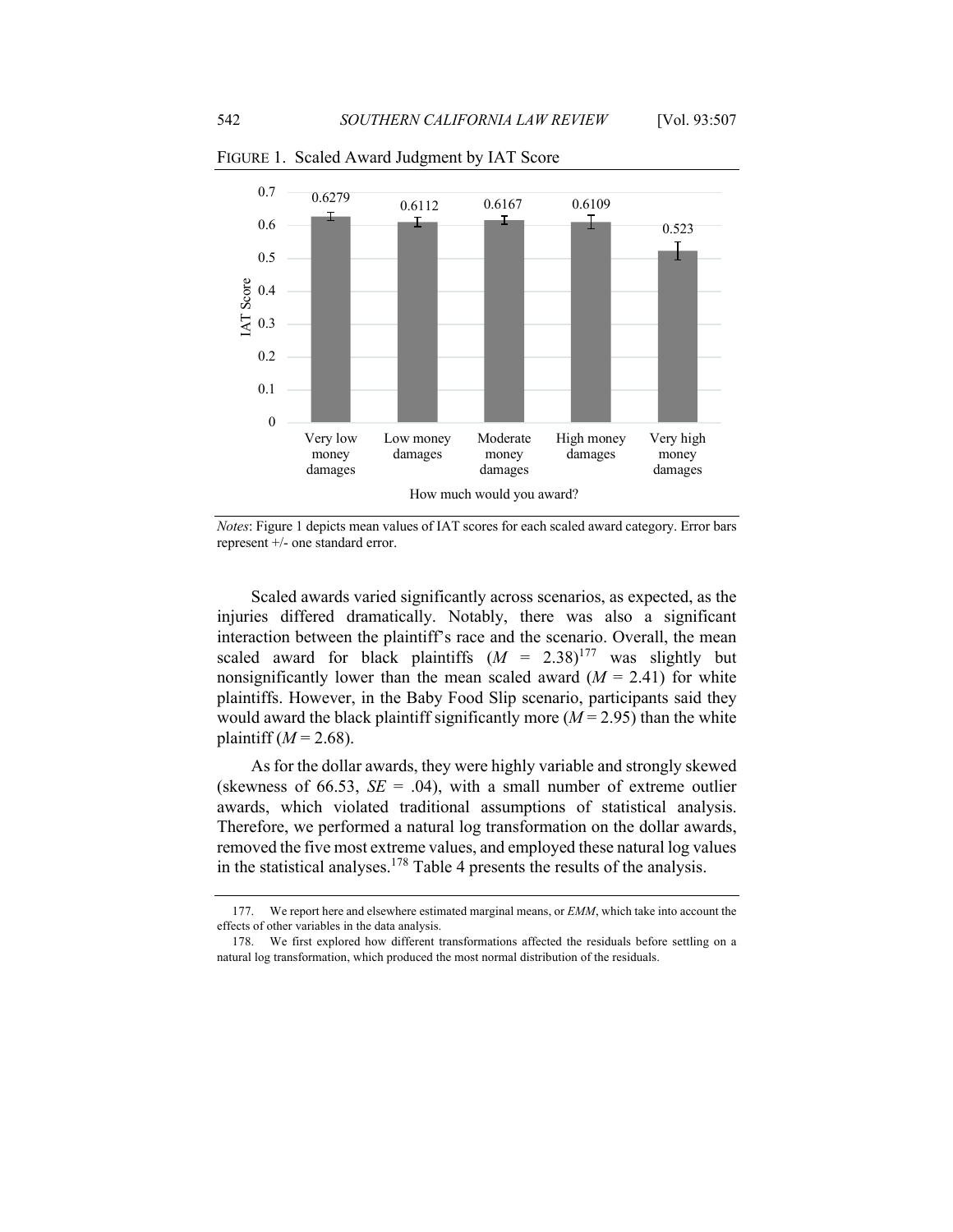| <b>Tests of Fixed Effects</b>                            |  |           |           |      |  |  |
|----------------------------------------------------------|--|-----------|-----------|------|--|--|
| Denominator<br>df<br>Numerator df<br>F<br>Sig.<br>Source |  |           |           |      |  |  |
| Intercept                                                |  | 1,104.652 | 4,162.187 | .000 |  |  |
| Scenario                                                 |  | 3,650.172 | 140.707   | .000 |  |  |
| Plaintiff Race                                           |  | 3,312.235 | .910      | .340 |  |  |
| <b>IAT</b> Score                                         |  | 1,105.011 | .704      | .402 |  |  |

TABLE 4. Final Model, Plaintiff Race Scenarios, Dollar Award Question

*Notes*: Dependent variable: logged dollars. Nonsignificant interactions removed.

As with the analyses of legal liability and how much to award, the logged dollar amounts award varied significantly across the scenarios. However, plaintiff race and the participant's IAT score did not emerge as significant predictors.

In sum, the specific scenario evaluated by the participant affected judgments of legal responsibility, scaled awards, and dollar awards. The participants' IAT scores affected scaled awards, but did not interact with the plaintiff's race, as we had predicted. Instead, the participants who scored high on the IAT recommended lower money damages against plaintiffs of both races.

#### B. PLAINTIFF RACE-DEFENDANT RACE SCENARIOS

In contrast to the first set of scenarios, in which plaintiff race was varied and a business or a government entity was the defendant, the second set of scenarios varied the race of both the defendant and the plaintiff. Overall, these analyses showed wider effects of litigant race and participants' racial attitudes.

#### 1. Legal Responsibility Question

We analyzed responses to the legal responsibility question, considering the scenario, plaintiff race, defendant race, and the IAT score of the participant. Table 5 shows the ratings of the defendant's legal responsibility for the different tort scenarios, and Table 6 provides the statistical analysis. Overall, plaintiff race did not influence judgments of legal responsibility.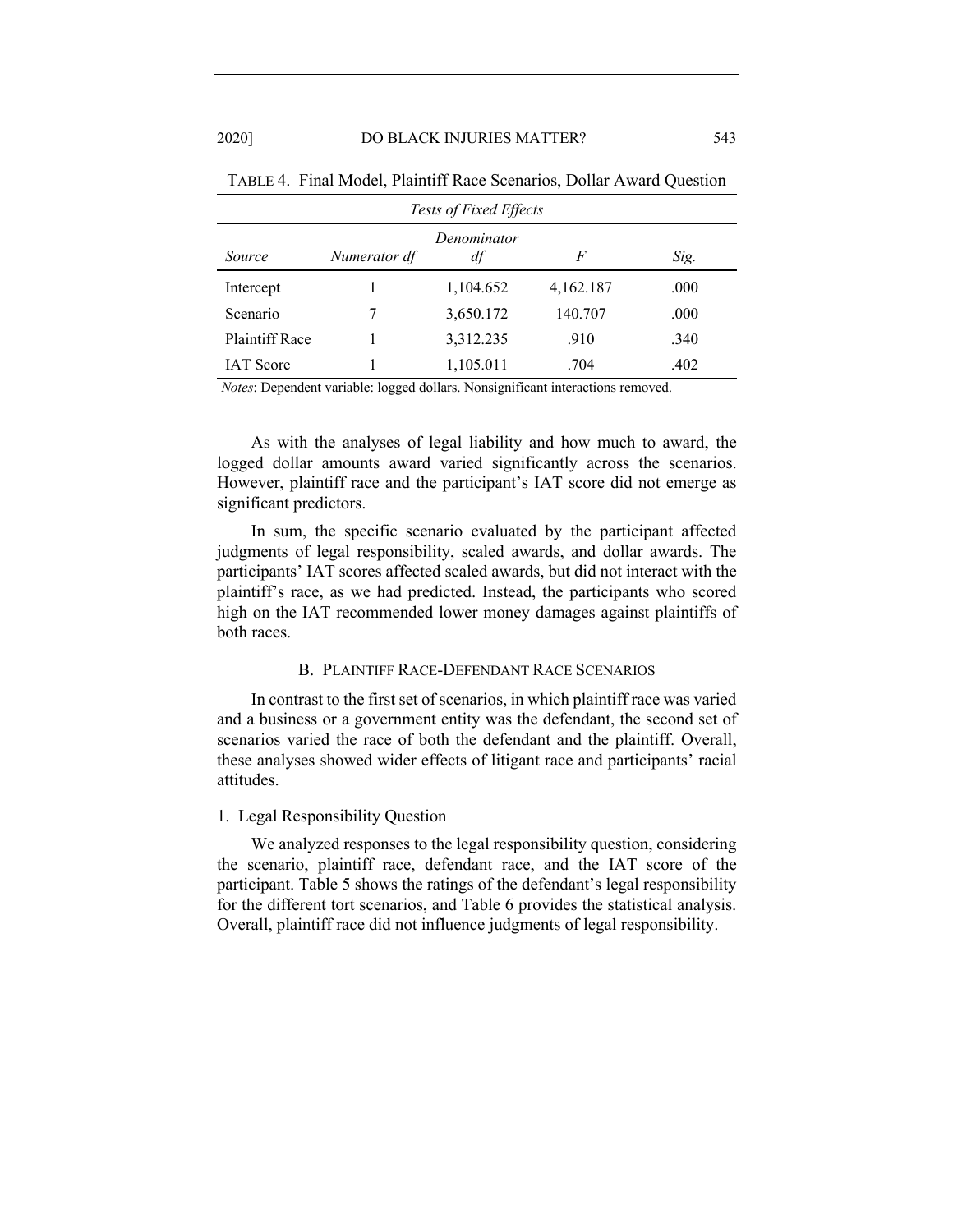|    | Scenario                                           | Definitely<br>No | Probably<br>No | Unsure | Probably<br>Yes | Definitely<br>Yes | Total<br>Responses<br>(N's) |
|----|----------------------------------------------------|------------------|----------------|--------|-----------------|-------------------|-----------------------------|
| 1. | Gun<br>Shooting                                    | 21.6%            | 18.4%          | 13.0%  | 22.9%           | 24.1%             | 1107                        |
| 2. | <b>Basketball</b><br>Team                          | 5.0%             | 8.8%           | 19.4%  | 35.7%           | 31.1%             | 1106                        |
| 3. | Beer and a<br>Beating                              | 7.6%             | 10.8%          | 16.6%  | 37.3%           | 27.8%             | 1106                        |
| 4. | Dogfight                                           | 17.9%            | 24.3%          | 15.6%  | 25.0%           | 17.1%             | 1106                        |
| 5. | Epileptic<br>Driver                                | 26.1%            | 24.8%          | 16.1%  | 20.8%           | 12.2%             | 1107                        |
| 6. | Diving<br>Injury                                   | 26.4%            | 27.6%          | 18.5%  | 17.9%           | 9.7%              | 1107                        |
| 7. | Away<br>Without<br>Leave<br>("AWOL")<br>Trampoline | 6.2%             | 11.5%          | 13.1%  | 35.7%           | 33.5%             | 1107                        |

TABLE 5.Plaintiff Race and Defendant Race Scenarios, Responses to Legal Responsibility Question

*Notes*: Participants were asked: "If you were a juror hearing this lawsuit, would you find [the defendant] legally responsible for [the plaintiff's] injury?" Scenario 8 (Tripped on Repairman) data were excluded from analyses because of an error in random assignment during administration.

Table 5 shows how the ratings of the defendant's legal responsibility varied across tort scenarios. In some scenarios, including the Basketball Team, Beer and a Beating, and the AWOL Trampoline scenarios, most of the participants concluded that the defendant was legally responsible for the plaintiff's injury. In the others, the Epileptic Driver and Shallow Diver scenarios, only a minority agreed that the defendant was legally responsible. Respondents were closely split with regard to the Dogfight and Gun Shooting scenarios.

Table 6 shows the final statistical model for the judgments of legal responsibility.<sup>179</sup>

<sup>179.</sup> In the statistical analyses that follow, we adopted the following procedure. First, full models with all main effects and interaction effects were included in the analysis. Then, nonsignificant interaction effects were removed one at a time to produce a final model of effects. All main effects, whether statistically significant or not, were retained in the final model.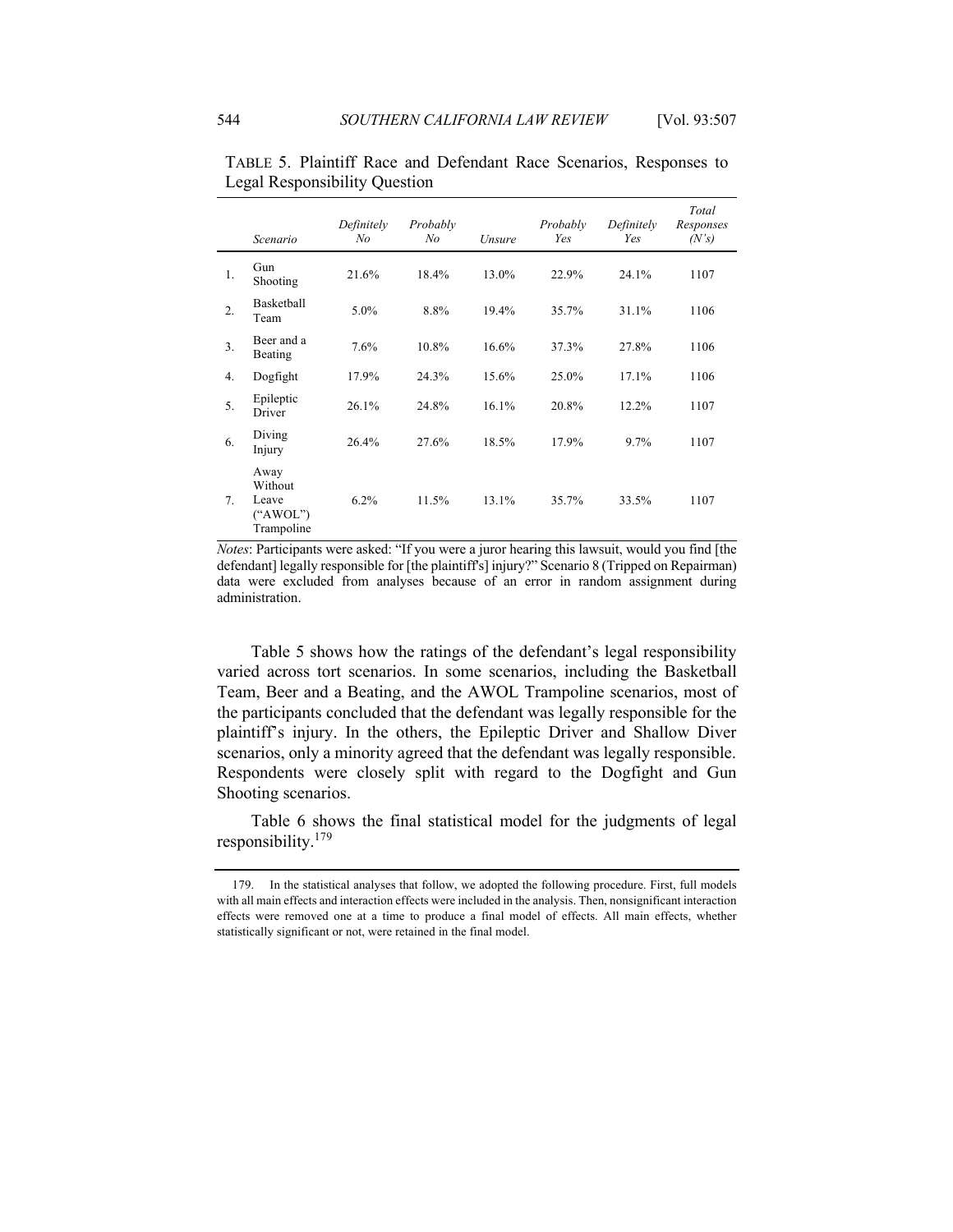| <b>Tests of Fixed Effects</b>        |              |                |            |      |  |  |  |
|--------------------------------------|--------------|----------------|------------|------|--|--|--|
| Source                               | Numerator df | Denominator df | F          | Sig. |  |  |  |
| Intercept                            | 1            | 1,109.311      | 10,221.535 | .000 |  |  |  |
| Scenario                             | 6            | 6,633.732      | 196.423    | .000 |  |  |  |
| Plaintiff Race                       | 1            | 6,772.191      | .463       | .496 |  |  |  |
| Defendant Race                       | 1            | 6:772.011      | 3.131      | .077 |  |  |  |
| <b>IAT</b> Score                     | 1            | 1,106.123      | .815       | .367 |  |  |  |
| Defendant Race x<br><b>IAT</b> Score | 1            | 6,771.712      | 4.942      | .026 |  |  |  |
| Scenario x<br>Defendant<br>Race      | 6            | 7,579.639      | 4.287      | .000 |  |  |  |

TABLE 6. Final Model: Plaintiff Race and Defendant Race Scenarios, Legal Responsibility Question

*Notes*: Dependent variable: "If you were a juror hearing this lawsuit, would you find [the defendant] legally responsible for [the plaintiff's] injury?" Nonsignificant interactions removed.

Confirming the obvious differences in Table 5, judgments of legal responsibility varied by the scenario. In addition, there were two statistically significant interaction effects: between the scenario and the defendant's race, and between the defendant's race and the participant's IAT score. We will take up each of these interaction effects in turn.

First, the impact of the defendant's race depended on the participant's IAT score. Figure 2 shows the nature of the statistically significant interaction by plotting judgments of legal responsibility for white and black defendants at five levels of the IAT score: two standard deviations below the mean  $(-0.29)$ , one standard deviation below the mean  $(0.15)$ , the mean  $(0.61)$ , one standard deviation above the mean (1.06), and two standard deviations above the mean (1.52).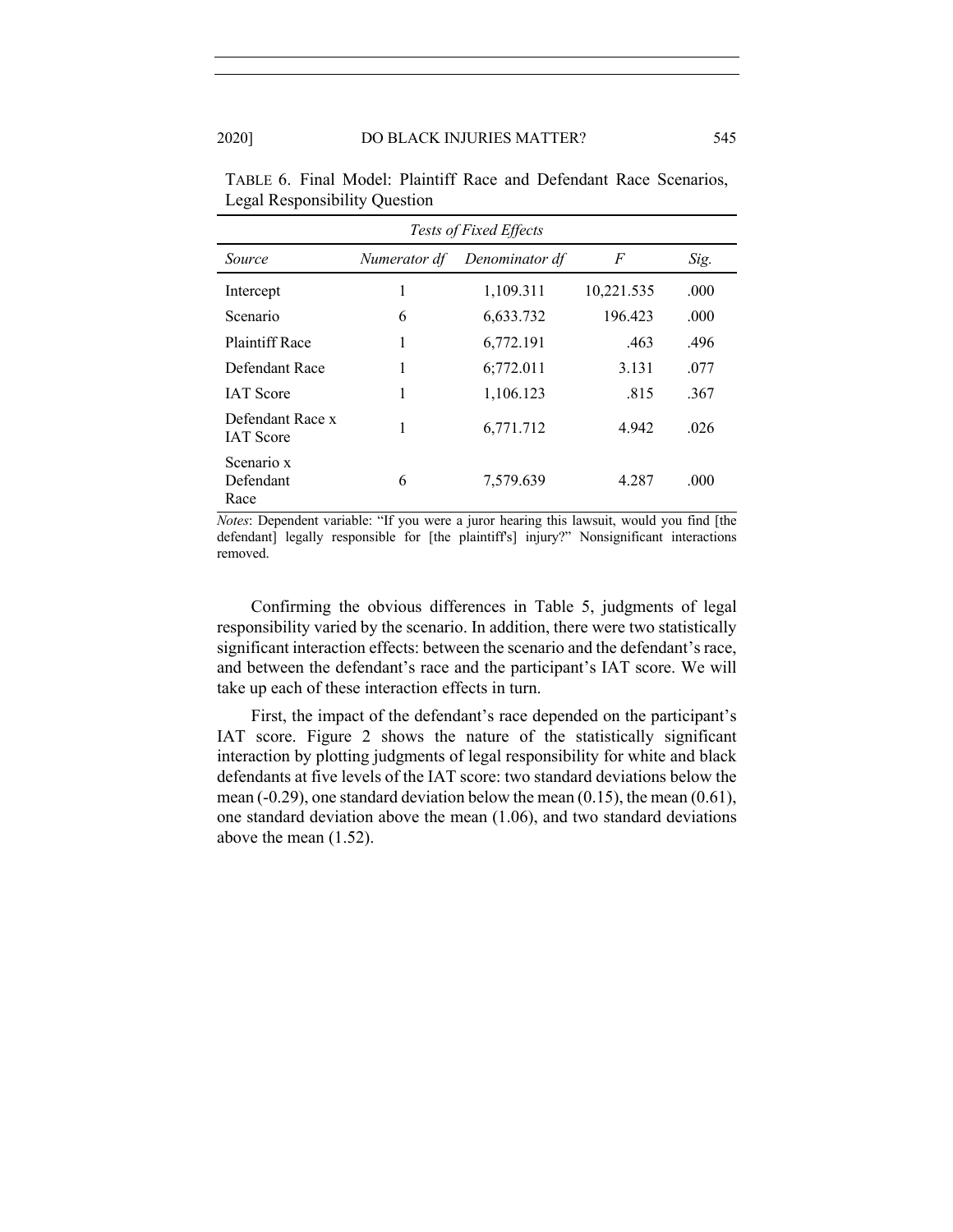

FIGURE 2. Relationship Between Participants' IAT Scores and Judgments of Legal Responsibility

*Notes*: Values represent estimated marginal means at five IAT values. Error bars represent +/ one standard error.

Those with extremely low IAT scores attributed significantly more legal responsibility to white defendants compared to black defendants. In a mirror image, those with extremely high IAT scores attributed significantly more legal responsibility to black defendants compared to white defendants. Means for white versus black defendants differed significantly at the lowest  $(-.29, p = .048)$  and highest  $(1.52, p = .046)$  values of the IAT. Figure 2 reveals a striking decline in attribution of legal responsibility to white defendants as IAT scores increase. Interestingly, as one can see by the flatter line for black defendants compared to white defendants, judgments of black defendants were not affected by the participants' IAT scores. Statistical analysis confirmed that it was the white defendants' legal responsibility, not black defendants' legal responsibility, that varied along with the IAT score.

In these tort cases, the defendant's race interacted significantly with the specific tort scenario. Two scenarios in particular produced differences for white and black defendants, but in opposite directions. Pairwise comparisons revealed that in the Basketball Team scenario, the black defendant (*M* = 3.90)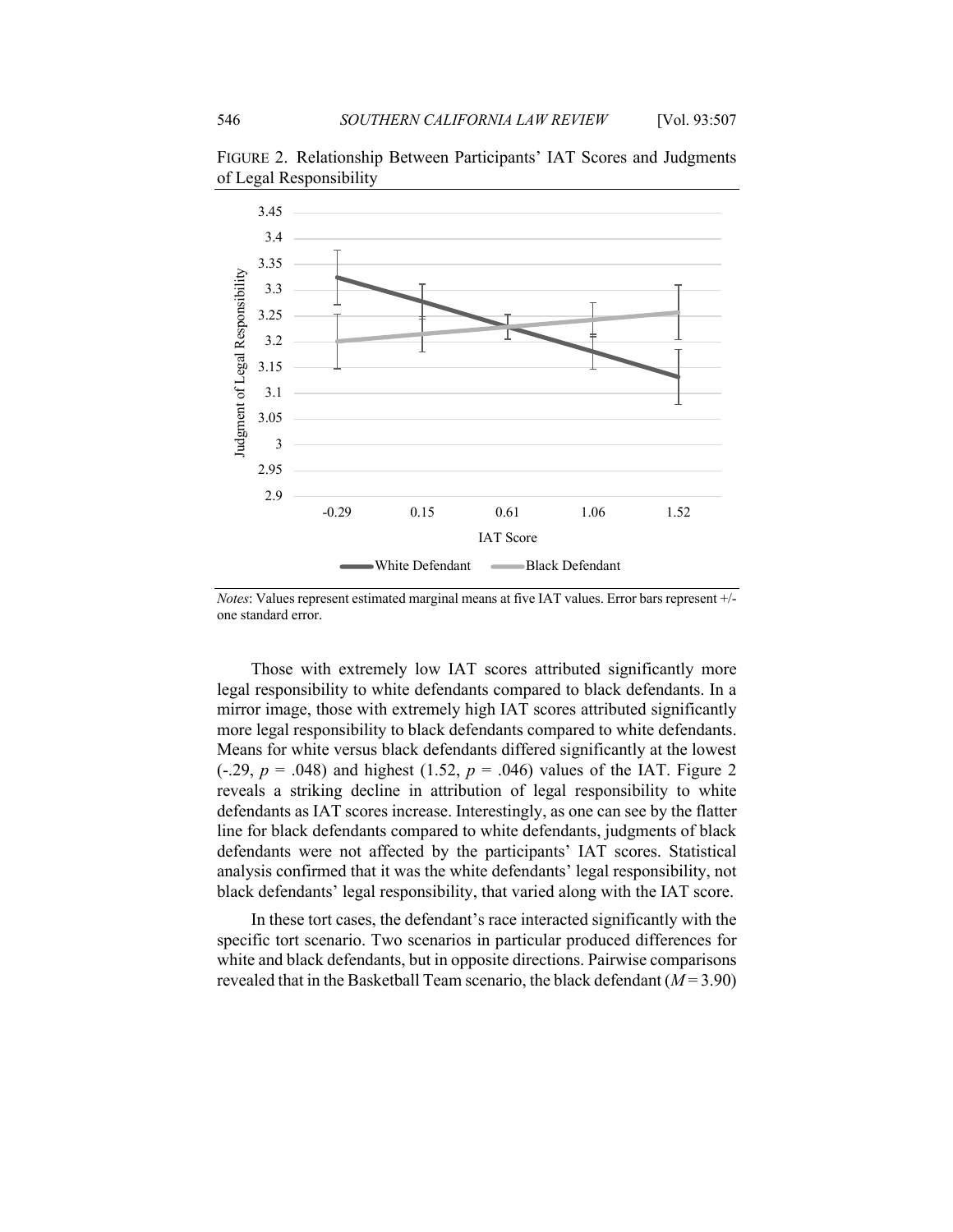was attributed more responsibility than the white defendant ( $M = 3.67$ ,  $p =$ .003). In contrast, in the Gun Shooting scenario, the white defendant (*M* = 3.23) was given more legal responsibility than the black defendant  $(M = 2.98$ ,  $p = .001$ ). No other scenario comparisons reached statistical significance. In short, the defendant's race mattered, but how it mattered depended on the context.

# 2. Award Questions

The scaled award judgments showed a very similar pattern of results to the legal responsibility question. Table 7 presents the final model for scaled award judgments, showing a significant effect for the defendant's race, a marginal effect for the IAT score, and a significant interaction between the two.

TABLE 7. Final Model: Plaintiff and Defendant Race Scenarios, Scaled Award Question

| Type III Tests of Fixed Effects      |              |                |           |      |  |  |
|--------------------------------------|--------------|----------------|-----------|------|--|--|
| Source                               | Numerator df | Denominator df | F         | Sig. |  |  |
| Intercept                            | 1            | 1,108.722      | 6,847.421 | .000 |  |  |
| Scenario                             | 6            | 6.631.939      | 60.437    | .000 |  |  |
| Plaintiff Race                       | 1            | 6,736.322      | 1.802     | .179 |  |  |
| Defendant Race                       |              | 6,736.115      | 5.848     | .016 |  |  |
| <b>IAT</b> Score                     | 1            | 1,106.210      | 3.785     | .052 |  |  |
| Defendant Race x<br><b>IAT</b> Score |              | 6,735.903      | 5.753     | .016 |  |  |
| Scenario x<br>Defendant Race         | 6            | 7.423.914      | 4.141     | .000 |  |  |

*Notes*: Dependent variable: "Assuming that the jury, of which you are a member, has found [the defendant] legally responsible for [the plaintiff's] injury, how much would you award [the plaintiff] in money damages?" Nonsignificant interactions removed.

The interaction between the IAT score and the defendant's race is displayed in Figure 3.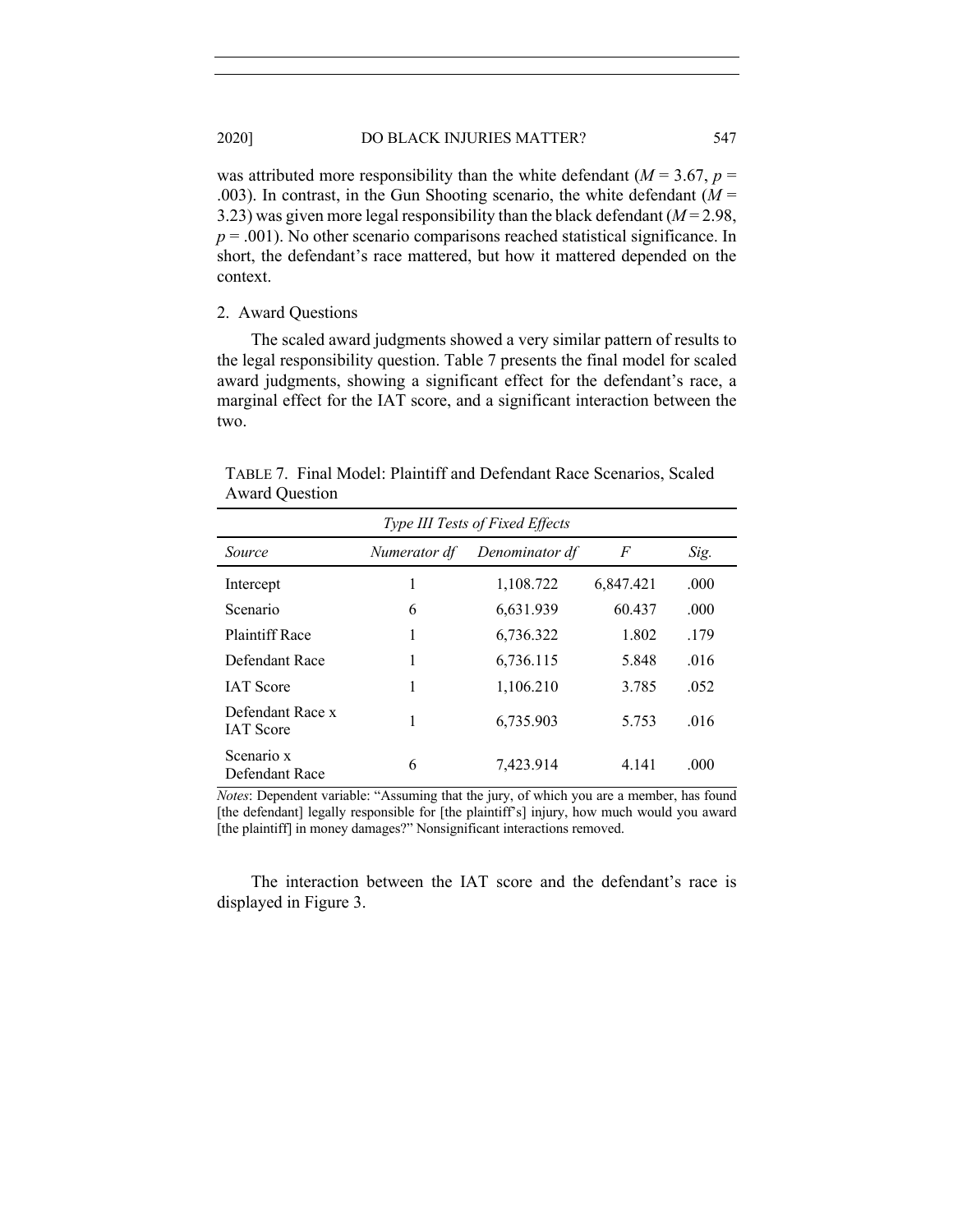

FIGURE 3. Relationship Between Participant's IAT Scores and Scaled Awards

*Notes*: Values represent estimated marginal means at five IAT values. Error bars represent +/ one standard error.

As one can observe in Figure 3, low IAT scorers were willing to award more to plaintiffs who sued white defendants as opposed to black defendants. At the highest IAT scores, the means were reversed, with these participants recommending higher awards for plaintiffs who sued black defendants. Pairwise comparisons showed that the scaled awards for the white defendant were significantly higher at the lowest two values of the IAT (at -0.29,  $p = .01$ ; at 0.15,  $p = .02$ ). The difference at the highest value was marginally significant (1.52,  $p = .08$ ).<sup>180</sup> Analysis confirmed that participants' IAT scores were associated only with scaled award differences for the white

<sup>180.</sup> Because white and black participants have distinctive IAT scores, we explored the possibility that the preference for black defendants over white defendants shown by low IAT scorers and the preference for white defendants over black defendants by high IAT scorers reflected own-race bias. However, when we analyzed just white participants' responses, we found similar interaction patterns, although the significance levels differed somewhat. The interaction between IAT scores and defendant race for the legal responsibility judgment became marginal  $(p = .10)$ , but the interaction remained statistically significant for the scaled award  $(p = .04)$ . Therefore, the pattern we discovered does not exclusively reflect own-race bias.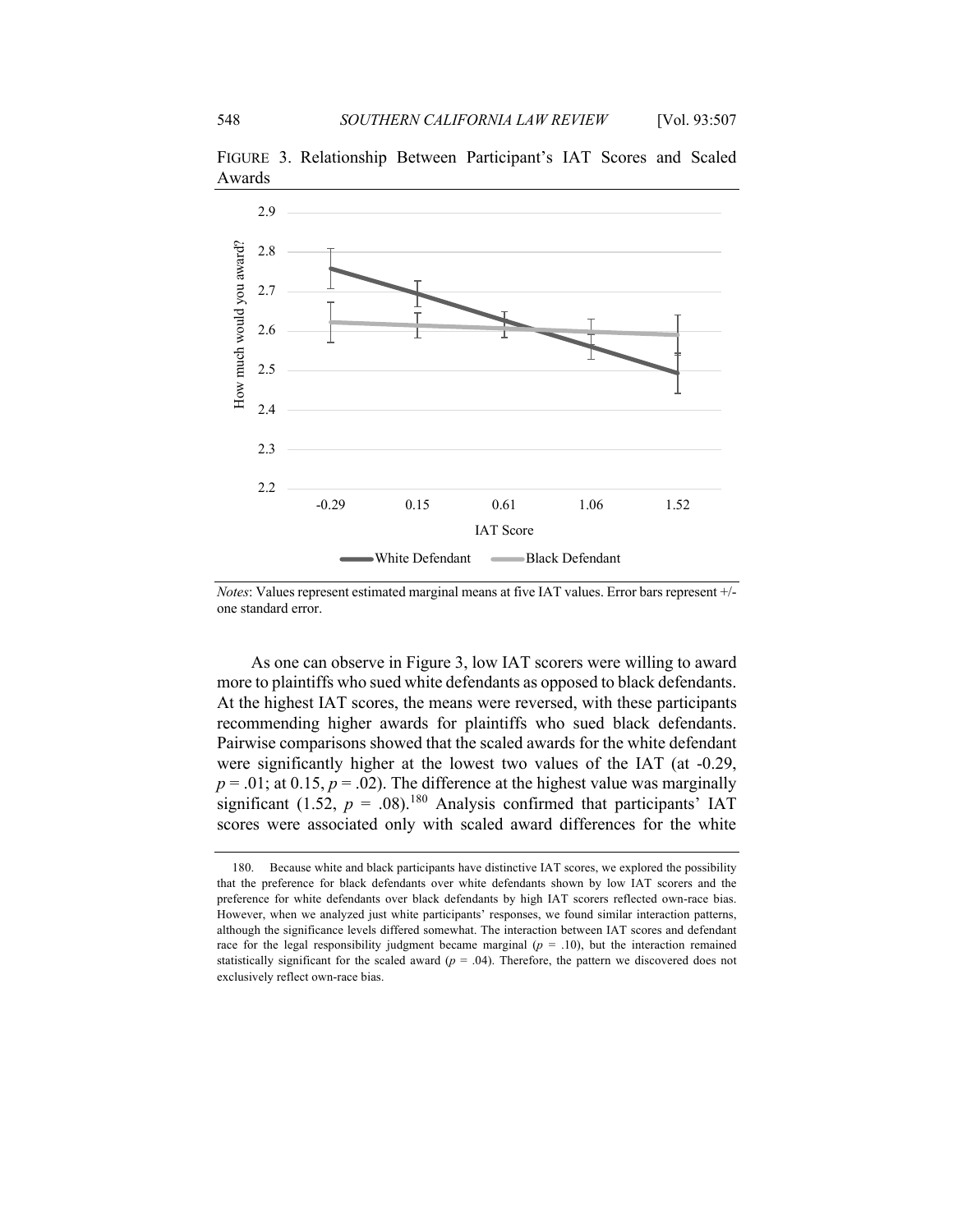defendants; awards for black defendants did not vary as a function of IAT scores.

The defendant's race also interacted significantly with the scenario. As in the legal responsibility judgments, the defendant's race mattered in some scenarios but not others. In the Beer and a Beating and Gun Shooting scenarios, participants awarded significantly higher scaled damages to the plaintiffs who sued white defendants compared to those who sued black defendants ( $p = .03$  and  $p = .001$ , respectively). However, in the Shallow Diver scenario, participants awarded higher scaled damages to the plaintiff who sued the black defendant (*p*. = .007).

Table 8 shows the final model for the logged dollar awards.

*Tests of Fixed Effects Source Numerator df Denominator df F Sig.* Intercept 1 1,107.407 5,661.834 .000 Scenario 6 6,629.870 45.308 .000 Plaintiff Race 1 6,688.319 4.877 .027 Defendant Race 1 6,686.914 .002 .964 IAT Score 1 1,105.892 .930 .335 Scenario x Defendant Race 6 7,128.799 2.123 .048

TABLE 8. Final Model: Plaintiff and Defendant Race Scenarios, Logged Dollar Award

*Notes*: Dependent variable: logged dollars. Nonsignificant interactions removed.

As shown in Table 8, there was a statistically significant effect for the plaintiff's race. White plaintiffs  $(M = 8.85)$  in the tort scenarios were awarded more in logged dollars than black plaintiffs (*M* = 8.71, *p* = .03). The injuries of white plaintiffs were valued more highly than the injuries of black plaintiffs, in line with our predictions.

There is also a statistically significant interaction between the scenario and the defendant's race, yet the effect goes in opposite directions depending on the scenario. Replicating two of the patterns for scaled awards, in the Gun Shooting scenario, the white defendant had to pay significantly more ( $p =$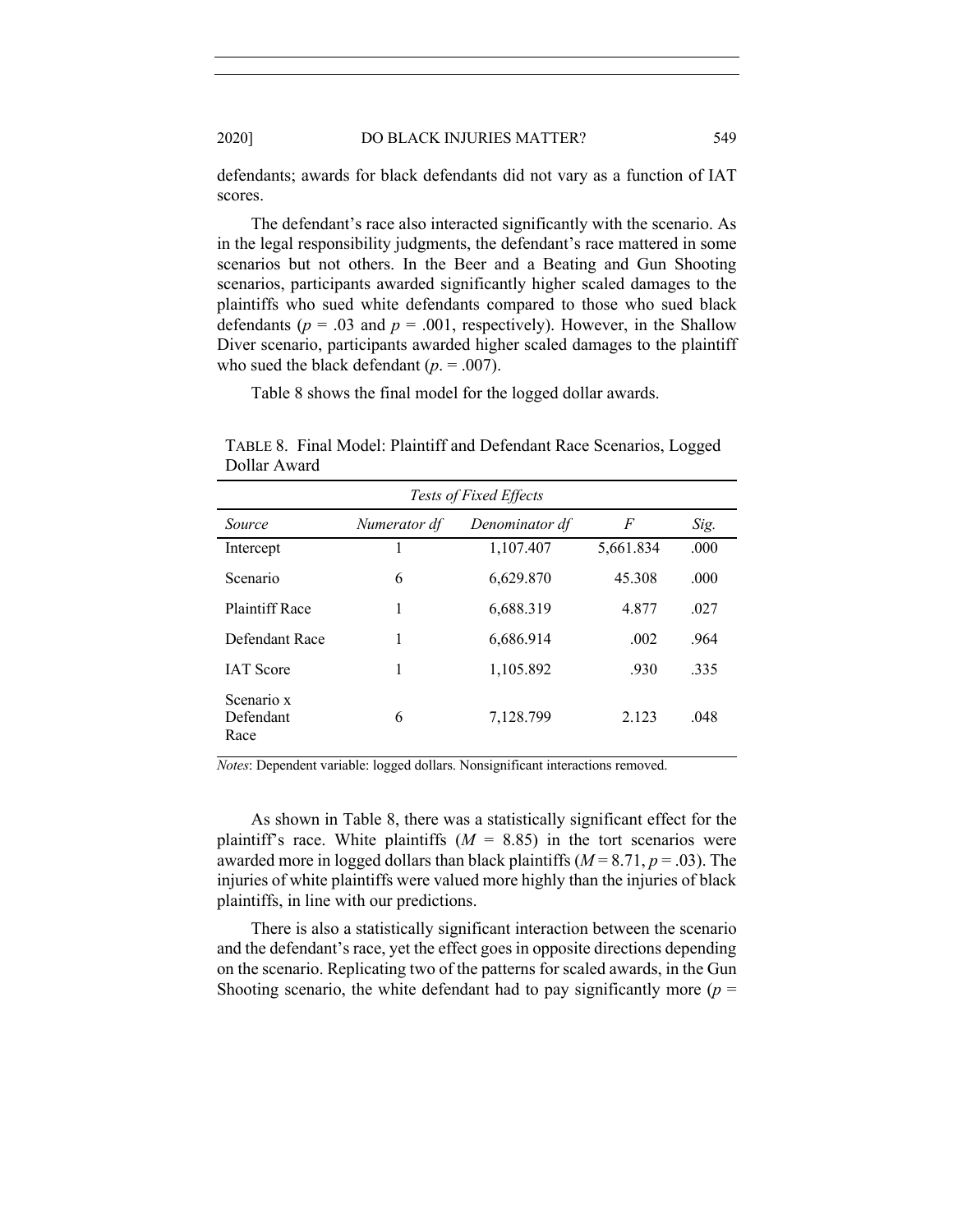.02); in the Shallow Diver scenario, it is the black defendant who must pay significantly more  $(p = .02)$ .

# C. SUMMARY OF FINDINGS TIED TO STUDY HYPOTHESES

Before briefly exploring the implications of these diverse and complex findings, it is helpful to summarize them in terms of our original hypotheses. We predicted the following:

*(1) Black plaintiffs would win less frequently than their white counterparts.*

Contrary to our hypothesis, plaintiff race was not a factor in liability determinations.

As for the defendants, an interesting result emerged on liability judgments. Two scenarios produced differences for white and black defendants, in opposite directions. In the Basketball Team scenario, the black defendant was attributed more responsibility than the white defendant. By contrast, in the Gun Shooting scenario, the white defendant was given more legal responsibility than the black defendant.

*(2) Black plaintiffs would receive lower damage awards than white plaintiffs.*

Contrary to our hypothesis, plaintiff race was not a factor in either scaled or dollar awards in suits against institutional defendants, with one exception: in the Baby Food Slip scenario, the black plaintiff was awarded higher damages than the white plaintiff, which also cuts against our hypothesis.

Consistent with our hypothesis, however, in suits against individual defendants, black plaintiffs were awarded lower dollar damage awards than white plaintiffs. The scaled award question did not show statistically significant differences in awards to black and white plaintiffs ( $p = .179$ , ns). It is interesting to speculate why. Overall, scaled responses and the logged value of dollar damage awards were reasonably well correlated  $(r = .66, )$  $p = .0001$ ). However, people's attitudes and the meaning they place on amounts of money might well affect the specific dollars they consider to be "low" and "high." As participants consider what constitutes a "high" amount of money for an individual plaintiff, the plaintiff's racial identity appears to come into play.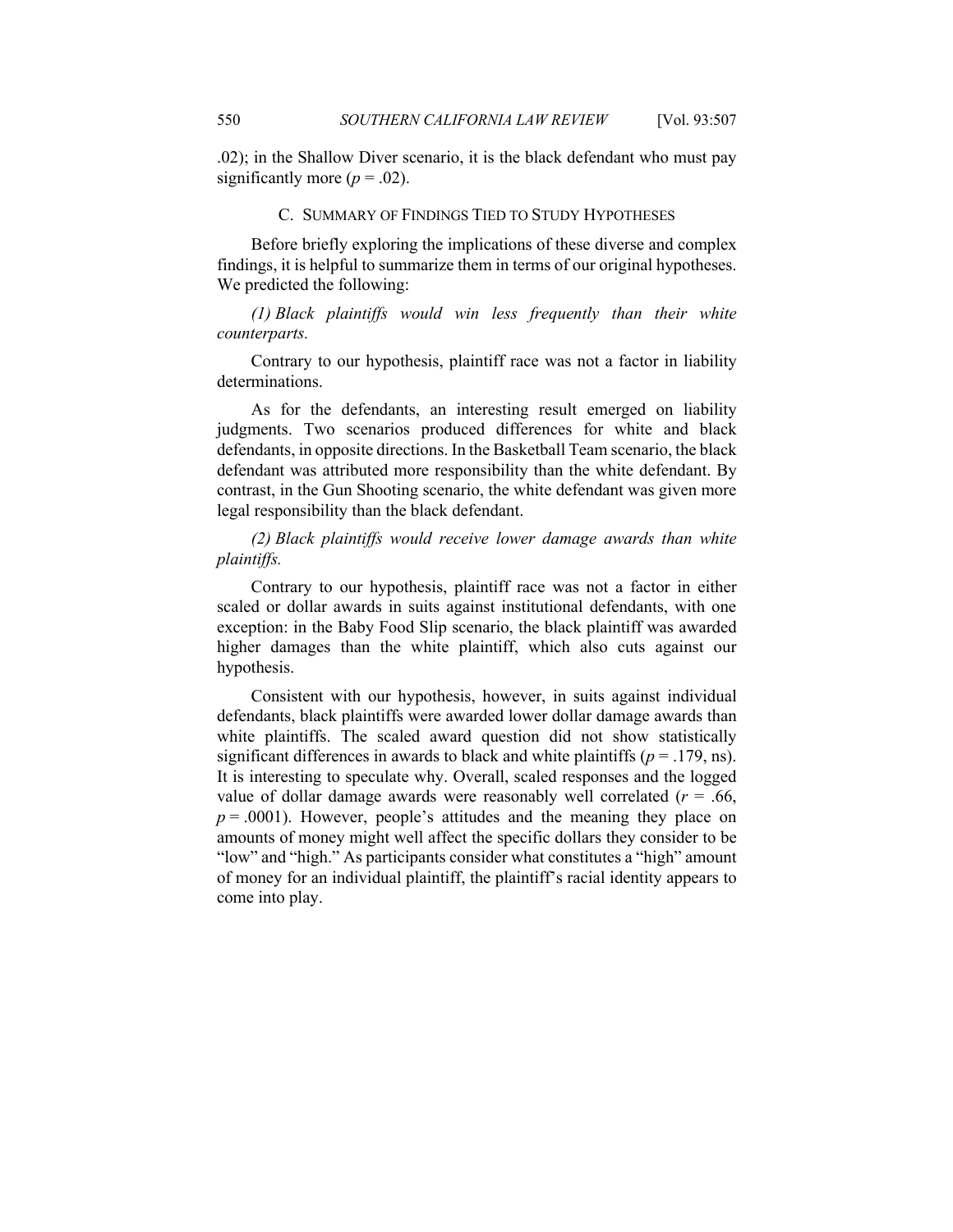*(3) Black defendants would be assigned lower damage awards than white defendants.*

Contrary to our hypothesis, we found no consistent trend in damage awards against black and white defendants. Rather, the defendant's race mattered in some scenarios but not in others. In the Beer and a Beating and Gun Shooting scenarios, participants ordered significantly higher damages against white defendants than black defendants. However, in the Shallow Diver scenario, participants awarded higher damages against the black defendant. In addition, as we observe below, defendant race interacted with the participants' IAT scores.

*(4) The higher the IAT score (more pro-white/anti-black bias), the more often the white party (whether plaintiff or defendant) would win.*

This hypothesis was partially confirmed. The higher the participant IAT score, the less likely a white defendant was held liable; the lower the IAT score, the more likely a white defendant was liable. IAT scores did not, however, affect the liability of black defendants or the win-rate of black or white plaintiffs.

*(5) The higher the IAT score, the higher damage awards would be for white plaintiffs versus black plaintiffs.*

Our study found no evidence that IAT scores predicted differences in damage awards depending on the race of the plaintiff. The higher the IAT score, however, the less generous a juror's awards against institutional defendants, regardless of the race of the plaintiff.

As we noted above, low IAT scorers ordered white defendants to pay more damages than black defendants; high IAT scorers ordered black defendants to pay more than white defendants—this was true regardless of the race of the plaintiff.

*(6) Results would differ across scenarios, and vignettes with high racial salience might produce outlier results of some kind.*

Our results confirmed the prediction that results would vary across vignettes. For example, participants ordered white defendants to pay higher damages in the Beer and a Beating scenario but ordered black defendants to pay more in the Shallow Diving scenario. Some possible explanations for these differences are discussed below.

With regard to certain scenario-specific results, racial salience did seem to matter—particularly with regard to the basketball vignette, in which the black defendant was more often liable than the white defendant. Race might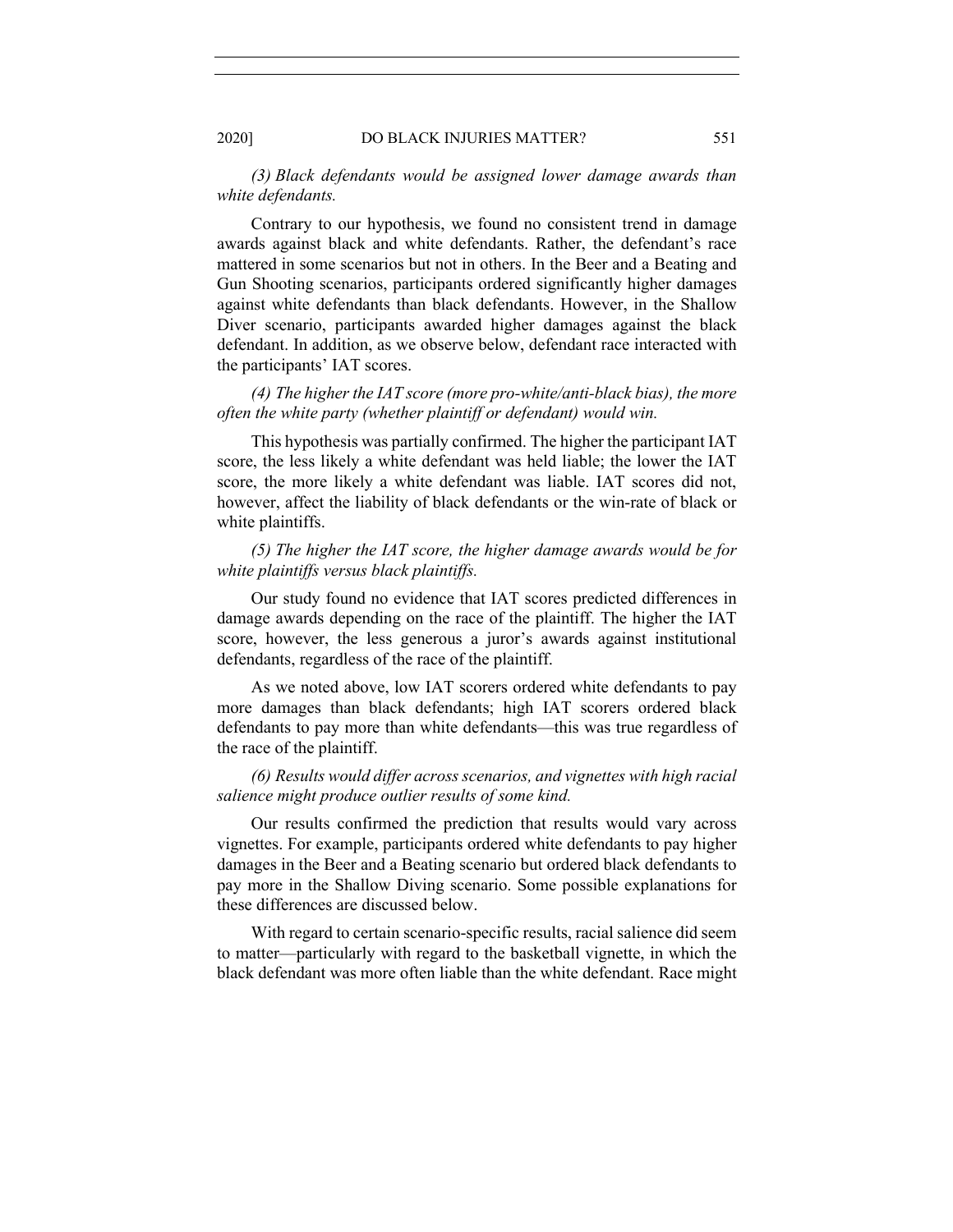have been salient also in the Gun Shooting scenario, although resulting in greater liability for the white defendant.

#### VI. DISCUSSION

The results of this study complicate the narrative that race and unconscious bias predictably and uniformly harm African-American litigants. Although this proved accurate in some dimensions of the study, other results suggest that racial bias either plays no role in tort outcomes or that its role is highly dependent on the facts of the particular case. We address the implications of these results below, then discuss how courts might account for them.

# A. INTERPRETATIONS, IMPLICATIONS, AND OPPORTUNITIES FOR FUTURE **STUDY**

#### 1. Race of the Parties

According to our results, the race of the plaintiff does not affect liability determinations. One might take this as good news—perhaps wronged black plaintiffs are no longer disregarded by juries as they once were. On the other hand, it would be difficult to explain why this effect would be true with regard to plaintiff race, but not defendant race, with regard to which this study did find race effects.

The damages picture for black plaintiffs is more complicated. Although there were no race-based differences in damage awards against institutional defendants, black plaintiffs were awarded lesser damages than white plaintiffs in suits between individuals. This troubles the notion, proposed by Martha Chamallas, that differences in damage awards may be traced to jurors' expectations about the economic status of black plaintiffs.<sup>181</sup> If that were accurate, one would expect similar award differences in suits against individual and institutional defendants. Furthermore, although it is possible that award differences might be traced to animus against black defendants, this seems unlikely in light of the fact that there were no parallel differences in liability determinations. In short, teasing out the causal factors underlying these findings would require further study.

It is also worth briefly speculating about why logged dollars showed a race effect while scaled awards did not. One possibility is that plaintiff race enters into the transformation of the gist of the award into verbatim

<sup>181.</sup> *See* Martha Chamallas, *The Architecture of Bias: Deep Structures in Tort Law*, 146 U. PA. L. REV. 463, 481–83 (1998) (identifying different expectations for women and minority men versus white men).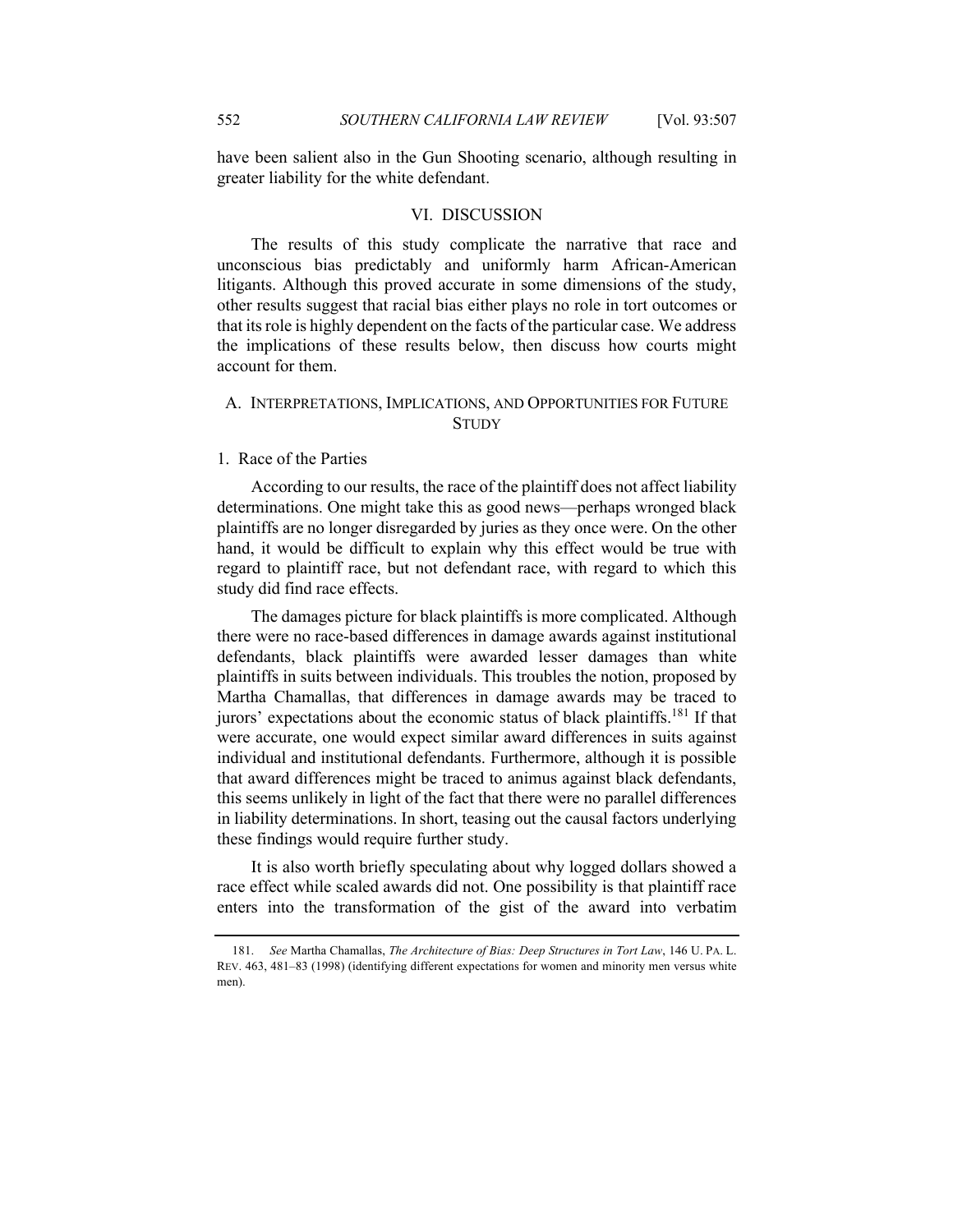dollars.182 An injury might be seen as deserving "high money damages," for example, but as the person thinks about what is an appropriate amount for a high money damage award for a white versus a black plaintiff, the plaintiff's race subtly shifts the dollar amounts.

Our findings regarding defendant's race are even more intriguing, for defendant race seems to matter—with respect both to liability and damages—depending on the specific facts of the case. That the black defendant was attributed more responsibility than the white defendant in the Basketball Team scenario seems consistent with a frequent narrative with respect to race: a negative backlash to perceived anti-white racism.<sup>183</sup> Recall that the Basketball Team scenario involved a battery resulting from an alleged racial epithet. By contrast, the white defendant was assigned more responsibility than the black defendant in the Gun Shooting vignette, perhaps revealing that respondents have higher expectations of white parents than black parents with regard to the handling of guns in the home. A similar stereotype might explain the results of the Beer and a Beating vignette, in which a white driver was ordered to pay more in damages than a black driver. This result might reflect stereotypes about the behavior expected of white versus black teens carousing late at night. Rather than falling in line with simple anti-white or anti-black sentiments, these various findings suggest that tort cases trigger specific stereotypes, creating biased results only in particular cases.

As a final point, it is worth mentioning the Shallow Diver vignette, in which respondents assigned higher damages to a black defendant, regardless of the race of the plaintiff. It is difficult to explain this result in terms of simple anti-black bias or by reference to any obvious racial stereotype. The lesson from this is not, however, that racial bias cannot explain the respondents' decision making in that case. Rather, the race of the defendant might well make a difference in the outcome of a tort suit, and the explanation underlying the difference might remain opaque. This is certainly true in other contexts—for example, standardized testing. Frequently, a question on a standardized test produces results that are strongly skewed on metrics of race or gender, without any obvious cause.<sup>184</sup> In such cases, testing

<sup>182.</sup> For a discussion of the transformation of the gist of an injury and a deserved award into verbatim dollar awards, see Valerie P. Hans et al., *From Meaning to Money: Translating Injury into Dollars*, 42 LAW & HUM. BEHAV. 95, 96–97 (2018).

<sup>183.</sup> *See* Angela Onwuachi-Willig, *Reconceptualizing the Harms of Discrimination: How* Brown v. Board of Education *Helped To Further White Supremacy*, 105 VA. L. REV. 343, 361–62 (2019) (citing scholarship detailing society's stronger reaction to anti-white racism than anti-black racism).

<sup>184.</sup> *See* Roy O. Freedle, *Correcting the SAT's Ethnic and Social-Class Bias: A Method for Reestimating SAT Scores*, 73 HARV. EDUC. REV. 1, 3–4 (2003); William C. Kidder & Jay Rosner, *How*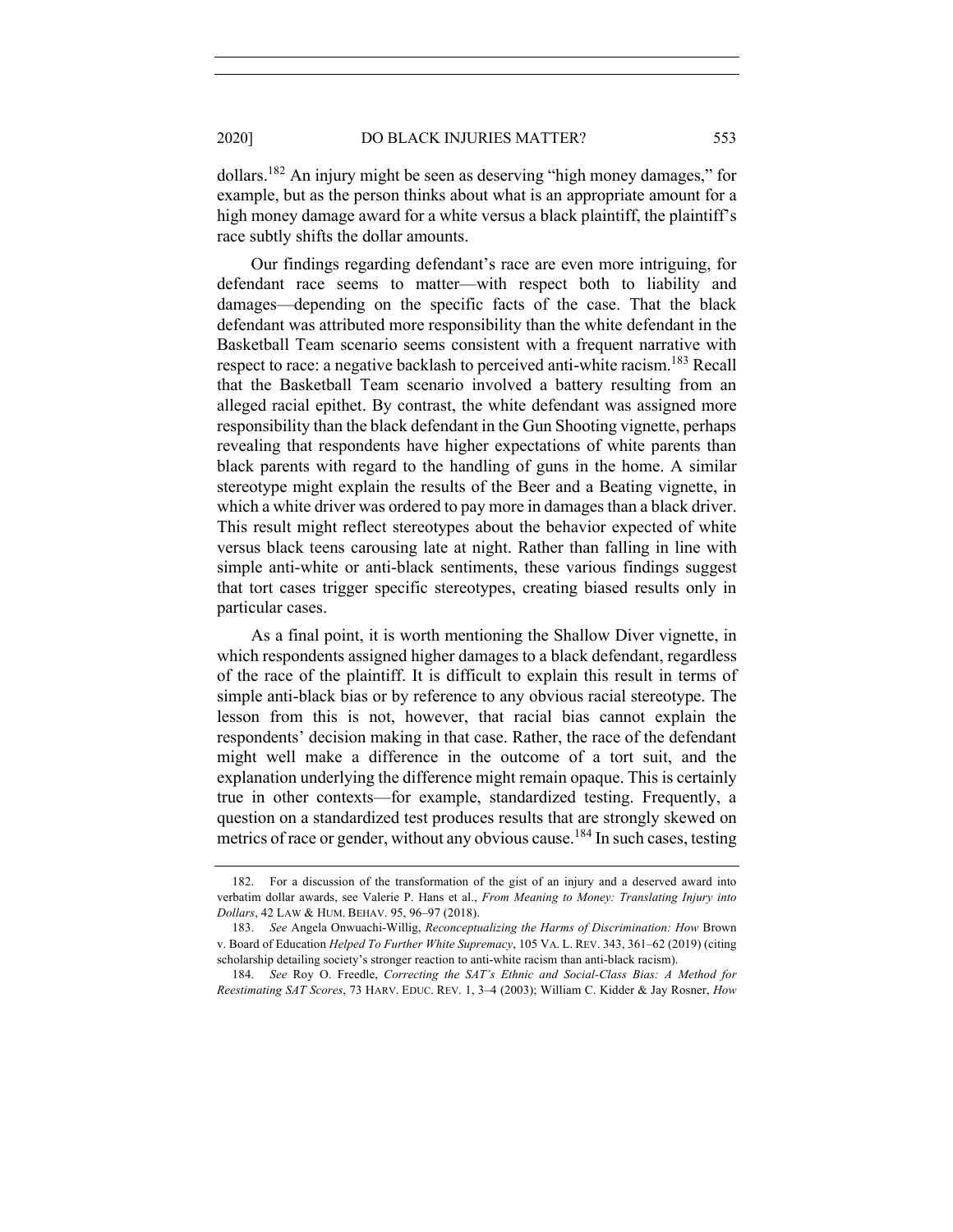authorities might throw out the question without ever understanding the underlying reasons. Unfortunately, courts do not have this option.

In short, the discovery of varying patterns across tort scenarios indicates that context is critically important to understanding race effects. In this initial experiment, we employed a broad range of tort scenarios but did not systematically vary the components of these scenarios. For example, our tort scenarios varied in the salience of race and the nature of the injury, but these features were not experimentally manipulated independently. Future research could do just that.

#### 2. Unconscious Bias

The effect of unconscious bias on study participants was similarly complicated, although consistent with some existing literature. That IAT score was associated with differences in the liability of white defendants, for example, is consistent with our hypotheses and with prior studies outside the torts context—but why not black defendants? One would expect parallel results. The results regarding IAT scores, defendant race, and damage awards, showing that unconscious racial bias was tied to damages awarded against white defendants, were even more consistent with existing studies documenting race of defendant differences in damages.<sup>185</sup> Yet, again there was no tie between participants' IAT scores and the amount of damages ordered against black defendants. One possibility is that participants were more on guard when asked to evaluate liability and damages against black defendants but were less guarded in cases with white defendants, which allowed their implicit associations to influence their judgments.

That unconscious bias does not play a strong role in plaintiff verdict outcomes is surprising. IAT scores reflect positive/negative associations with race—the study catches unconscious judgments about each person the study participant evaluates. Because tort judgments focus primarily on the behavior of the defendant, it makes sense that race-based judgments of the defendant would affect tort liability. However, even if jurors are not asked to judge the behavior of the plaintiff, as they might be required to do in cases of contributory and comparative fault, they often focus on what the plaintiff

*the SAT Creates "Built-In Headwinds": An Educational and Legal Analysis of Disparate Impact*, 43 SANTA CLARA L. REV. 131, 141–55 (2002); Jay Rosner, *Why the New SAT Isn't as Transparent as the College Board Wants You to Believe*, L.A. TIMES (Apr. 29, 2016, 11:29 AM), https://www.latimes. com/opinion/op-ed/la-oe-0501-rosner-sat-transparency-20160501-story.html [https://perma.cc/H5AX-U RLV].

<sup>185.</sup> *See* Girvan & Marek, *supra* note 20, at 252–53. *But see* CHIN & PETERSON, *supra* note 15, at 38–40.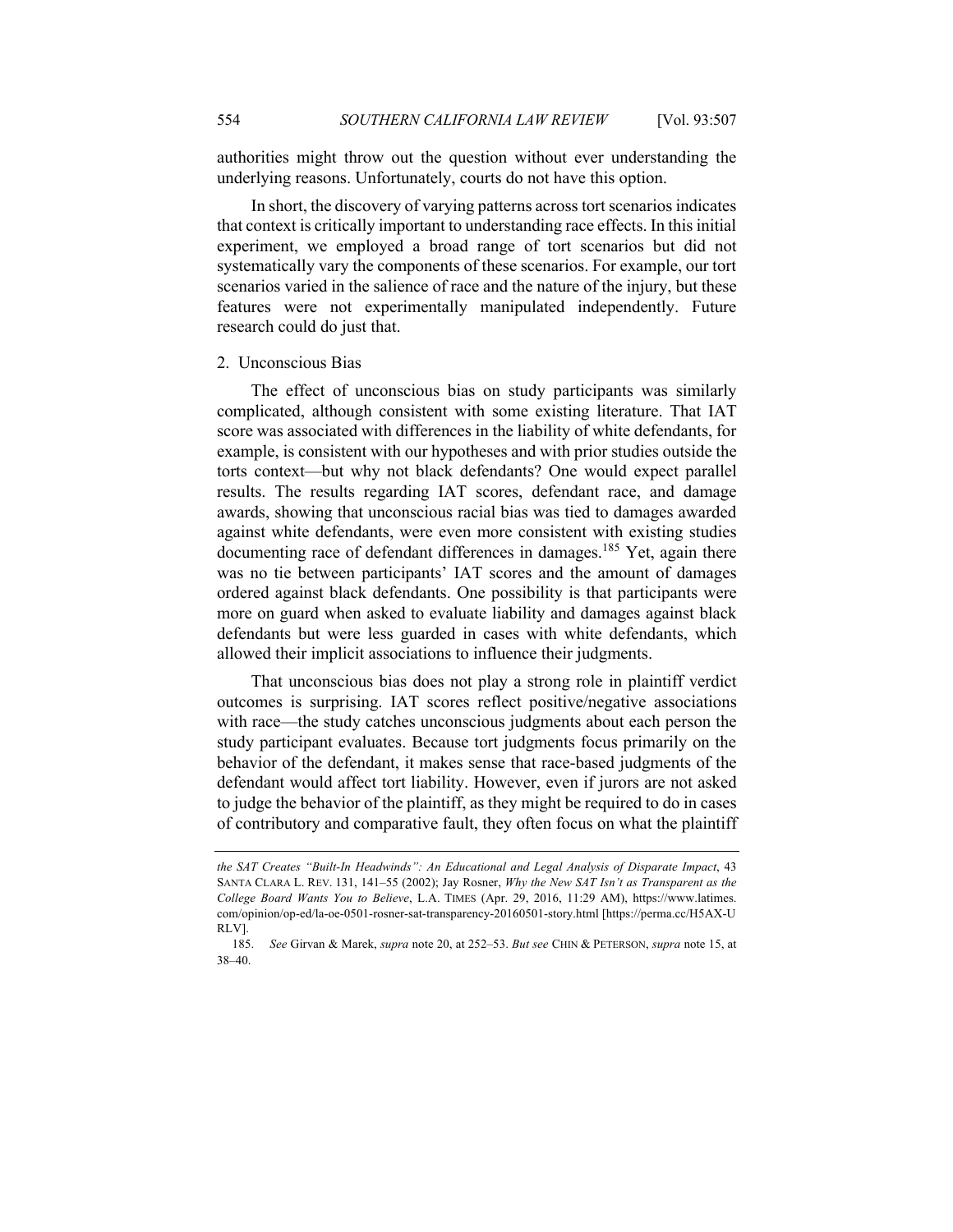might have done to avoid an injury or to minimize its consequences.<sup>186</sup> Nonetheless, in our study, the tie between unconscious bias and plaintiff verdict outcomes is more tenuous.

One of the most interesting outcomes of the study is that the higher the IAT score, the less generous a juror's awards against institutional defendants, regardless of the race of the plaintiff. This suggests that IAT scores are a useful proxy either for generosity or for pro-plaintiff/antiinstitutional biases. So far as we can find, this is an entirely new finding. It is, however, not altogether surprising. We found, as others have, <sup>187</sup> that participants with high IAT scores were also more likely to describe themselves as more politically conservative. In line with their politically conservative views, participants with high implicit bias scores might hold more pro-business attitudes, and concomitantly more negative views about plaintiffs who sue businesses.

#### B. WHAT CAN BE DONE?

Notwithstanding the complexities of this study's findings, they reinforce the general proposition that race and unconscious bias do play a role in tort outcomes. Our experiment confirms that the impact of litigant race and participants' implicit attitudes is likely to be case-specific. It is natural, then, to wonder what might be done about this fact. Researchers in the field have put a considerable amount of thought into this challenge. Recommendations coalesce around three general ideas: screen out biased jurors, reduce bias in jurors, and reduce the effects of bias in tort decision making. We discuss each of these suggestions in light of this study's findings.

#### 1. Screen out Biased Jurors

If we know that some jurors are biased and that bias can play a role in tort outcomes, then perhaps courts should screen biased jurors from jury service. Judge Mark Bennett has written a provocative article suggesting changes to the jury selection process that would facilitate this goal, including testing potential jurors for bias.<sup>188</sup> There are two significant shortcomings to

<sup>186.</sup> *See* JENNIFER K. ROBBENNOLT & VALERIE P. HANS, THE PSYCHOLOGY OF TORT LAW 149 (2016) ("Plaintiff-blaming sentiments abound in jury pools.").

<sup>187.</sup> *See, e.g.,* Anthony G. Greenwald et al., *Implicit Race Attitudes Predicted Vote in the 2008 U.S. Presidential Election*, 9 ANALYSES OF SOC. ISSUES & PUB. POL'Y 241, 246–47 (2009) (finding that the IAT positively correlated with political conservatism).

<sup>188.</sup> Mark W. Bennett, *Unraveling the Gordian Knot of Implicit Bias in Jury Selection: The Problems of Judge-Dominated Voir Dire, the Failed Promise of* Batson*, and Proposed Solutions*, 4 HARV. L. & POL'Y REV. 149, 170 (2010) (suggesting that judges should give "computer or hand-written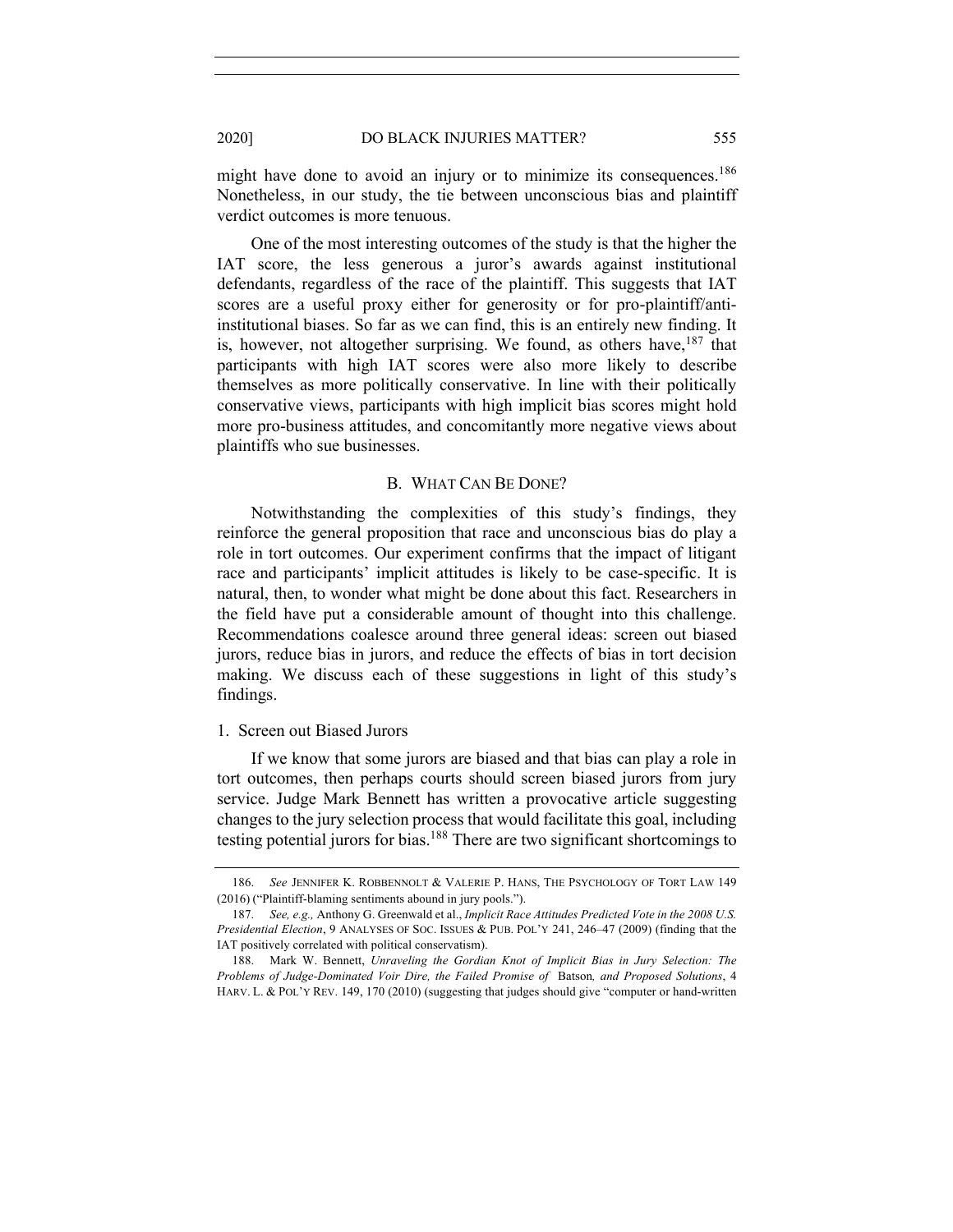this approach, however. First, as others have noted, using the IAT score for this purpose is problematic because although the test is very reliable in predicting group response bias, it is not sufficiently reliable as a tool to predict bias or biased behavior of an individual.<sup>189</sup> This shortcoming might be mitigated by the use of questions employed during voir dire that have been pre-tested to approximate IAT results. Even if this were possible, however, how much bias should be deemed disqualifying? The population responding to the IAT with absolute neutrality—zero anti-white and antiblack bias—is exceedingly small. Put differently, bias-screening might well deplete jury pools beyond functionable levels.

Second, even if one were to succeed somehow in screening out racebiased jurors in tort cases, the results of this study suggest that such a mechanism would be significantly over-inclusive. According to our results, bias does not interfere with a variety of aspects of tort decision making and, in some cases, only with respect to certain fact patterns. Particularly in light of the fact that in most jurisdictions the available jury pool is already a small subset of the population, $190$  an over-inclusive screening mechanism might result in more harm than good.

#### 2. Reduce Bias in Jurors

An alternative to screening biased jurors might rest in reducing jurors' biases, at least for the duration of trial. Although implicit racial bias has proven highly intransigent in most studies,<sup>191</sup> certain methods have proven to reduce bias for short periods of time. Justin Levinson has offered a summary of some of the relevant findings.<sup>192</sup> First, exposing subjects to images of positive role models of another race, sometimes in combination with particularly reviled members of the subject's race, has been shown to

bias sensitivity tests to potential jurors and share the results with the lawyers before voir dire").

<sup>189.</sup> Jerry Kang et al., *Implicit Bias in the Courtroom*, 59 UCLA L. REV. 1124, 1179–80 (2012) (critiquing test-retest reliability of IAT as applied to individuals); Anna Roberts, *(Re)forming the Jury: Detection and Disinfection of Implicit Juror Bias*, 44 CONN. L. REV. 827, 854–57 (2012) (critiquing general use of the IAT as a screen for jurors).

<sup>190.</sup> *See* JOE S. CECIL ET AL., JURY SERVICE IN LENGTHY CIVIL TRIALS 19 (1987) ("The comparisons confirm that jurors [who serve] in long trials are more likely to be unemployed or retired, more likely to be unmarried, and less likely to have a college education.").

<sup>191.</sup> *See* Jerry Kang & Mahzarin R. Banaji, *Fair Measures: A Behavioral Realist Revision of "Affirmative Action*,*"* 94 CALIF. L. REV. 1063, 1073–75 (2006) (detailing studies that demonstrate the intransigency of implicit racial bias); Kang, *supra* note 3, at 1528–35 (describing studies illustrating that conscious self-correction for implicit bias ranges from difficult to unlikely); Levinson, *supra* note 135, at 370–71 ("[S]ocial cognition research has not yet provided a universal bias reduction solution. In fact, overcoming implicit biases such as those demonstrated by the IAT appears to be quite difficult, given that implicit biases are particularly resistant to conscious efforts.").

<sup>192.</sup> *See* Levinson, *supra* note 135, at 415.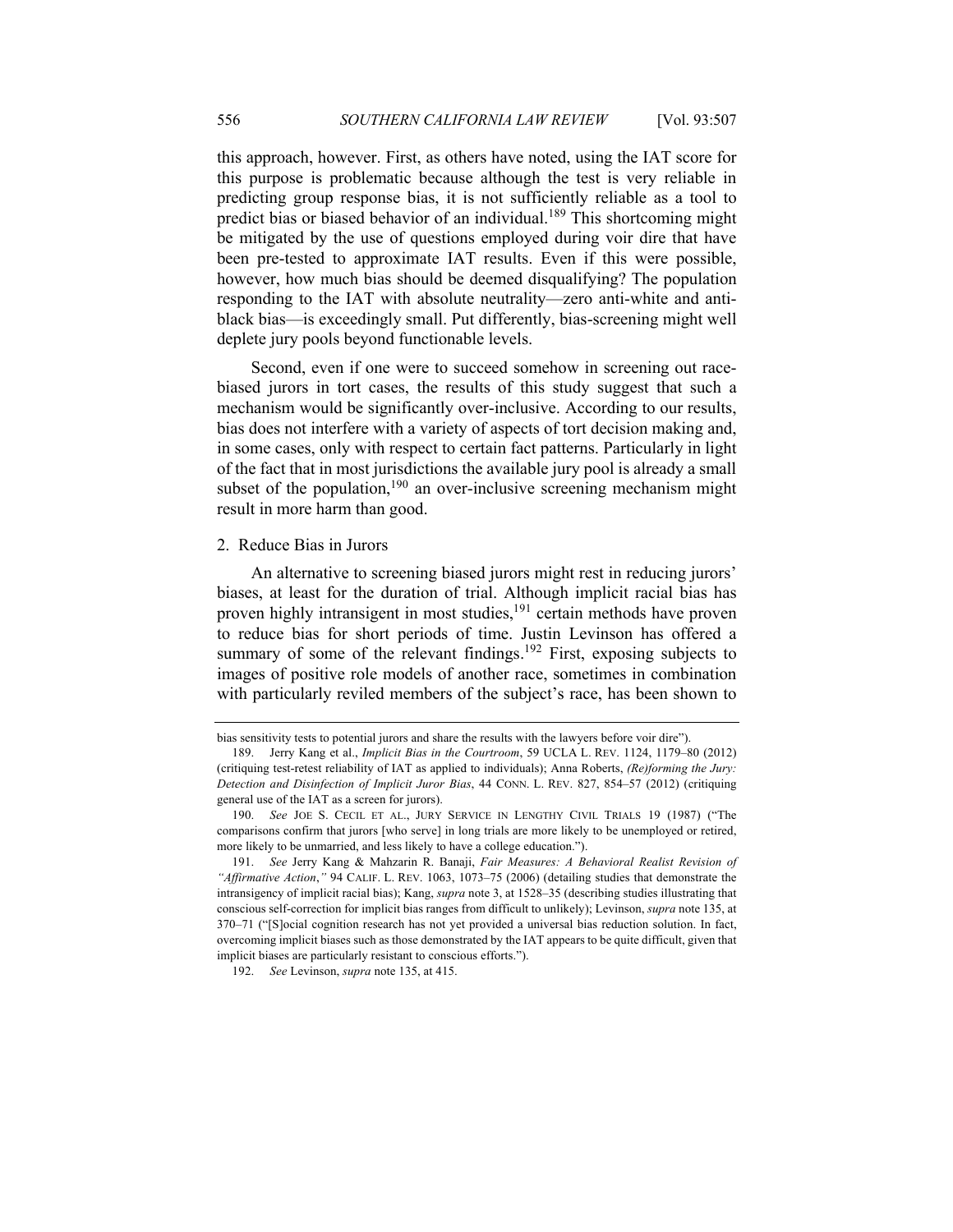reduce IAT scores for up to twenty-four hours.<sup>193</sup> Some studies have also shown that making subjects aware of their implicit bias decreases bias for some period of time thereafter.<sup>194</sup> Others have suggested that making jurors aware of their likely biases using pretrial jury questionnaires, voir dire, and jury instructions might mirror this effect.<sup>195</sup>

An interesting study by Jennifer Richeson and Richard Nussbaum found that simply exposing mock jurors to descriptions of a multicultural ideology, versus a viewpoint of "color-blindness," results in lower measures of implicit racial bias.<sup>196</sup> Similar effects have been produced by diversity education programs.<sup>197</sup>

Finally, the very fact of a diverse jury might well result in a reduction in the implicit bias of its members. This possibility is suggested by a host of studies showing that intergroup understanding reduces prejudice.<sup>198</sup> This is particularly true when that understanding is developed under conditions like equal status, common goals, cooperation, and the express imprimatur of an authority—all of which are present in the experience of a jury.<sup>199</sup>

Although implementing some of these methods in the jury context might take creativity and nuance—for efforts that smack of an attempt to force preference for an out-group race can result in backlash<sup>200</sup>—they are not outside the realm of possibility. Furthermore, because many of these methods produce only a short-term reduction in bias, the results of our study might help courts better tailor interventions to the relevant point in a trial. For example, if the facts of a particular case indicate that implicit racial bias might affect the jury's consideration of damages, but not liability, then a court might bifurcate those phases of trial, implementing debiasing techniques only at the damages stage.

<sup>193.</sup> Nilanjana Dasgupta & Anthony G. Greenwald, *On the Malleability of Automatic Attitudes: Combating Automatic Prejudice with Images of Admired and Disliked Individuals*, 81 J. PERSONALITY & SOC. PSYCHOL. 800, 802-05 (2001).

<sup>194.</sup> Alexander M. Czopp et al., *Standing Up for a Change: Reducing Bias Through Interpersonal Confrontation*, 90 J. PERSONALITY & SOC. PSYCHOL. 784, 799 (2006).

<sup>195.</sup> Levinson, *supra* note 135, at 415.

<sup>196.</sup> Jennifer A. Richeson & Richard J. Nussbaum, *The Impact of Multiculturalism Versus Color-Blindness on Racial Bias*, 40 J. EXPERIMENTAL SOC. PSYCHOL. 417, 420–22 (2004).

<sup>197.</sup> Laurie A. Rudman et al., *"Unlearning" Automatic Biases: The Malleability of Implicit Prejudice and Stereotypes*, 81 J. PERSONALITY & SOC. PSYCHOL. 856, 865 (2001).

<sup>198.</sup> Thomas F. Pettigrew & Linda R. Tropp, *A Meta-Analytic Test of Intergroup Contact Theory*, 90 J. PERSONALITY & SOC. PSYCHOL. 751, 766 (2006); *see also* Sommers, *supra* note 143, at 606–09 (documenting benefits of a racially diverse jury).

<sup>199.</sup> Levinson, *supra* note 135, at 417; Pettigrew & Tropp, *supra* note 198, at 752 (citing GORDON W. ALLPORT, THE NATURE OF PREJUDICE 281 (25th anniversary ed. 1979)).

<sup>200.</sup> Rudman et al., *supra* note 197, at 857.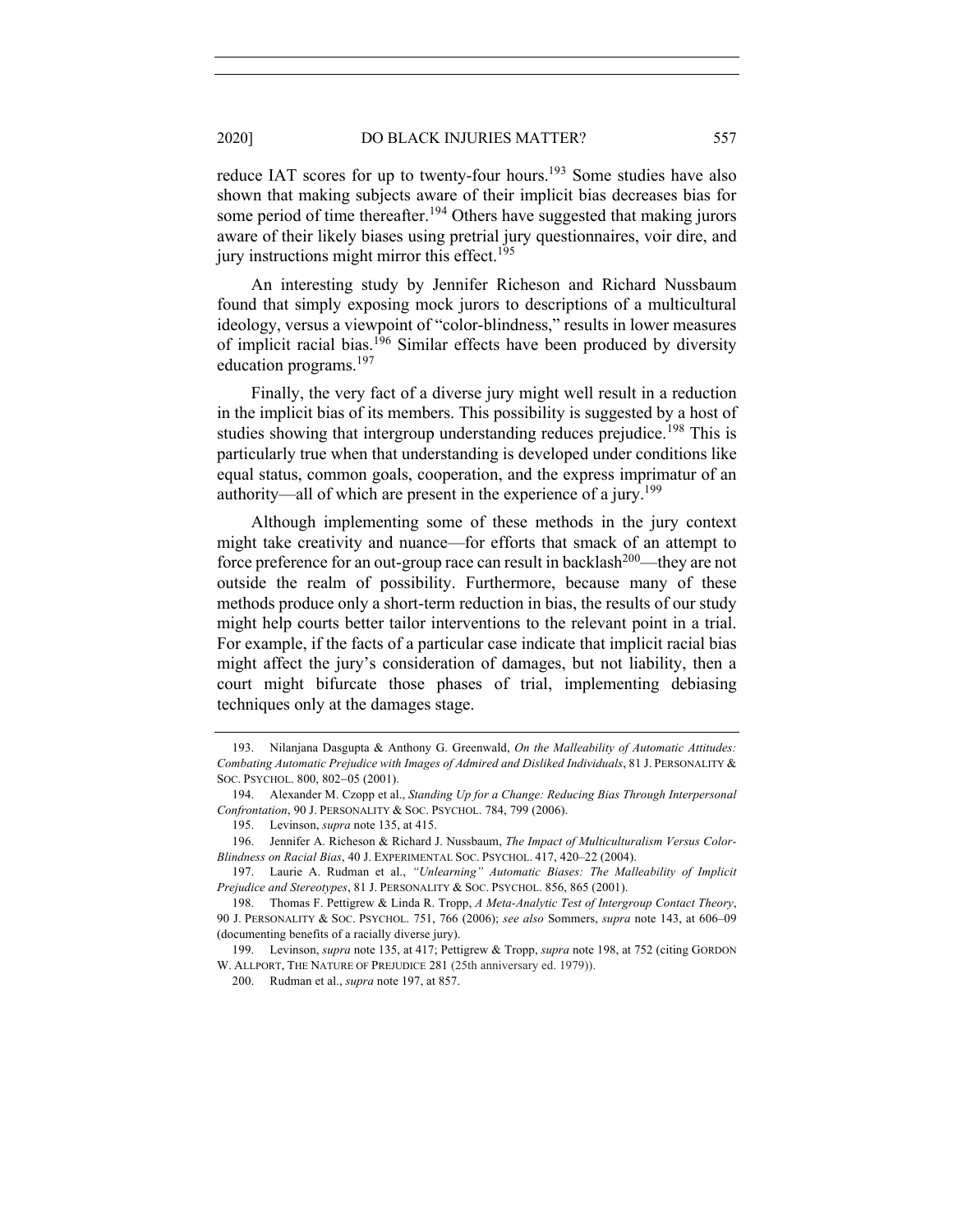#### 3. Reduce the Effects of Bias in Tort Decision Making

If reducing bias proves less than effective, a court might take steps to reduce the effects of bias in a tort case. For instance, a handful of judges instruct juries on unconscious racial bias during voir dire or just before their deliberations, in some cases asking jurors to make a pledge to do their best to ensure that implicit bias does not affect their evaluation of the evidence.<sup>201</sup> Such efforts aim not only to educate jurors as to the effect that bias might have, but also to bring that effect to the surface, to make it an expressly salient factor in the case. A number of studies have shown that the more salient race is in the facts of a case, the less likely implicit bias will influence the outcome.<sup>202</sup>

In addition, a number of the bias-reducing strategies discussed above have been shown not only to reduce bias but also to interfere with the translation of bias into behavior.<sup>203</sup>

As other studies have shown, bias enters into jury decision making via a plethora of portals. For example, as Justin Levinson has demonstrated, jurors' impressions and memories of the evidence at trial are affected in biased ways.204 Professor Levinson thus suggests a variety of solutions, including allowing juries to take notes and ask questions of the court, and perhaps even of witnesses, during trial.<sup>205</sup> Because the outcomes of tort cases are even more sensitive than other cases to small factual distinctions, the danger Levinson illuminates is particularly important.

#### **CONCLUSION**

In this experimental study, we set out to test whether race and implicit racial bias affect decisions regarding liability and the assignment of damages in tort cases. We studied responses to hypothetical cases, not real-world verdicts and awards, and this represents an obvious limitation. In addition, our results might not be representative of actual jury verdicts because study participants did not benefit from the time and discussion that are characteristic of real trials and jury deliberations. Nonetheless, the study offers evidence of the potential behavioral impact of race and implicit

<sup>201.</sup> Jerry Kang & Kristin Lane, *Seeing Through Colorblindness: Implicit Bias and the Law*, 58 UCLA L. REV. 465, 500–01 (2010).

<sup>202.</sup> Samuel R. Sommers & Phoebe C. Ellsworth, *White Juror Bias: An Investigation of Prejudice Against Black Defendants in the American Courtroom*, 7 PSYCHOL. PUB. POL'Y & L. 201, 210 (2001).

<sup>203.</sup> Kang & Banaji, *supra* note 191, at 1092–94 (detailing the positive effect of "cloaking" racial identity as a means of decreasing the effects of implicit bias); Sommers, *supra* note 143, at 602–03, 606 (showing increase in heterogeneous juries' performances).

<sup>204.</sup> *See generally* Levinson, *supra* note 135; *supra* text accompanying notes 135–140.

<sup>205.</sup> *Id*. at 410–11.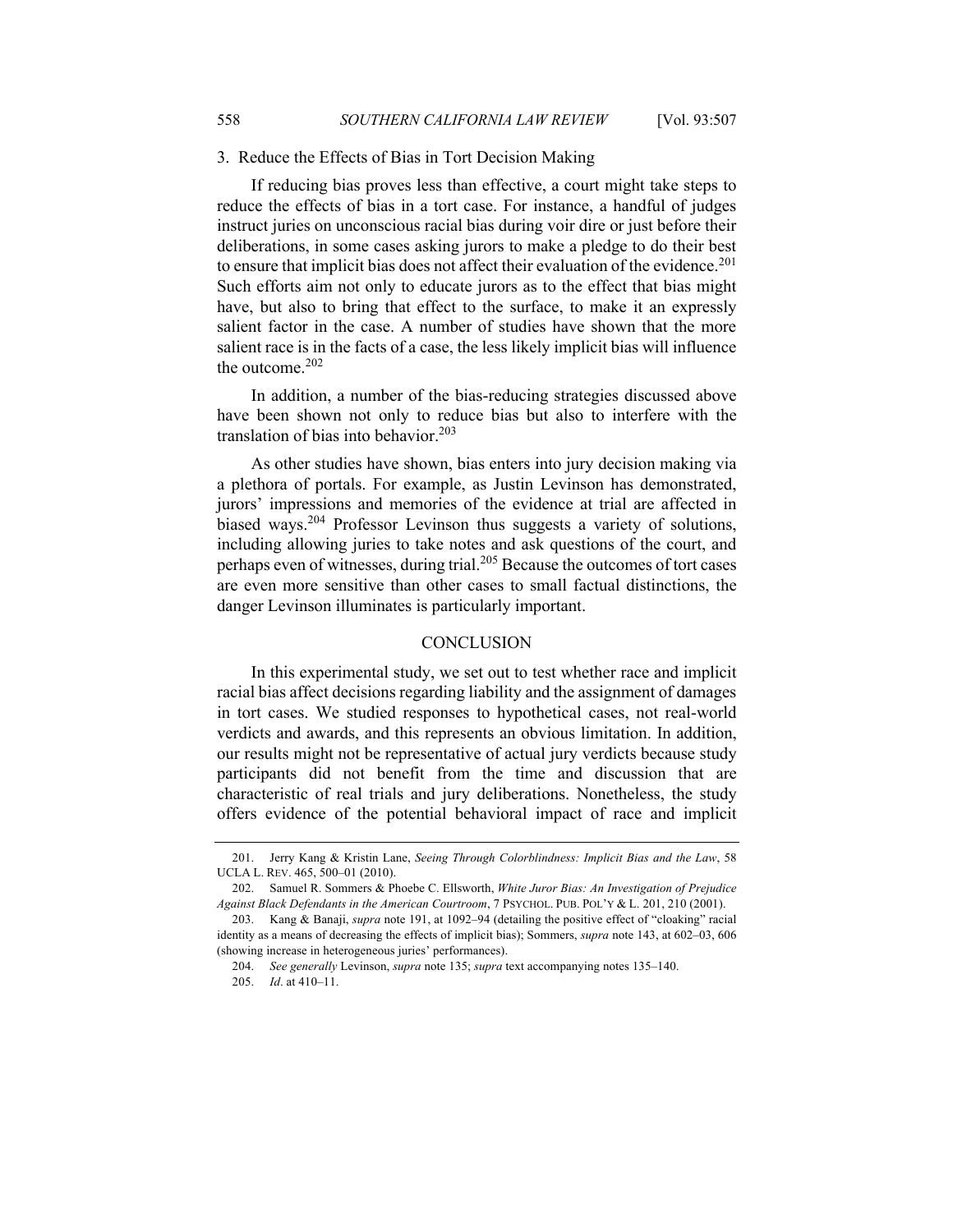# 2020] DO BLACK INJURIES MATTER? 559

attitudes in civil litigation under certain circumstances. It suggests that the picture is much more complex and nuanced than prior studies have suggested. And it indicates the importance of further investigation of these issues. Such further investigation might focus on differences between plaintiff and defendant in the effects of race and unconscious bias, the types of fact patterns that trigger such effects, and the causal link between IAT scores and damage awards regardless of defendant or plaintiff race.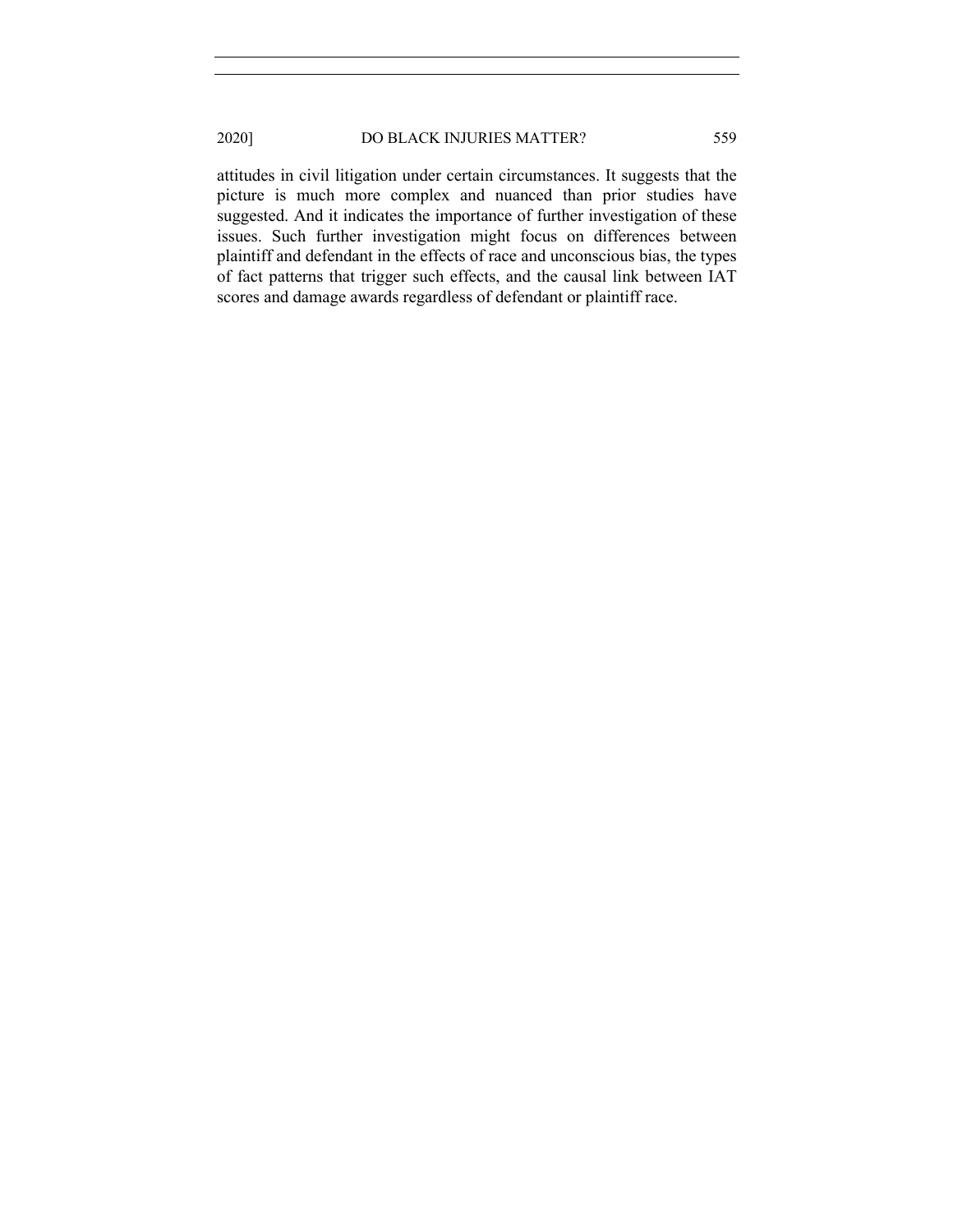# APPENDIX A. TORT SCENARIOS

#### A. PLAINTIFF RACE SCENARIOS

The following are reproductions of all plaintiff race scenarios presented to participants. All scenarios contain two versions: a white ("W") and black ("B") version.

# 1. Baby Food Slip

While shopping at a grocery store, Allison/Aisha slipped on some baby food and fell, causing her to hit her head on the floor. The fall left Allison/Aisha with a concussion. There were several broken jars of baby food on the floor where Allison/Aisha had slipped. The baby food was dirty and messy. A witness stated that he did not hear any jars falling from the shelves or otherwise breaking for 15 to 20 minutes before the accident occurred. The aisle where the accident occurred had not been cleaned or inspected for at least 50 minutes prior to the accident and possibly as long as two hours. Allison/Aisha sued the grocery store for negligently failing to clean the dangerous condition of the aisle. (Negligence is defined as having failed to act as the ordinarily reasonable person should have acted under the circumstances.)

#### 2. Drunk Tank

Neil/Jamal, 45 years old, was arrested for public intoxication and pan handling. At 11:30 pm, the police put Neil/Jamal into the city jail's "drunk" tank" to hold him until he sobered up. At midnight, Neil/Jamal started yelling and holding his arms around his stomach, and vomited into the trashcan in the cell. The guard on duty couldn't understand what Neil/Jamal was saying and assumed that he was merely drunk. The next morning, when guards arrived to remove him from the drunk tank, they found that Neil/Jamal was not breathing. They called emergency assistance, but paramedics were unable to wake him. Doctors learned that Neil's/Jamal's appendix had ruptured and that he had died from lack of medical attention. Neil's/Jamal's family sued the police department for negligently failing to aid him. (Negligence is defined as having failed to act as the ordinarily reasonable person should have acted under the circumstances.)

#### 3. Hair Fire

Anne/Tamika had her hair straightened at Beauty Salon. As part of the chemical straightening process, Beauty's employee wrapped absorbent cotton around portions of Anne's/Tamika's hair. Anne/Tamika took a cigarette break while waiting for the chemicals to set. While lighting the cigarette, Anne/Tamika set fire to the absorbent cotton in her hair, resulting in serious burns to her scalp. Anne/Tamika sued Beauty Salon for negligently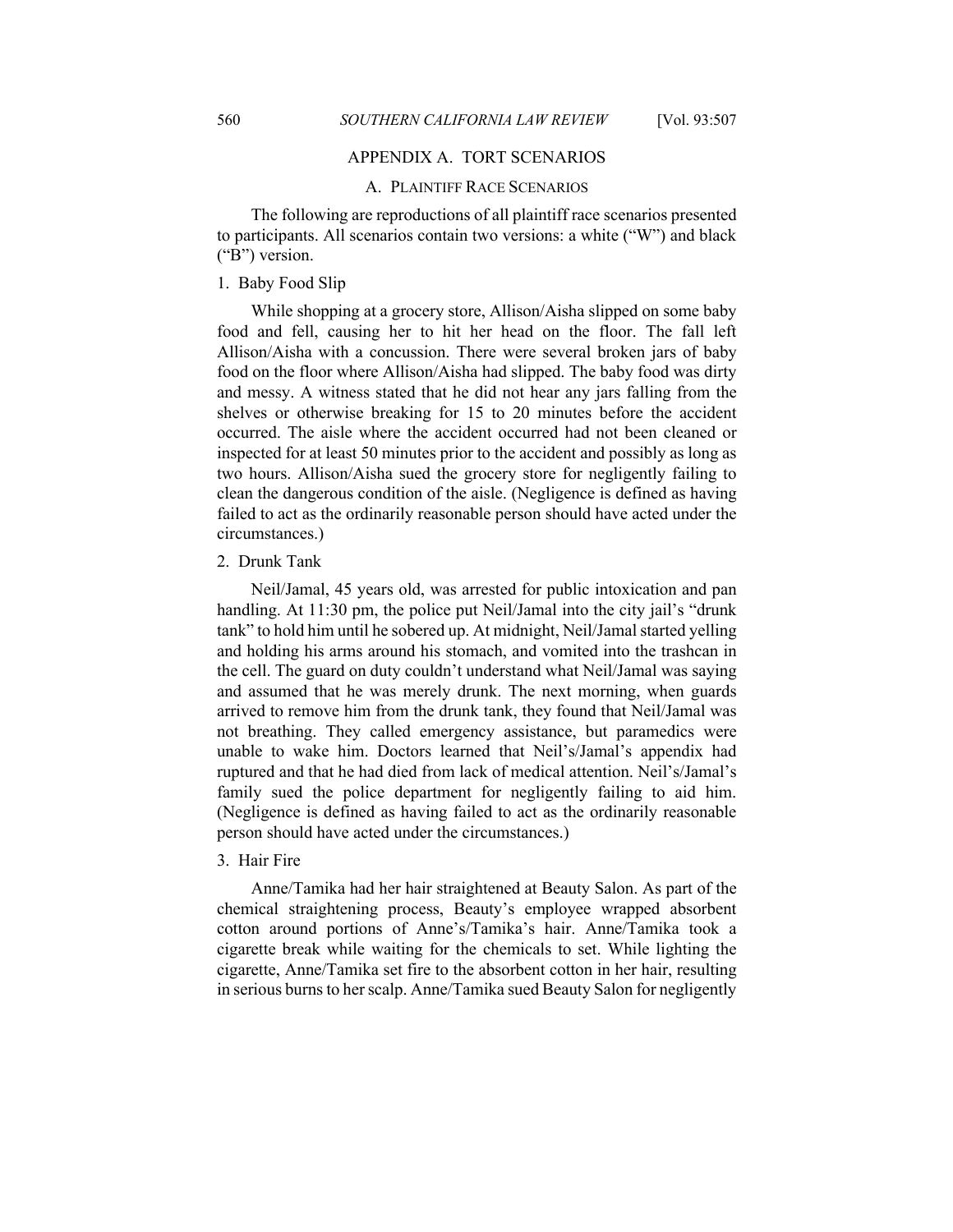failing to warn her of the danger. (Negligence is defined as having failed to act as the ordinarily reasonable person should have acted under the circumstances.)

4. Nursing Home

Hilltop Assisted Living Community is a nursing home with predominately black/white residents. Carrie/Lakisha, a white/black woman, worked as a nurse at Hilltop until she was fired—according to her supervisors because she was too often late for work. Carrie/Lakisha admits that she was "a couple minutes late for work" a few times over the course of the past year, but she urges that this was not the reason for her termination. Carrie/Lakisha contends that she was fired because of her race. She notes that other employees had also been late for work without losing their job. She also argues that her patients were often not responsive to her authority and that they had occasionally used racial slurs in her presence. Carrie/Lakisha has sued the nursing home for wrongful termination of employment due to her race.

#### 5. Poisoned Farmworkers

Two South Carolina farm workers, Jack and Benjamin/Khalil and Kamari, were killed by contact with a poisonous insecticide manufactured and distributed by the same company. The manufacturer agreed that the insecticide was dangerous, but argues that it had placed the following warning labels on sacks containing the insecticide:

"WARNING: May Be Fatal If Swallowed, Inhaled or Absorbed Through Skin. Rapidly Absorbed Through Skin. Do not get in eyes or on skin. Wear natural rubber gloves, protective clothing and goggles. In case of contact, wash immediately with soap and water. Wear a mask or respirator of a type passed by the U.S. Department of Agriculture for parathion protection. Keep all unprotected persons out of operating areas or vicinity where there may be danger of drift. Vacated areas should not be re-entered until drifting insecticide and volatile residues have dissipated. Do not contaminate feed and foodstuffs. Wash hands, arms and face thoroughly with soap and water before eating or smoking. Wash all contaminated clothing with soap and hot water before re-use."

The labels conformed with federal regulations. The labels did not have any symbols to indicate that the insecticide was dangerous, such as a skull and bones. Jack and Benjamin/Khalil and Kamari could not read. Their estates have sued the manufacturer for wrongful death.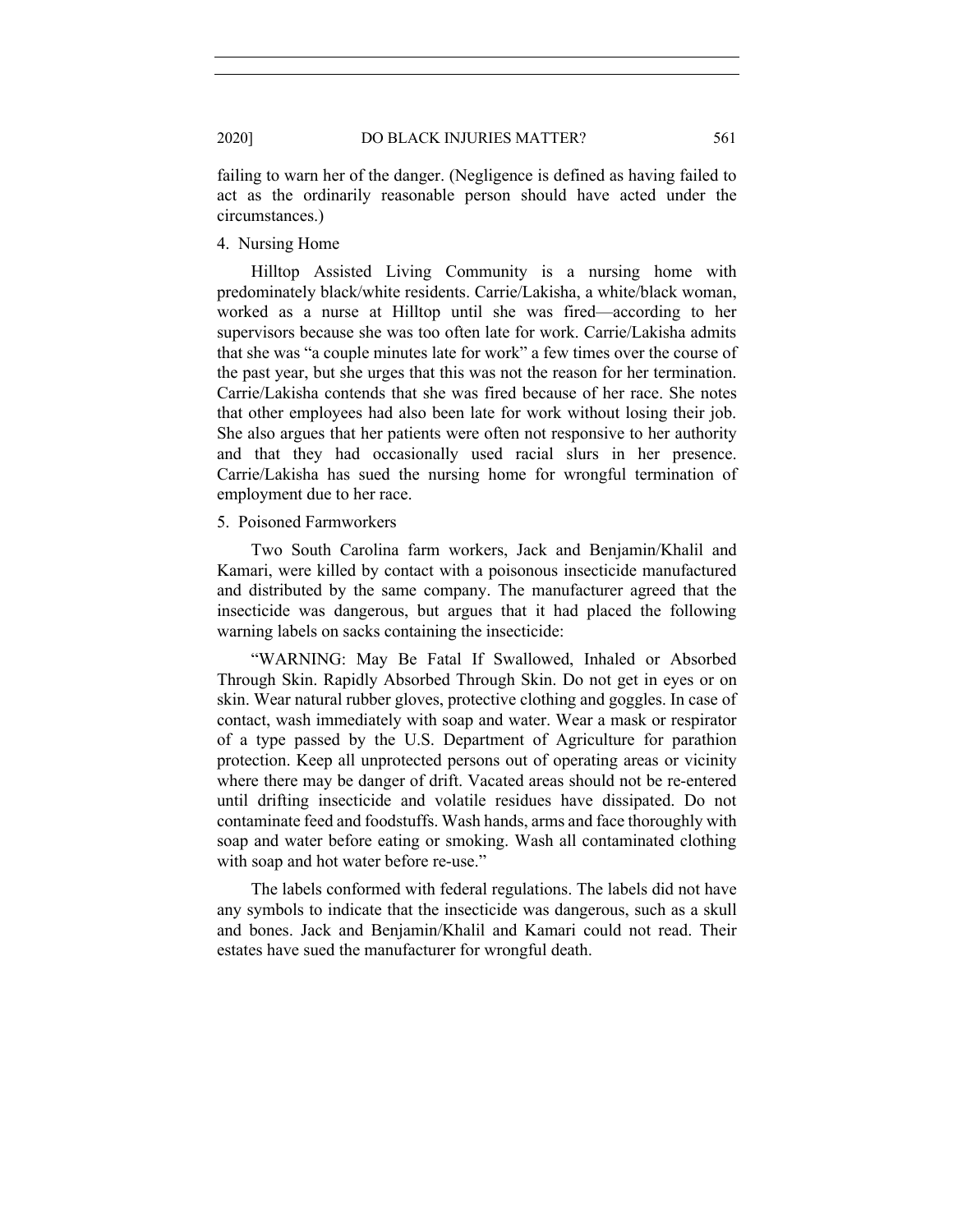#### 6. Property Rental

James/Amari, a white/black male, visited a real estate office to inquire about a property he was interested in renting. The real estate agent told him the property was taken. James/Amari went to his car and called his sister to double check the property's availability. She assured him the property was not taken. After asking her to check a second time, she affirmed that no one had claimed the property. Assuming there had been a mistake, James/Amari immediately re-entered the real estate office and was told again from the agent that the property was unavailable. Having previously shown his exemplary rental record to the agent, James/Amari thought he had been discriminated against based on race and filed suit. The rental company alleges that the previous renters had been partiers and had damaged the apartment, necessitating costly repairs. The agent explained that he has to use his judgment all the time in renting the apartment and that James's/Amari's mannerisms and style of dress caused him to suspect that James/Amari was "young, irresponsible, and the partying type."

#### 7. Trolley Wire

Defendant owns a trolley line that runs through a city. The trolley uses an overhead wire system. At one point, the trolley goes under a railroad bridge. An eighteen-inch high ledge juts out along the edges of the bridge, shielding the trolley wires, which run four feet below. Brad/Darnell, a 12 year-old boy, crossed the railroad bridge one day with some friends, swinging an 8-foot long wire. The wire hit the trolley's wire system below the bridge, and an electrical jolt ran through the wires. Brad's/Darnell's hand was badly burned from the electricity. Brad's/Darnell's mother has sued the trolley company for negligently locating the trolley wires and for failing to warn of the danger. (Negligence is defined as having failed to act as the ordinarily reasonable person should have acted under the circumstances.)

#### 8. Vandalized Bus

On the last day of the school year, a group of junior high school students began to vandalize the school bus on which they were riding. The bus driver locked the door and proceeded to take them directly to a police station. Greg/Hakim, a student on the bus, attempted to jump out of a window and sustained two broken legs and a broken arm when a rear wheel of the bus rolled over him. Greg's/Hakim's father sued the school district and the bus driver on behalf of his son for false imprisonment (defined as the intentional confinement of another) and negligently supervising the children. (Negligence is defined as having failed to act as the ordinarily reasonable person should have acted under the circumstances.)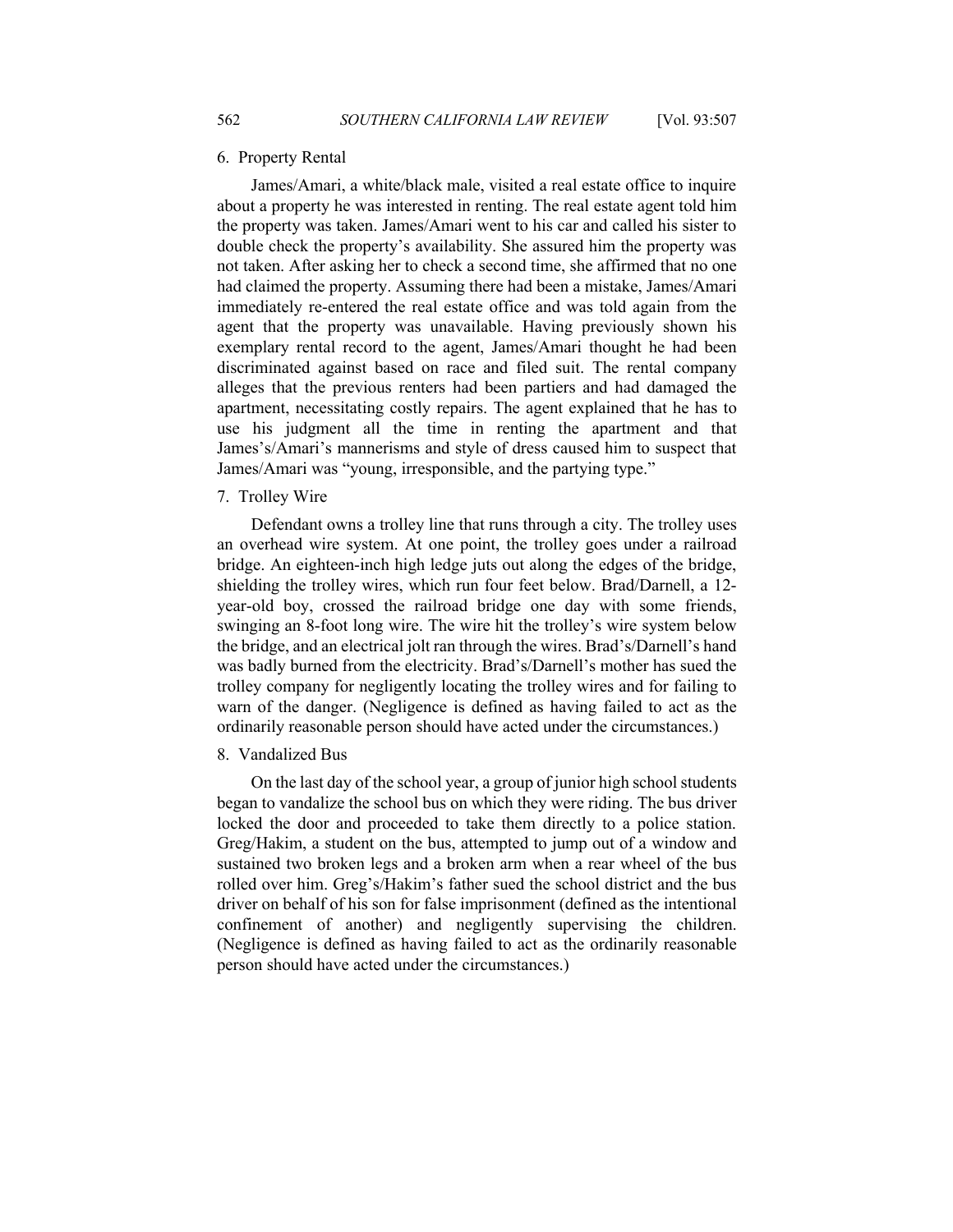#### 2020] DO BLACK INJURIES MATTER? 563

#### B. PLAINTIFF RACE-DEFENDANT RACE SCENARIOS

The following are reproductions of all plaintiff race-defendant race scenarios presented to participants. All scenarios contain four versions: W W, B B, W B, and B W.

# 1. Basketball Team

Adam/Omari was the starting point guard on the basketball team at a predominantly black/white high school. The team had been struggling, and the coach decided to bench Adam/Omari in favor of a younger, less experienced player named Matthew/Leroy. Before the first game after the lineup change, Adam/Omari was passing Matthew/Leroy in the locker room when he suddenly stopped and began yelling at him. Two witnesses explain that the frustrated Adam/Omari told Matthew/Leroy, "You aren't half the player I am. You must be kissing Coach's ass pretty hard." According to these same witnesses, when two other players grabbed Adam/Omari and tried to restrain him, Adam/Omari threw them off, pushed Matthew/Leroy into a row of lockers, and ran out of the room. As a result of this fall, two of Matthew's/Leroy's teeth were chipped and he was knocked unconscious. Adam/Omari claims that Matthew/Leroy provoked his anger by muttering a racial slur as they passed in the locker room. He also claims that he was merely acting in self-defense and that Matthew's/Leroy's injuries were accidental. According to an assistant coach, Adam/Omari did not get along with many people on the team and had been the subject of obscene remarks and unfair criticism from many of his teammates throughout the season. Adam/Omari claims that he was afraid for his own safety during the altercation in the locker room and "definitely felt ganged up on." Adam/Omari admits he "might have been aggressive towards Matthew/Leroy and started the whole thing," but says that when several other players grabbed him from behind for no reason, he tried to break free and must have accidentally knocked into Matthew/Leroy in the attempt to get out of the locker room. Matthew/Leroy has sued Adam/Omari for battery (defined as the intentional offensive touching of another).

#### 2. Beer and a Beating

Geoffrey/Jermaine and Brett/Kareem were drinking some beer together in a vacant lot. Two girls walked by the lot, and Geoffrey/Jermaine and Brett/Kareem attempted to engage them in conversation. Geoffrey/Jermaine and Brett/Kareem followed the girls to a nearby restaurant, where the girls complained to some friends. In response, six males chased Geoffrey/Jermaine and Brett/Kareem back to the vacant lot. Brett/Kareem escaped unharmed, but Geoffrey/Jermaine was severely beaten.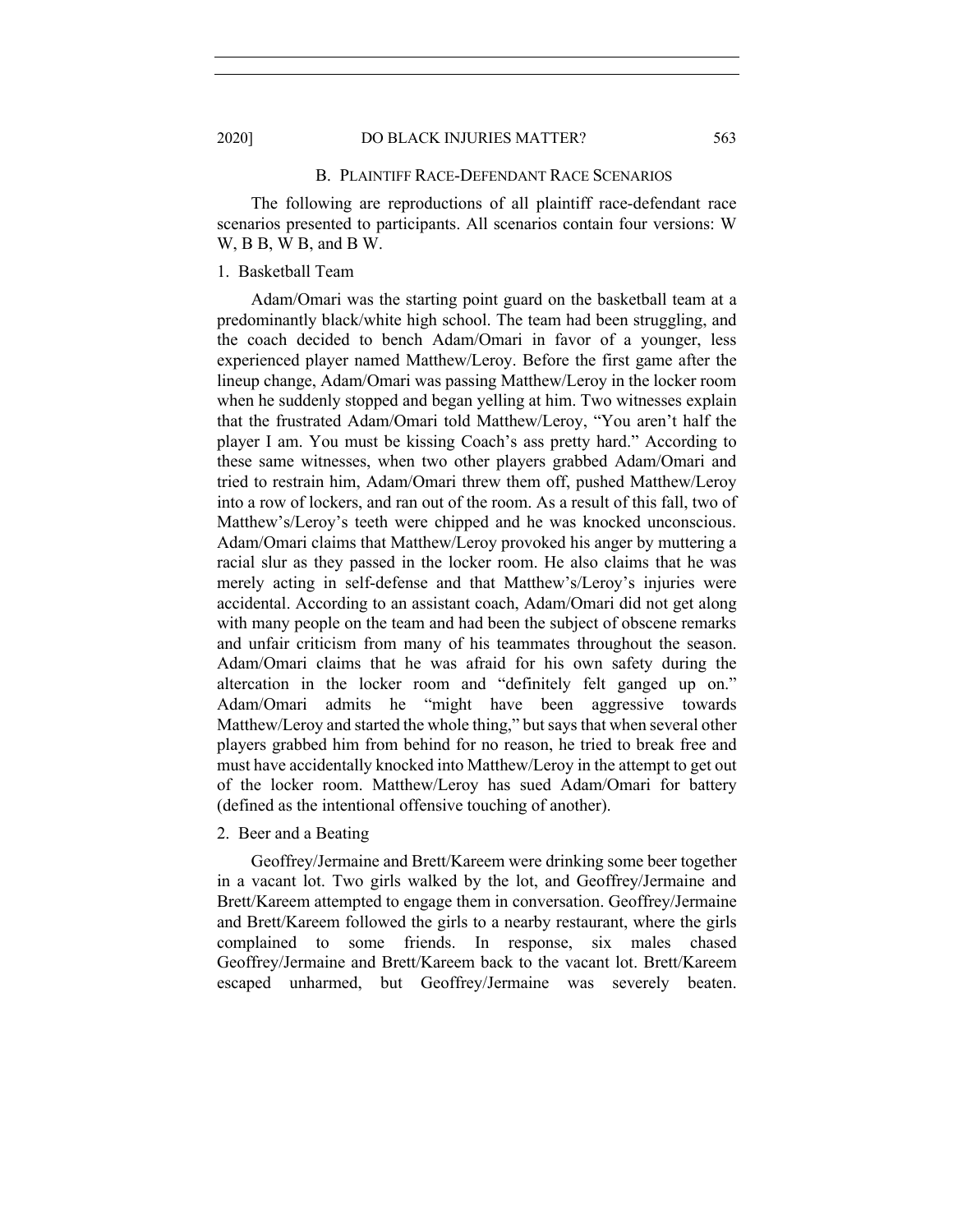Brett/Kareem returned to the scene a short time later and found Geoffrey/Jermaine moaning in pain. He applied ice to Geoffrey's/Jermaine's head, and drove Geoffrey/Jermaine around in Geoffrey's/Jermaine's car for about two hours, during which time Geoffrey/Jermaine fell asleep in the back seat of the car. Around midnight, Brett/Kareem drove to the home of Geoffrey's/Jermaine's grandparents and parked in the driveway. After unsuccessfully attempting to wake Geoffrey/Jermaine, Brett/Kareem left. The next morning, Geoffrey/Jermaine's grandparents discovered Geoffrey/Jermaine in the car and took him to the hospital. Geoffrey/Jermaine died 3 days later. Had Geoffrey/Jermaine been taken to a doctor before or within half an hour after he lost consciousness, there was an 85–88 % chance of survival. Although the males who beat Geoffrey/Jermaine could not be located, Geoffrey's/Jermaine's father sued Brett/Kareem for negligently contributing to Geoffrey/Jermaine's death. (Negligence is defined as having failed to act as the ordinarily reasonable person should have acted under the circumstances.)

# 3. Dogfight

Brendan's/Tyrone's dog and Art's/Malik's dog were fighting in a park. Art/Malik attempted to break up the fight by hitting the dogs with a four-foot long stick, while Brendan/Tyrone watched from a distance of about 16 feet. As the fighting dogs moved closer towards Brendan/Tyrone, Art/Malik continued to hit the dogs, with his back towards Brendan/Tyrone. Unaware of how close he was to Brendan/Tyrone, Art/Malik raised the stick to hit the dogs again. In doing so, Art/Malik unintentionally struck Brendan/Tyrone in the eye, causing permanent blindness in that eye. Brendan/Tyrone has sued Art/Malik for negligence in swinging the stick. (Negligence is defined as having failed to act as the ordinarily reasonable person should have acted under the circumstances.)

#### 4. Epileptic Driver

Jill/Latoya had epilepsy, although she had not had a seizure for twelve years thanks to a regular dose of medication. One day, despite having taken her medication as prescribed, Jill/Latoya had a seizure while she was driving her vehicle. During the seizure, Jill/Latoya crashed into a store owned by Meredith/Tanisha, giving Meredith/Tanisha a concussion and three broken ribs. Prior to the accident, Jill/Latoya had no symptoms or other warning that she was about to have a seizure. Meredith/Tanisha sued Jill/Latoya for negligence (defined as having failed to act as the ordinarily reasonable person should have acted under the circumstances).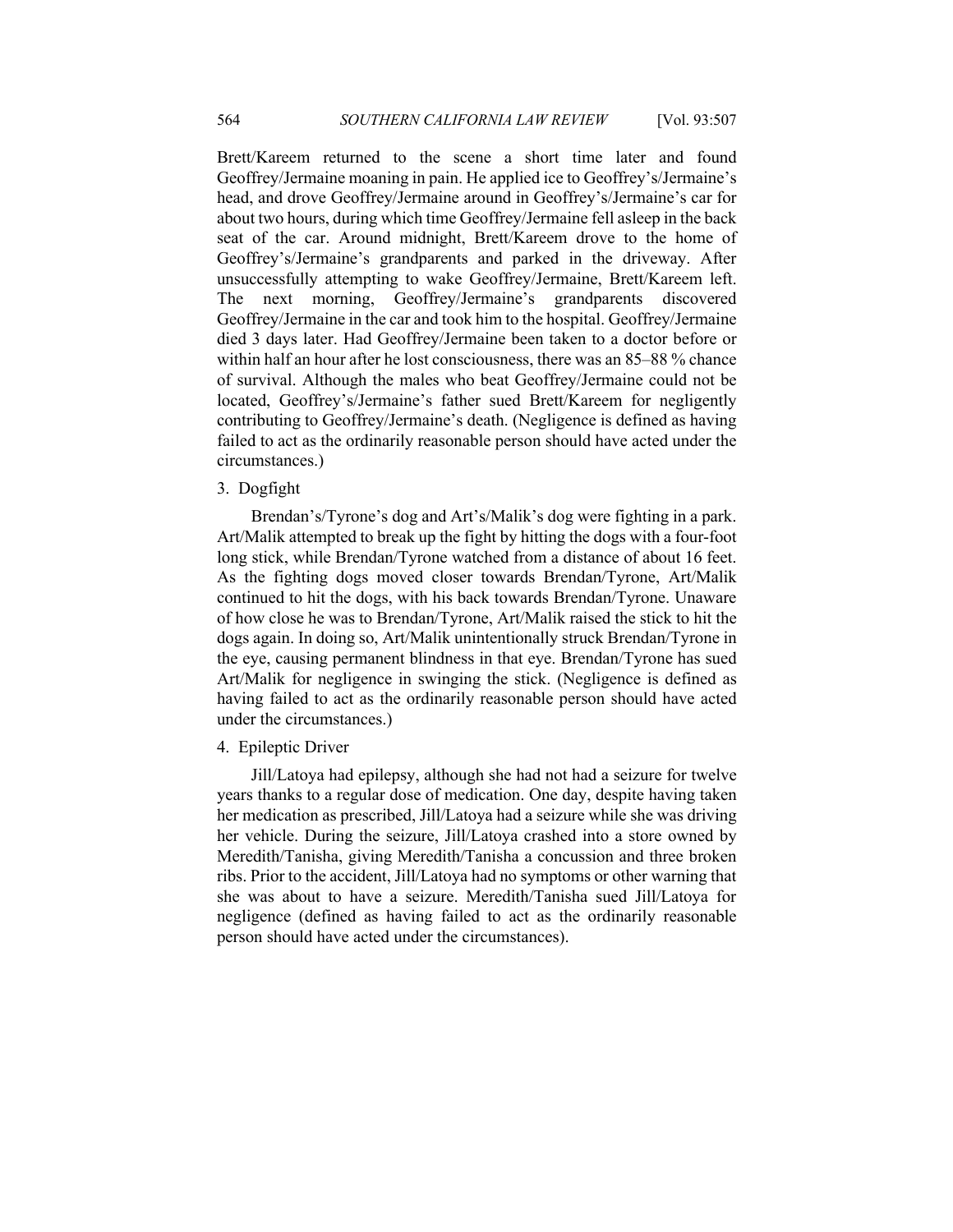#### 5. Gun Shooting

Zachary's/Maurice's 15-year-old son accidentally shot Joseph/Jamel, a stranger who happened to be walking on the sidewalk by the house, using Zachary's/Maurice's handgun. Zachary/Maurice kept the unloaded gun, along with its ammunition, in a locked gun cabinet. The key to the cabinet stayed with Zachary/Maurice at all times, and Zachary/Maurice told his son not to use the gun without supervision. The son used a screwdriver to open Zachary's/Maurice's locked gun cabinet and gain access to the gun and ammunition. Joseph/Jamel, who was in the hospital for two weeks with a punctured lung, has sued Zachary/Maurice for negligently allowing his son to access the gun. (Negligence is defined as having failed to act as the ordinarily reasonable person should have acted under the circumstances.)

#### 6. Shallow Diver

Albert/Da-Shaun was a friend of an invited guest on Jay's/Rasheed's 26-foot boat at Lake Minnetonka. Albert/Da-Shaun was twenty years old and knew how to swim. Jay/Rasheed was 64 years old and very familiar with boating on Lake Minnetonka. Prior to the outing, Albert/Da-Shaun and Jay/Rasheed did not know each other. While boating on the lake, Jay/Rasheed suggested that they go swimming at Big Island. Jay/Rasheed had been to Big Island several times and knew that the water surrounding the shore of the island remained shallow for some distance. Upon arriving, Jay/Rasheed anchored the boat 100 to 200 yards from the island. While Jay/Rasheed was lowering the ladder at the back of the boat, Albert/Da-Shaun asked Jay/Rasheed if he was "going in." When Jay/Rasheed responded yes, Albert/Da-Shaun stepped onto the side of the boat and dove into the water, which was only two to three feet deep. Albert/Da-Shaun struck the bottom of the lake, injuring his spinal cord and leaving him a quadriplegic. Albert/Da-Shaun sued Jay/Rasheed for negligently mooring in shallow water and failing to warn him of the danger. (Negligence is defined as having failed to act as the ordinarily reasonable person should have acted under the circumstances.)

#### 7. AWOL Trampoline

The Ginther/Washington family owned an outdoor trampoline. One Saturday, their son suffered a minor cut on his leg when he came into contact with one of the trampoline's springs, which was exposed due to holes that had developed in the padding. After the injury, the Ginthers/Washingtons disassembled the trampoline and left it in pieces on the front lawn. They planned to load it into their truck and take it to town for repairs. The following week, the winds from a summer storm picked up the fabric of the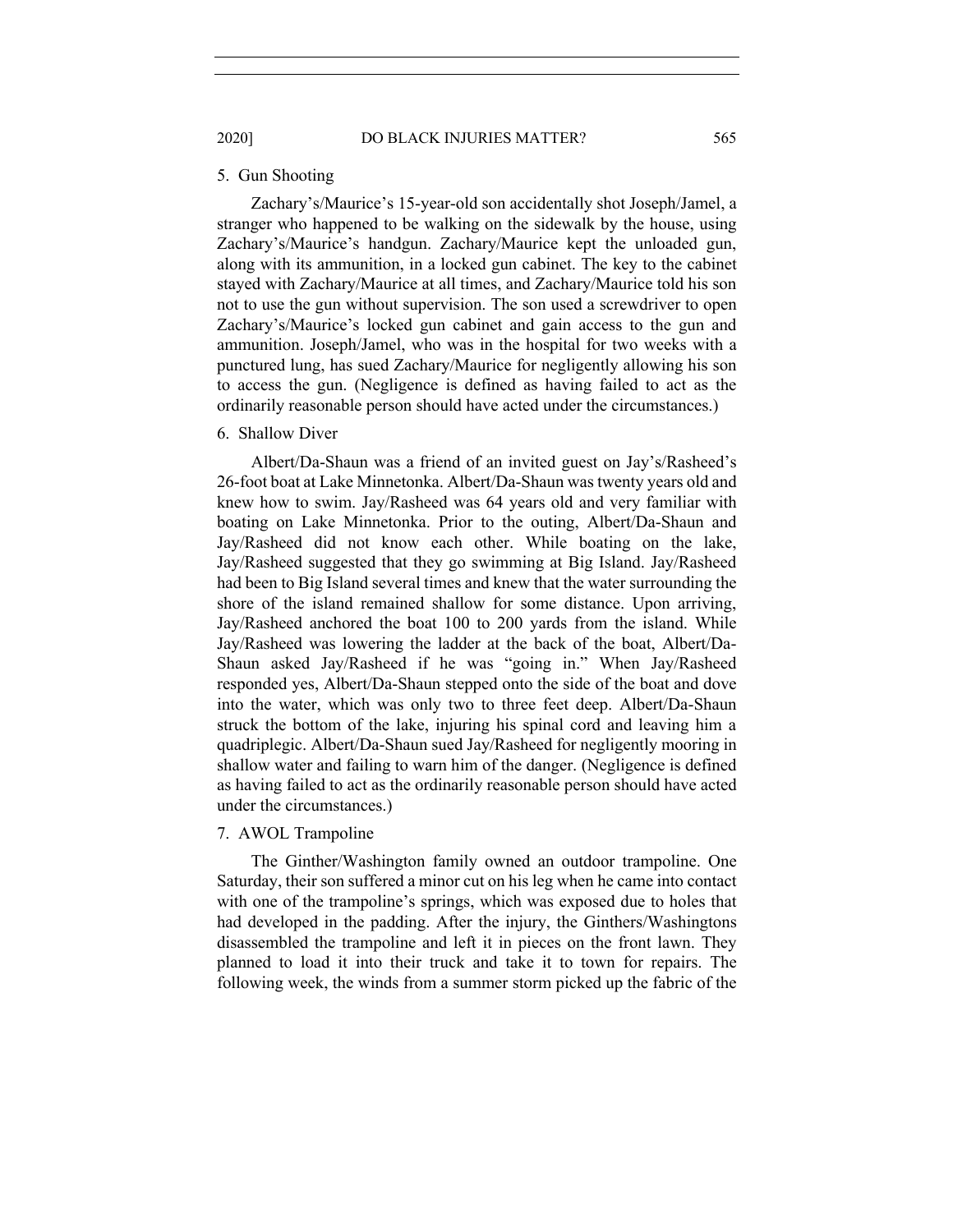trampoline and blew it from the lawn into the street in front of the Ginthers'/Washingtons' house just as Charles/Darius drove by. The trampoline covered the windshield of Charles/Darius and caused him to crash his car. Charles/Darius suffered a broken jaw and collarbone and has sued the Ginthers/Washingtons for negligently leaving the trampoline in their lawn. (Negligence is defined as having failed to act as the ordinarily reasonable person should have acted under the circumstances.)

# 8. Tripped over Repairman<sup>206</sup>

Emily/Keisha entered a convenience store to purchase a soft drink. On the way to the checkout counter, she noticed a repairman, Todd/Tremayne, kneeling at the end of the counter, about six feet away from her, working with some wiring. While Emily/Keisha was making her purchase, Todd/Tremayne moved to work on an area of the floor behind her. When she turned to leave, Emily/Keisha tripped over Todd's/Tremayne's foot, fell, and broke her wrist. She has sued Todd/Tremayne for negligently kneeling behind her without warning her of his presence. (Negligence is defined as having failed to act as the ordinarily reasonable person should have acted under the circumstances.)

<sup>206.</sup> Data were dropped from all analyses because of a random assignment error during administration.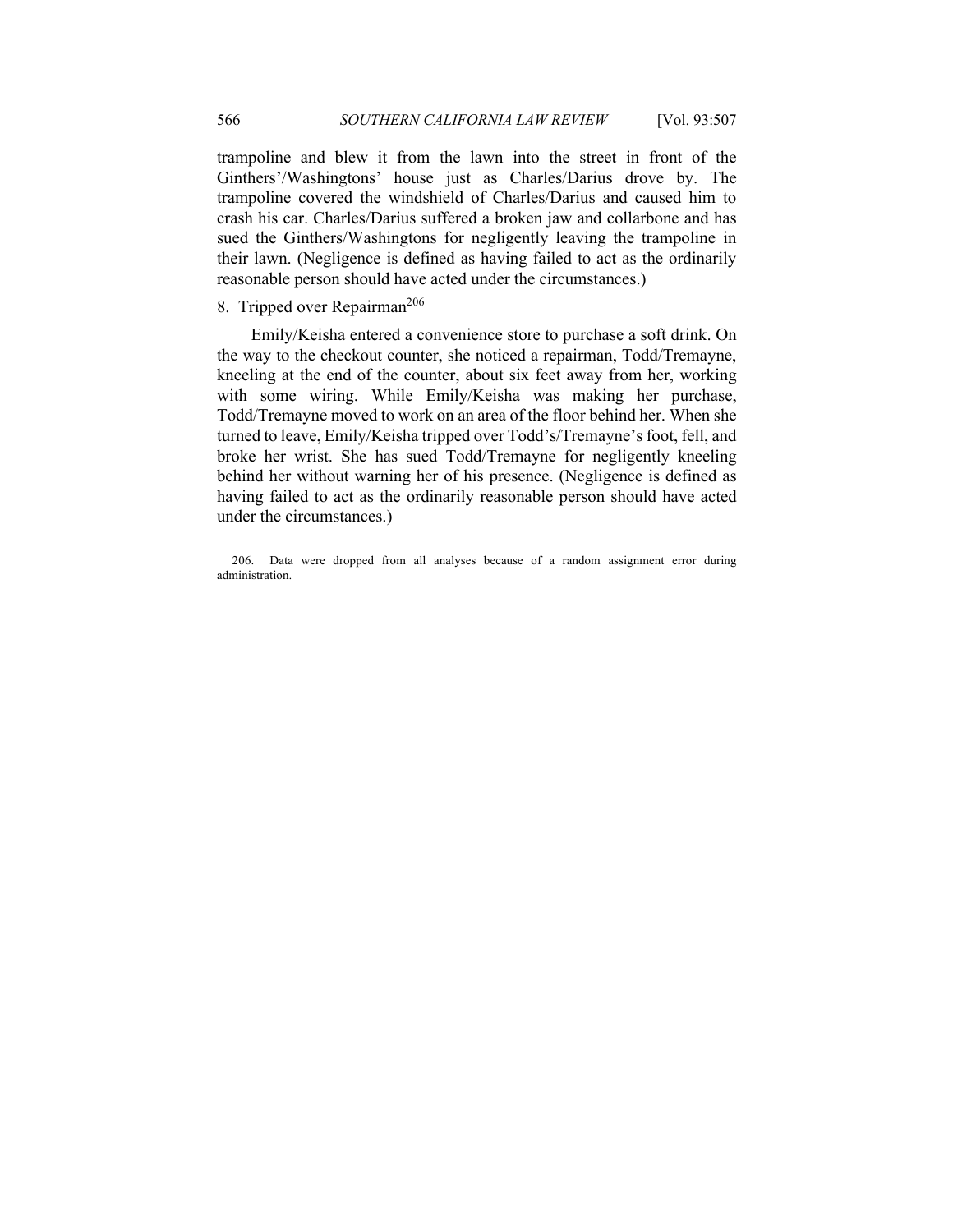# 2020] DO BLACK INJURIES MATTER? 567

# APPENDIX B. CHARACTERISTICS OF SCENARIOS

# APPENDIX TABLE A. Characteristics of Scenarios

| <b>Plaintiff Race Scenarios</b> |                                                            |                                                                                       |                                                                                              |                                                             |
|---------------------------------|------------------------------------------------------------|---------------------------------------------------------------------------------------|----------------------------------------------------------------------------------------------|-------------------------------------------------------------|
| Scenario                        | Racial<br>Implication                                      | Tort Type                                                                             | Duty Exists<br>Because                                                                       | Type of Plaintiff                                           |
| Baby Food Slip                  | Low                                                        | Negligence                                                                            | Landowner<br>affirmative duty                                                                | Private individual<br>(shopper)                             |
| Drunk Tank                      | Medium<br>(criminal aspect<br>might trigger<br>stereotype) | Negligence                                                                            | Special<br>relationship<br>(custodian)                                                       | Private individual<br>(arrestee)                            |
| Hair Fire                       | Low                                                        | Negligence                                                                            | Defendant<br>created the risk                                                                | Private individual<br>(client)                              |
| Nursing Home                    | High                                                       | Wrongful<br>termination of<br>employment                                              | Statutory duty                                                                               | Private individual<br>(employee)                            |
| Poisoned Farm<br>Workers        | Low                                                        | Strict liability<br>(inadequate)<br>warning label,<br>wrongful death)<br>& negligence | Manufacturer<br>strictly liable for<br>defective<br>products/<br>defendant created<br>a risk | Private<br>individuals<br>(illiterate)<br>employees)        |
| <b>Property Rental</b>          | High                                                       | Intentional.<br>discrimination                                                        | Statutory<br>(Federal Housing<br>Act)                                                        | Private individual<br>(lessee)                              |
| Trolley Wire                    | Low                                                        | Negligence                                                                            | Defendant<br>created the risk                                                                | Private individual<br>(mother on<br>behalf of young<br>boy) |
| <b>Vandalized Bus</b>           | Medium<br>(criminal aspect<br>of vandalism)                | False<br>imprisonment,<br>negligence                                                  | Special<br>relationship<br>(custodian)                                                       | Student                                                     |
| (continued on next page)        |                                                            |                                                                                       |                                                                                              |                                                             |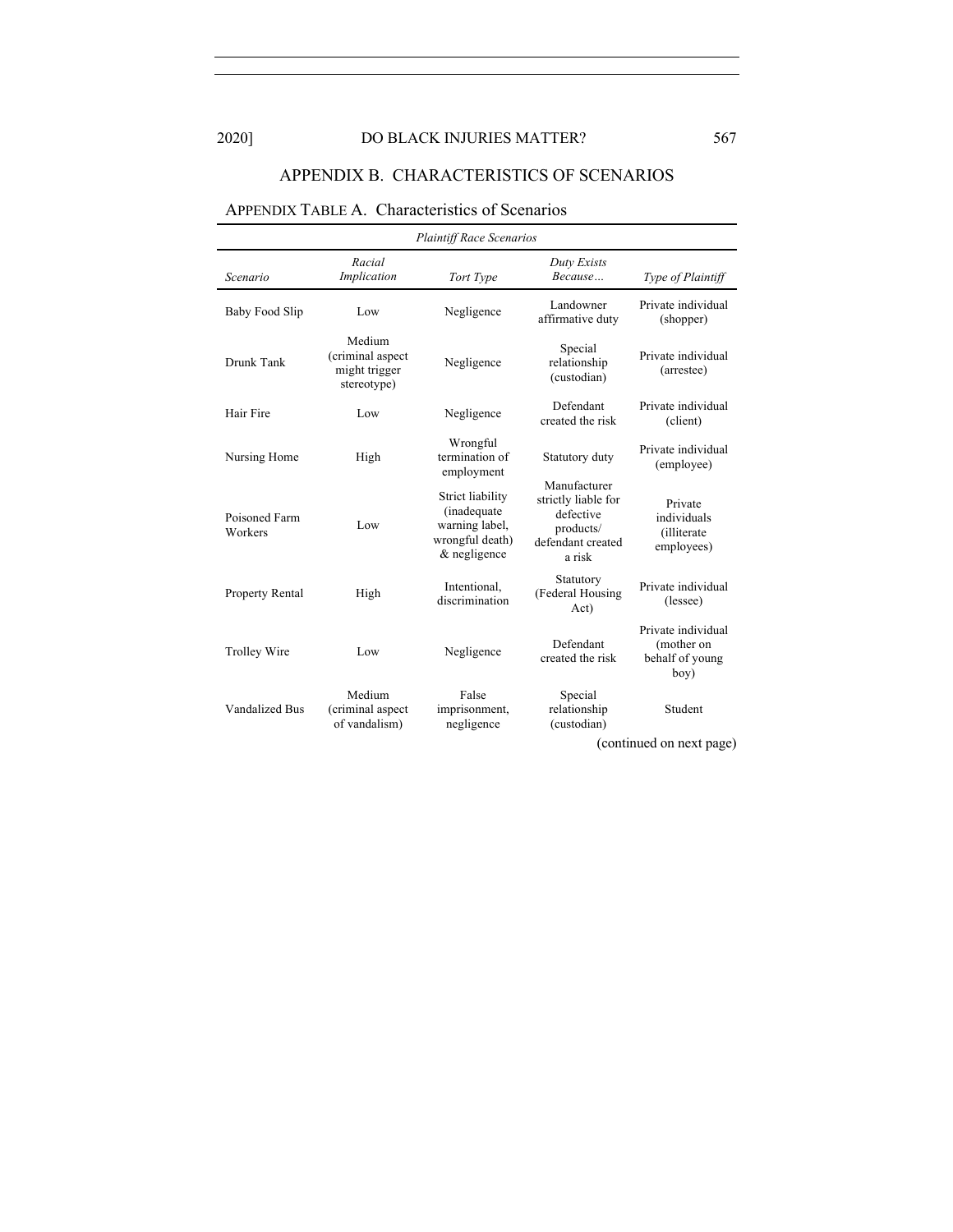|                          |                                                                           | <b>Plaintiff Race Scenarios</b>                                                                                                                             |                |                                                                |
|--------------------------|---------------------------------------------------------------------------|-------------------------------------------------------------------------------------------------------------------------------------------------------------|----------------|----------------------------------------------------------------|
| Scenario                 | Type of<br>Defendant                                                      | Plaintiff at<br>Fault?                                                                                                                                      | Type of Damage | <b>Extent of Damage</b>                                        |
| Baby Food Slip           | Private business<br>owner (grocery<br>store)                              | Possibly $-$<br>although plaintiff<br>did not cause the<br>slippery<br>condition, she<br>might have<br>avoided the<br>hazard                                | Body           | Medium (plaintiff<br>had concussion)                           |
| Drunk Tank               | Municipality<br>(police)<br>department)                                   | Yes. Defendant<br>was voluntarily<br>inebriated, which<br>resulted in his<br>being arrested<br>and possibly<br>prevented him<br>from voicing his<br>problem | Body           | High (death)                                                   |
| Hair Fire                | Private business<br>owner (styling)<br>salon)                             | Yes. Plaintiff lit<br>the cigarette that<br>caused the fire                                                                                                 | Body           | Medium (serious<br>burns to scalp)                             |
| Nursing Home             | <b>Business</b><br>(nursing home,<br>employer)                            | Slightly. Plaintiff<br>admitted she was<br>"a couple"<br>minutes late for<br>work" a few<br>times                                                           | Economic       | Medium (loss of<br>employment/<br>inchoate race<br>offense)    |
| Poisoned Farm<br>Workers | Private<br>manufacturer/<br>distributor (of<br>poisonous<br>insecticides) | No, although a<br>jury might argue<br>that the<br>reasonable<br>person can read<br>and should have<br>understood the<br>warning                             | Body           | High (plaintiffs<br>died from<br>exposure to<br>insecticides)  |
| Property Rental          | Private real<br>estate agency<br>(lessor)                                 | No                                                                                                                                                          | Economic       | Low (lost housing<br>opportunity/<br>inchoate race<br>offense) |
| Trolley Wire             | Business owner                                                            | Yes, swinging<br>long wire near<br>trolley line                                                                                                             | Body           | Medium (badly<br>burned hand)                                  |
| Vandalized Bus           | Bus driver                                                                | Yes                                                                                                                                                         | Body           | Medium (two<br>broken legs,<br>broken arm)                     |

# APPENDIX TABLE A. Characteristics of Scenarios

(continued on next page)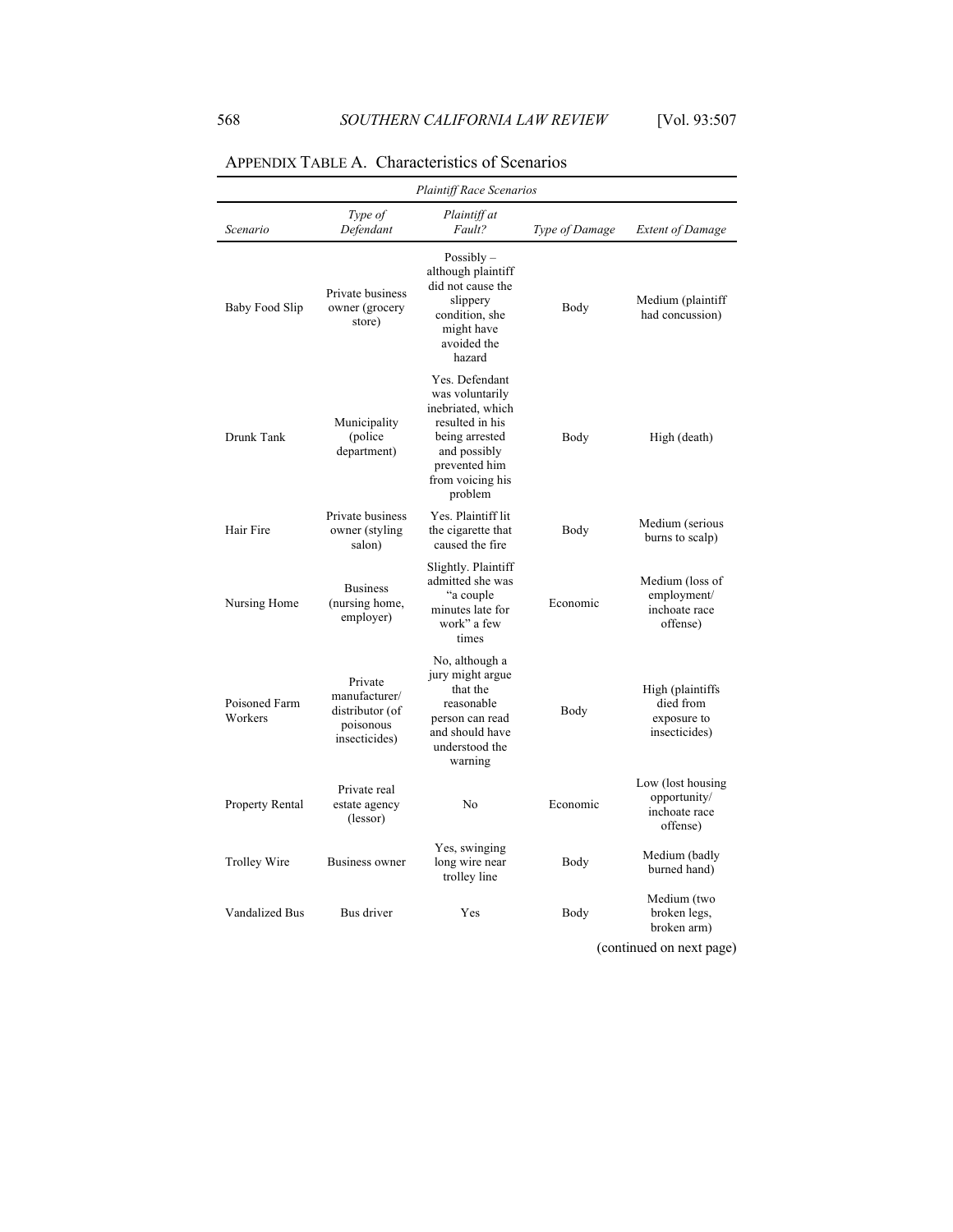# 2020] DO BLACK INJURIES MATTER? 569

| Plaintiff Race and Defendant Race Scenarios                   |                                                                                                               |                                |                                                                                            |                                                         |  |  |
|---------------------------------------------------------------|---------------------------------------------------------------------------------------------------------------|--------------------------------|--------------------------------------------------------------------------------------------|---------------------------------------------------------|--|--|
| Scenario                                                      | Racial<br>Implication                                                                                         | Tort Type                      | Duty Exists<br>Because                                                                     | Type of Plaintiff                                       |  |  |
| Basketball<br>Team                                            | High                                                                                                          | Intentional<br>battery         | Not applicable                                                                             | Student                                                 |  |  |
| Beer and a<br>Beating                                         | Medium (as both<br>plaintiff and<br>defendant were<br>harassing<br>women, perhaps<br>stereotype<br>triggered) | Negligence<br>(wrongful death) | Voluntary<br>rescue/special<br>relationship                                                | Private individual<br>(father on behalf<br>of dead son) |  |  |
| Dogfight                                                      | Medium (any<br>violence might<br>trigger<br>stereotype)                                                       | Negligence                     | Defendant<br>created the risk                                                              | Private individual<br>(dog owner)                       |  |  |
| Epileptic Driver                                              | None                                                                                                          | Negligence                     | Defendant<br>created the risk                                                              | Private individual                                      |  |  |
| Gun Shooting                                                  | Medium<br>(violence, guns,<br>and stereotypes)                                                                | Negligence                     | Defendant<br>created the risk                                                              | Private individual                                      |  |  |
| <b>Shallow Diver</b>                                          | None                                                                                                          | Negligence                     | Defendant<br>created the risk<br>or special<br>relationship<br>(also, possibly no<br>duty) | Private individual<br>(young man)                       |  |  |
| AWOL<br>Trampoline                                            | None                                                                                                          | Negligence                     | Defendant<br>created the risk                                                              | Private individual<br>(motorist)                        |  |  |
| Tripped over<br>Repairman<br>(Excluded from<br>Data Analysis) | Low                                                                                                           | Negligence                     | Defendant<br>created the risk                                                              | Private individual<br>(shopper)                         |  |  |

# APPENDIX TABLE A. Characteristics of Scenarios

(continued on next page)